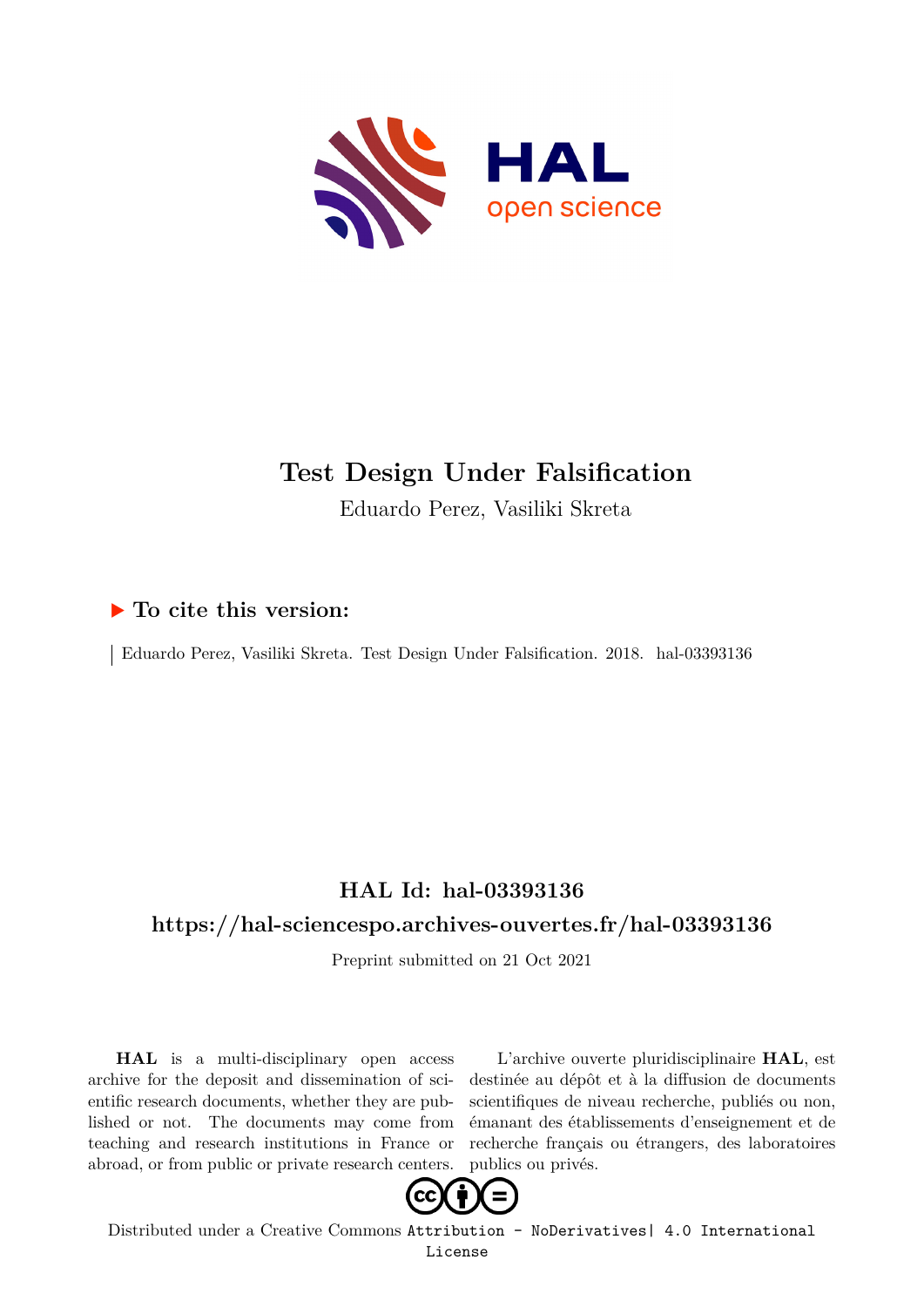



# **TEST DESIGN UNDER FALSIFICATION**

Eduardo Richet-Perez and Vasiliki Skreta

**SCIENCES PO ECONOMICS DISCUSSION PAPER**

No. 2018-13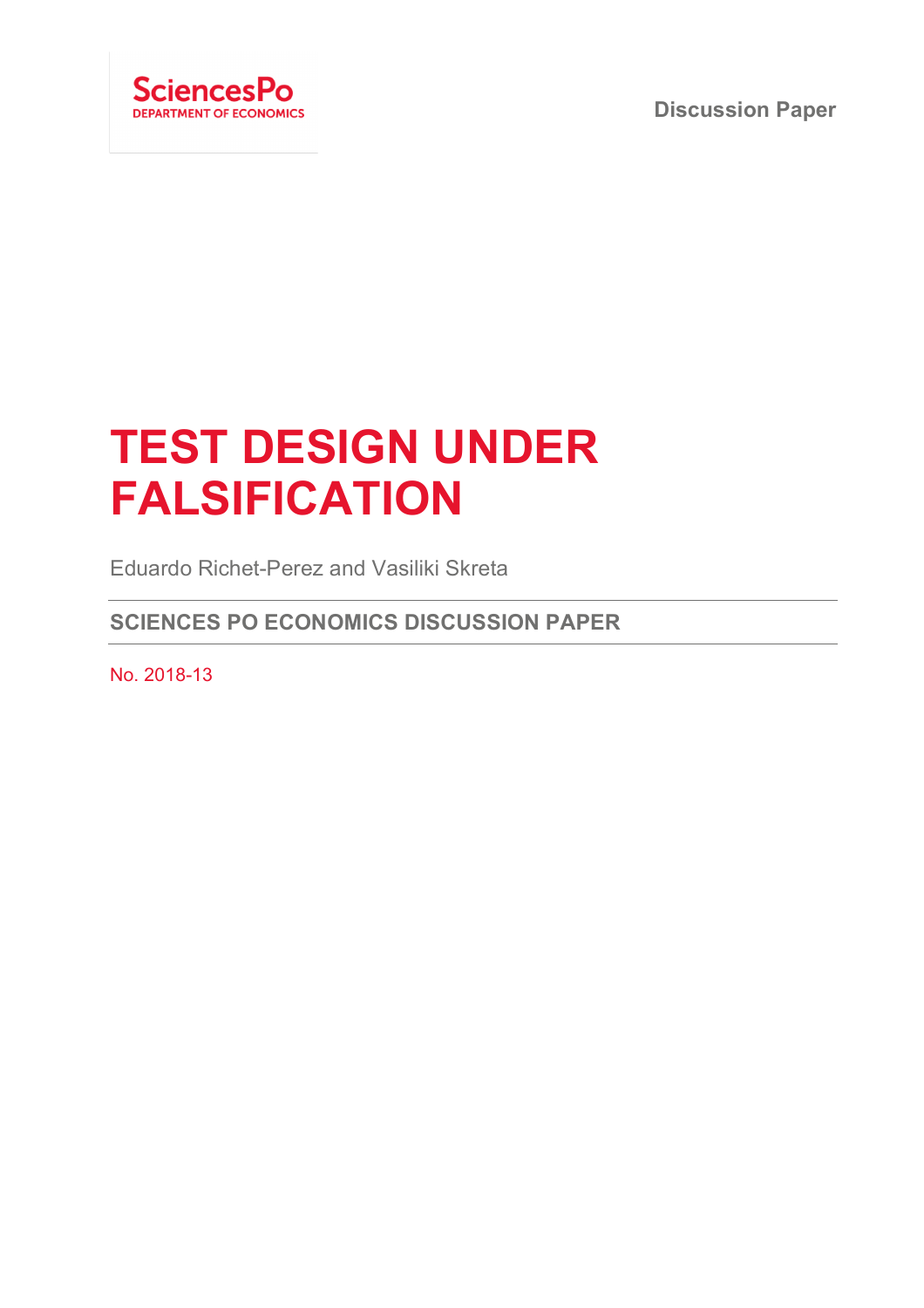## Test Design under Falsification<sup>∗</sup>

Eduardo PEREZ-RICHET<sup>†</sup> Vasiliki SKRETA <sup>‡</sup>

May 14, 2018

#### Abstract

We characterize a receiver-optimal test when manipulations are possible in the form of type falsification. Optimal design exploits the following manipulator trade-off: while falsification may lead to better grades, it devalues their meaning. We show that optimal tests can be derived among falsification-proof ones. Our optimal test has a single 'failing' grade, and a continuum of 'passing' grades. It makes the manipulator indifferent across all moderate levels of falsification. Good types never fail, but bad types may pass. An optimal test delivers at least half of the full-information value to the receiver. A threegrade optimal test also performs well.

Keywords: Information Design, Falsification, Tests, Manipulation, Cheating, Persuasion.

JEL CLASSIFICATION: C72; D82.

<sup>∗</sup>We thank Ricardo Alonso, Philippe Jehiel, Ines Moreno de Barreda, Meg Meyer, Philip Strack and Peter Sorensen for helpful comments and suggestions. Eduardo Perez-Richet acknowledges funding by the Agence Nationale de la Recherche (ANR STRATCOM - 16-TERC-0010-01). Vasiliki Skreta acknowledges funding by the European Research Council (ERC) consolidator grant "Frontiers In Design."

<sup>†</sup>Sciences Po, CEPR – e-mail: eduardo.perez@sciencespo.fr

<sup>‡</sup>UT Austin, UCL, CEPR – e-mail: vskreta@gmail.com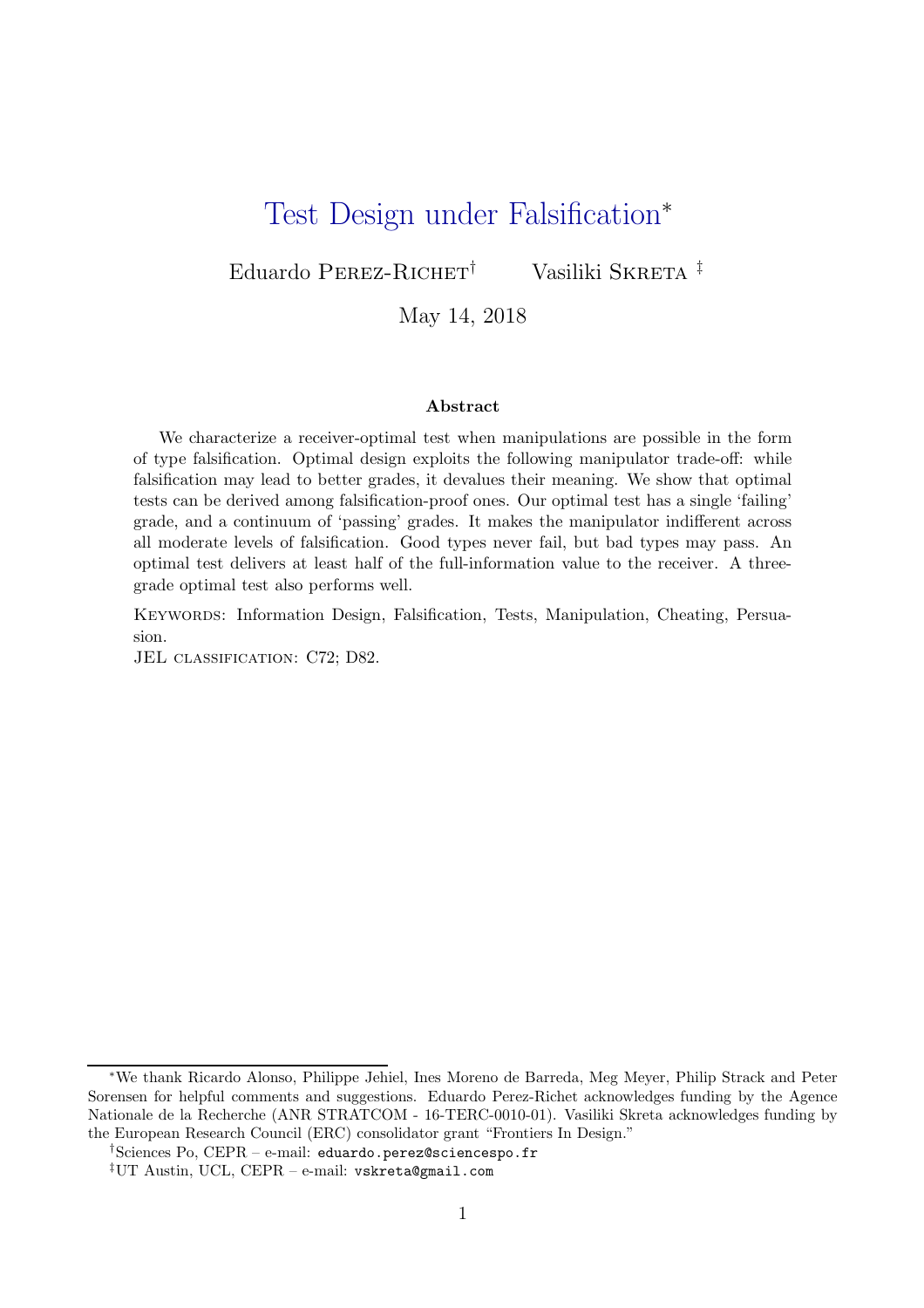### 1 Introduction

Tests are prevalent, and stakes are often high for all concerned parties. Teachers prepare their students to pass tests in order to gain admission to selective schools and universities. Issuers seek to obtain a good rating for their assets. Pharmaceutical companies seek FDA's approval for new drugs. Car manufacturers need to have their vehicles pass emission tests. The list is suggestive of how wide-ranging and relevant tests are, and why it is important that test results are reliable: Fairness, inadequacy, financial distraught, and environmental pollution are at stake when tests are compromised.

However, manipulations are equally prevalent, and often successful. They are common in standardised graduate admission tests. Pharmaceuticals have come under scrutiny for using sub-standard clinical trial designs in order to obtain FDA's approval as in Sarepta's case (The Economist, October 15, 2016).<sup>1</sup> Car manufacturers sometimes cheat on pollution emission tests. Some manipulations can be socially acceptable and observable such as universities hiring parttime prominent scholars to increase their ranking,<sup>2</sup> or parents excessively tutoring their children. This is the first paper to study the optimal design of tests in the presence of manipulations.

We consider a persuader-receiver relationship, in which the persuader would like to convince the receiver to approve his items. The receiver—or several identical receivers, employers, investors, consumers each facing one item—wishes to approve items selectively, depending on their hidden type, which we assume to be either good or bad. To uncover the types of the items, the receiver benefits from information generated by a test to which each item is subjected. This test is modelled as a Blackwell experiment: a probability distribution over signals (test results, grades) as a function of the type of an item. The receiver decides whether or not to approve after observing these signals, but cannot commit in advance to an approval policy contingent on signals.

The persuader has a manipulation technology at his disposal. He can, possibly at a cost (explicit or psychological), falsify the type of some of his items for testing purposes, so that, for example, bad items generate the same signal distribution as good items. A manipulation strategy is therefore a choice of falsification rates  $p_B$  and  $p_G$ —how often, or with what probability a bad (good) item is disguised as good (bad). Good illustrations of this manipulation

<sup>1</sup>[http://www.economist.com/news/leaders/21708726-approving-unproven-drug-sets-worrying-precedent-bad-](http://www.economist.com/news/leaders/21708726-approving-unproven-drug-sets-worrying-precedent-bad-medicine)<sup>2</sup><https://liorpachter.wordpress.com/2014/10/31/to-some-a-citation-is-worth-3-per-year/>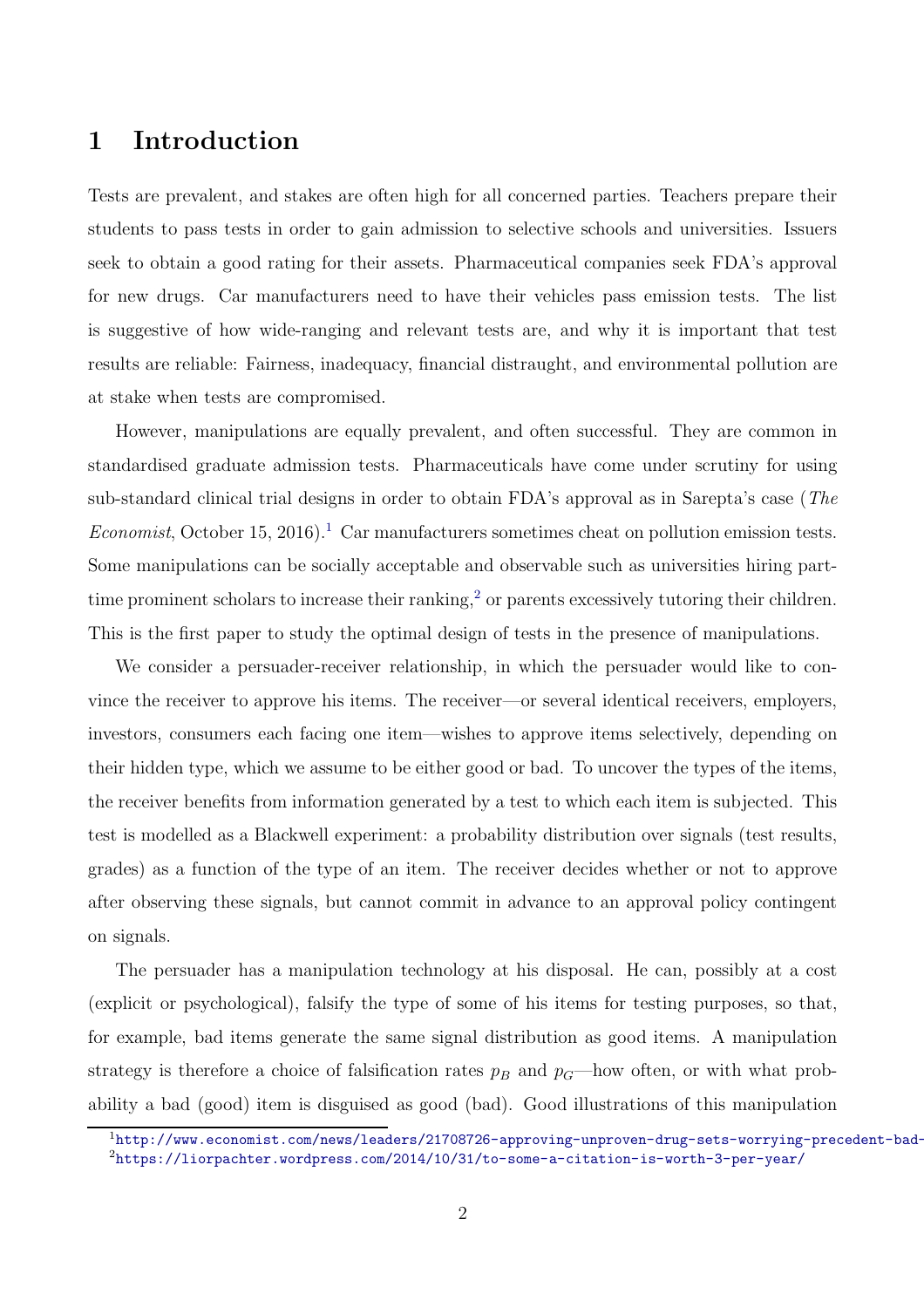technology are a teacher teaching a student to the test, or the way Volkswagen compromised emission tests.<sup>3</sup>

While this manipulation technology allows the persuader to garble the information generated by the test, and to turn any test completely uninformative, it does not make all garbles available.<sup>4</sup> This limitation of available garbles helps receivers only if the set of signals generated by the test is sufficiently rich. Indeed, we show that the persuader can garble any sufficiently informative binary test (such as the fully informative one) into his optimal information structure. Hence, receiver-optimal tests must use more than two signals.

The model, while stylized, captures a key trade-off: manipulations can increase the rate of approval, by increasing the chance that "bad" items generate good test results, but, in excess, they can make test results so unreliable that they nullify approvals. So, even if manipulations bear no cost, or punishment, excessive manipulations can hurt the persuade. A rational persuader, therefore, manipulates moderately. Manipulability complicates test design, as one has to take into account how manipulations alter the information structure generated by the original test. Our analysis shows how receiver-optimal design can exploit the aforementioned trade-off to obtain informative tests in spite of manipulations, even in the absence of explicit punishments or unrealistic commitment on the side of the receiver.<sup>5</sup>

The receiver-optimal test we derive has a number of remarkable features and delivers some practical insights. First, it is manipulation-proof in the sense that all persuader types find it optimal to choose falsification rates equal to zero. Second, despite the fact that there are only two actions to take, it is "rich" in the sense that it generates a continuum of signals that lead to approval and only one that leads to rejection. Hence, the receiver side revelation principle that usually holds in Bayesian persuasion (Kamenica and Gentzkow, 2011) and mediation problems (Myerson, 1991, Chapter 6), which allows to reduce the information design problem to the problem of designing a recommendation system, does not hold in our environment. Third, all items that would be approved under full information are approved under the receiver-optimal

<sup>3</sup>On January 11, 2017, "VW agreed to pay a criminal fine of \$4.3bn for selling around 500,000 cars fitted with so-called "defeat devices" that are designed to reduce emissions of nitrogen oxide (NOx) under test conditions." [https://en.wikipedia.org/wiki/Volkswagen\\_emissions\\_scandal](https://en.wikipedia.org/wiki/Volkswagen_emissions_scandal)

<sup>&</sup>lt;sup>4</sup>If all garbles were attainable, the persuader could garble any sufficiently informative test into his optimal information structure—the one he would pick if he were the information designer, thus making the test worthless.

<sup>5</sup>With commitment or with richer contracts (or mediation schemes) it is possible to achieve the receiver-firstbest in our model. We focus on test-design given the prevalence of tests, and given that they perform very well even without commitment on the side of the receiver.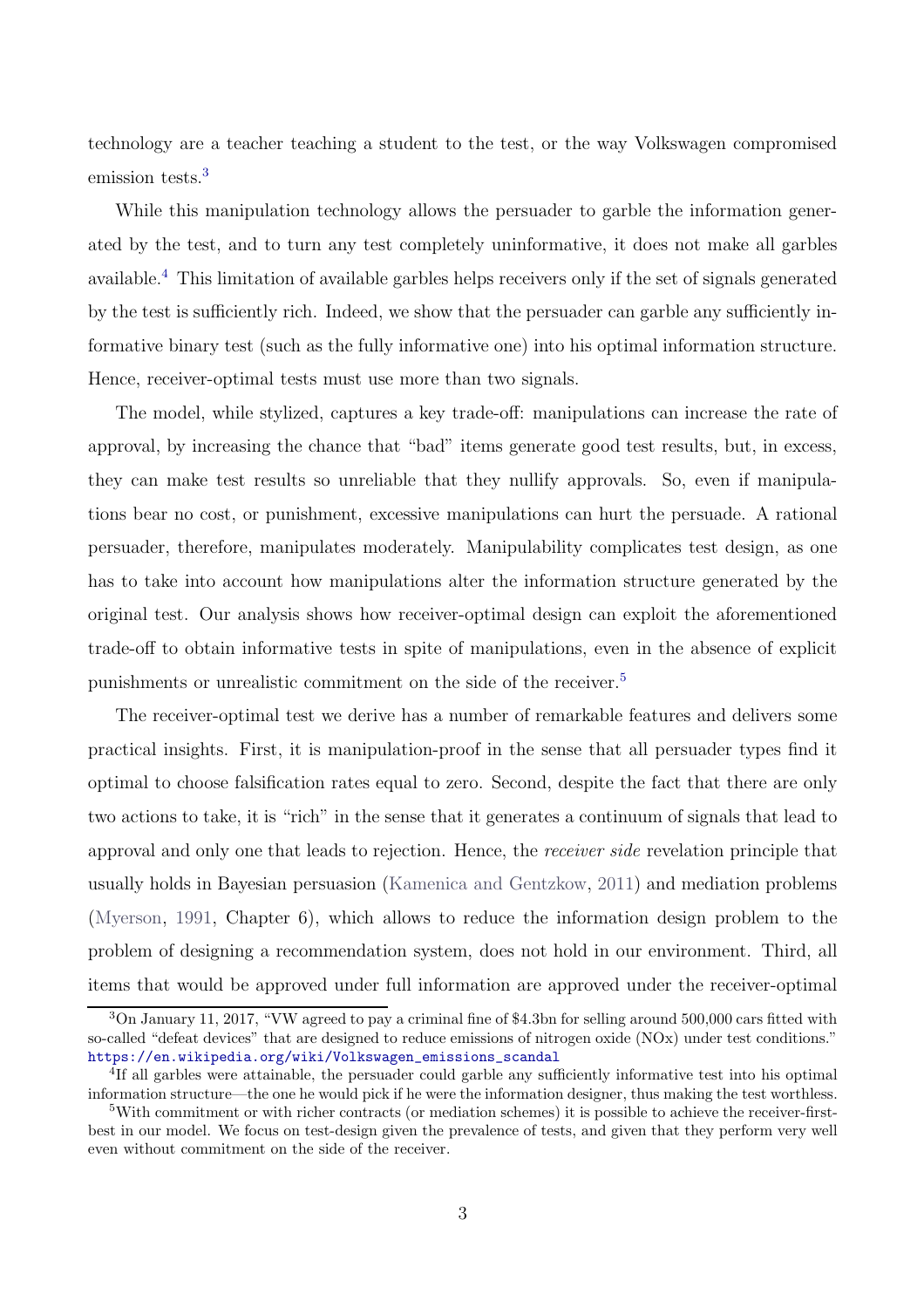test, but some items that should be rejected are also approved. That is, the optimal test leads to some false positives, but no false negatives. Fourth, it is ex-ante Pareto efficient, and gives the receiver at least 50% of the payoff she would get under full information. Fifth, the distribution of signals generated by the good type first-order stochastically dominates that generated by the bad type. Furthermore, our optimal test makes the persuader indifferent between not manipulating, and any other approval threshold he could induce through manipulations.

To see why tests with more signals can be beneficial, it is useful to consider adding a third "noisy" signal to the fully informative test. We can choose the probabilities that the good and bad type generate this signal so that, in the absence of manipulations, it leads the receiver to a belief equal to the approval threshold  $\hat{\mu}$ . With such a test, any amount of falsification leads the receiver to lower the belief associated with the intermediate signal, and thus reject items that generate this signal. Then the persuader has to weigh the benefit of manipulating (bad types are more likely to generate the top signal), with its endogenous cost (losing the mass of good and bad types that generate the intermediate signals ). To make such a test as good as possible for the receiver, we can pick the test so that these two effects compensate each other, thus making the persuader indifferent between his optimal amount of falsification, and no falsification. The resulting test is manipulation-proof, and generates valuable information for the receiver.

In fact, we establish a general *no-falsification principle*, which shows that, for any test, there is an equivalent manipulation-proof test that generates the same information and payoffs to all parties. This result is a version of the revelation principle adapted to our environment. Combined with the representation of experiments as convex functions introduced in Kolotilin (2016), and further studied in Gentzkow and Kamenica (2016b), it allows us to reformulate the receiver-optimal design problem as a maximization problem over convex functions representing tests, under a no-manipulation incentive constraint. The no-manipulation incentive constraint can be formulated as a condition bearing on the payoff of approval thresholds induced by manipulations.

The optimal test we derive has a single signal associated with rejection generated by bad items only and it makes the persuader indifferent between not manipulating, and inducing any other approval threshold through cheating. This test is characterized by a differential equation that we solve in closed form. We derive receiver-optimal tests under two conditions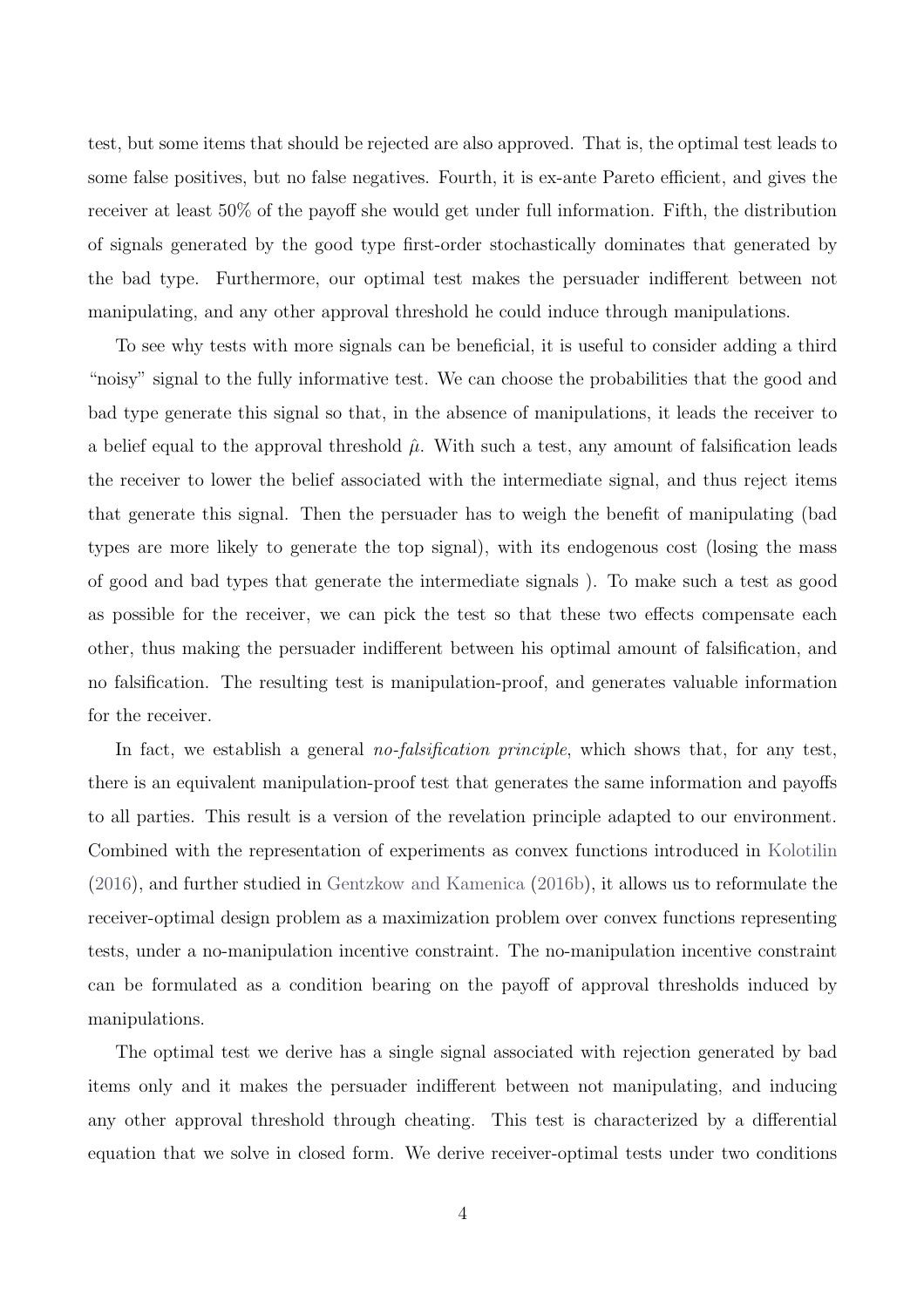that we later relax: The first one is that falsification is perfectly observable, and the second is that falsification rates are constrained so that  $p_B + p_G \leq 1$ . The latter constraint rules out falsification rates so high that they would lead to an inversion of the meaning of signals. Both assumptions are useful in allowing us to focus on the main trade-offs, and are compelling in some cases but not always, so we show how to relax them in Section 9

When manipulations are costly—the persuader incurs a psychological or technological cost when manipulating, or is subject to fines when caught—the no-falsification principle holds if the marginal cost of increasing  $p_B$  does not increase too fast. We show that the fully informative test is optimal whenever the cost is sufficiently high. When it is not, we derive the optimal test under a linear cost function, and show that it satisfies the same properties as without cost. Furthermore, the receiver-optimal test becomes more informative as manipulations become more costly. In Appendix C, we show how to find an optimal test for a larger class of cost functions.

### 2 Related Literature

Theoretical work on Bayesian Persuasion. We introduce falsification in the information design literature. Kamenica and Gentzkow (2011) examine a party (sender) who wishes to design the best way to disclose information so as to persuade a decision-maker who may have different objectives.<sup>6</sup> In our paper the receiver chooses the experiment and the sender may tamper with the chosen experiment by falsifying the state.

We relate to recent works that study Bayesian persuasion in the presence of moral hazard. In Boleslavsky and Kim (2017), Rodina (2016), and Rodina and Farragut (2016), the prior distribution of the state is endogenous and depends of the persuader's effort. The aforementioned papers differ in the principal's objective. Related to these works is Hörner and Lambert  $(2016)$ , who find the rating system that maximizes the persuader's effort in a dynamic model where the persuader seeks to be promoted. In Rosar (2017) the principal designs a test that the agent decides whether or not to take. In our paper, participation to the test is not optional, and the persuader cannot alter the distribution of types, but he can tamper with the test itself.

We also relate to Bizzotto, Rudiger, and Vigier (2016) and to Cohn, Rajan, and Strobl

 $6$ There are several extensions of this leading paradigm including Gentzkow and Kamenica (2014), who allow for costly signals and Gentzkow and Kamenica (2016a) where two senders "compete" to persuade.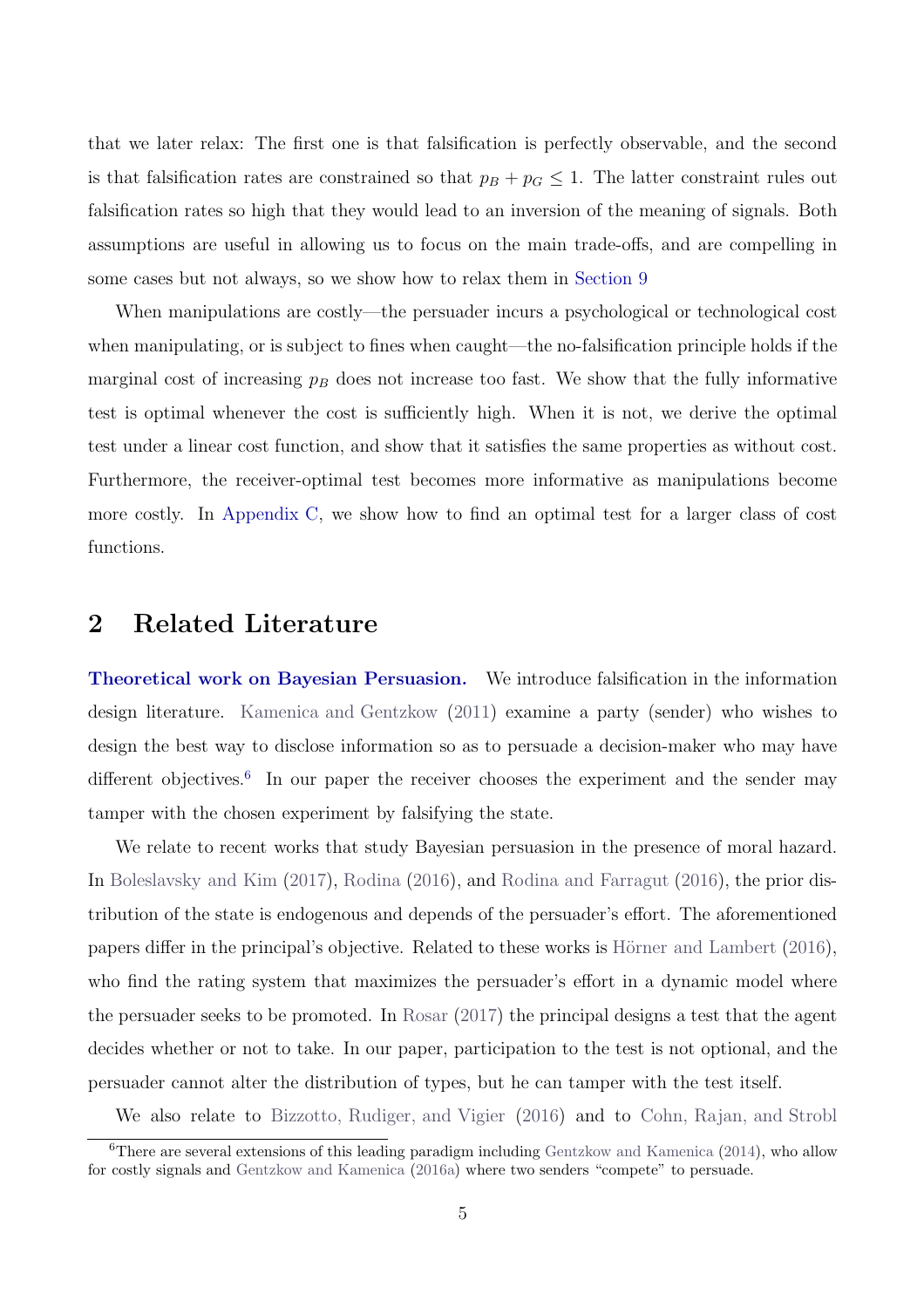(2016), since there, like in our paper, certifiers designing tests need to take into account the fact that firms are not passive, but react to the certification environment. In Bizzotto et al. (2016) persuaders choose what additional information to disclose, whereas we investigate what happens when firms manipulate the information structure.

Our analysis is somewhat reminiscent to that of recent papers that study optimal information design in specific contexts. Chassang and Ortner (2016) design the optimal wage scheme to eliminate collusion between an agent and the monitor. The optimal wage scheme is similar to the buyer-optimal signal in Condorelli and Szentes (2016). In that paper as well as in Roesler and Szentes (2017), the buyer-optimal signal is such that the seller is indifferent across all prices he can set. Our paper uncovers a similar property, as the optimal test makes the persuader indifferent across all moderate falsification levels.

On the technical side, we represent experiments as convex functions as in Kolotilin (2016) and Gentzkow and Kamenica (2016b). The latter study costly persuasion in a setup where the decision-maker cares only about the expectation of the state of the world. In our setup the receiver's decision also depends on a single-dimensional object: his belief that the state is good.

Costly state falsification/Hidden income/Hidden Trades. Lacker and Weinberg (1989) incorporate costly state falsification in a risk-sharing model. Cunningham and Moreno de Barreda (2015) model manipulations as costly state falsification in a context similar to ours, but they study equilibrium properties under a fixed testing technology, whereas we focus on receiveroptimal test design. Hidden trades can also be viewed as a form of manipulation and are studied in Golosov and Tsyvinski (2007), and references therein. Grochulski (2007) models tax avoidance using a general income concealment technology analogous to the costly state falsification technology of Lacker and Weinberg (1989). In Landier and Plantin (2016), agents can hide part of their income which can be interpreted both as tax evasion and as tax avoidance.

### 3 Model

A persuader (he) is endowed with one or multiple items. Each item is good (G) with commonly known probability  $\mu_0$  or bad (B) with probability  $1 - \mu_0$  (IID in the case of multiple items). There is a test which is applied to each item. The receiver (she) decides whether to approve or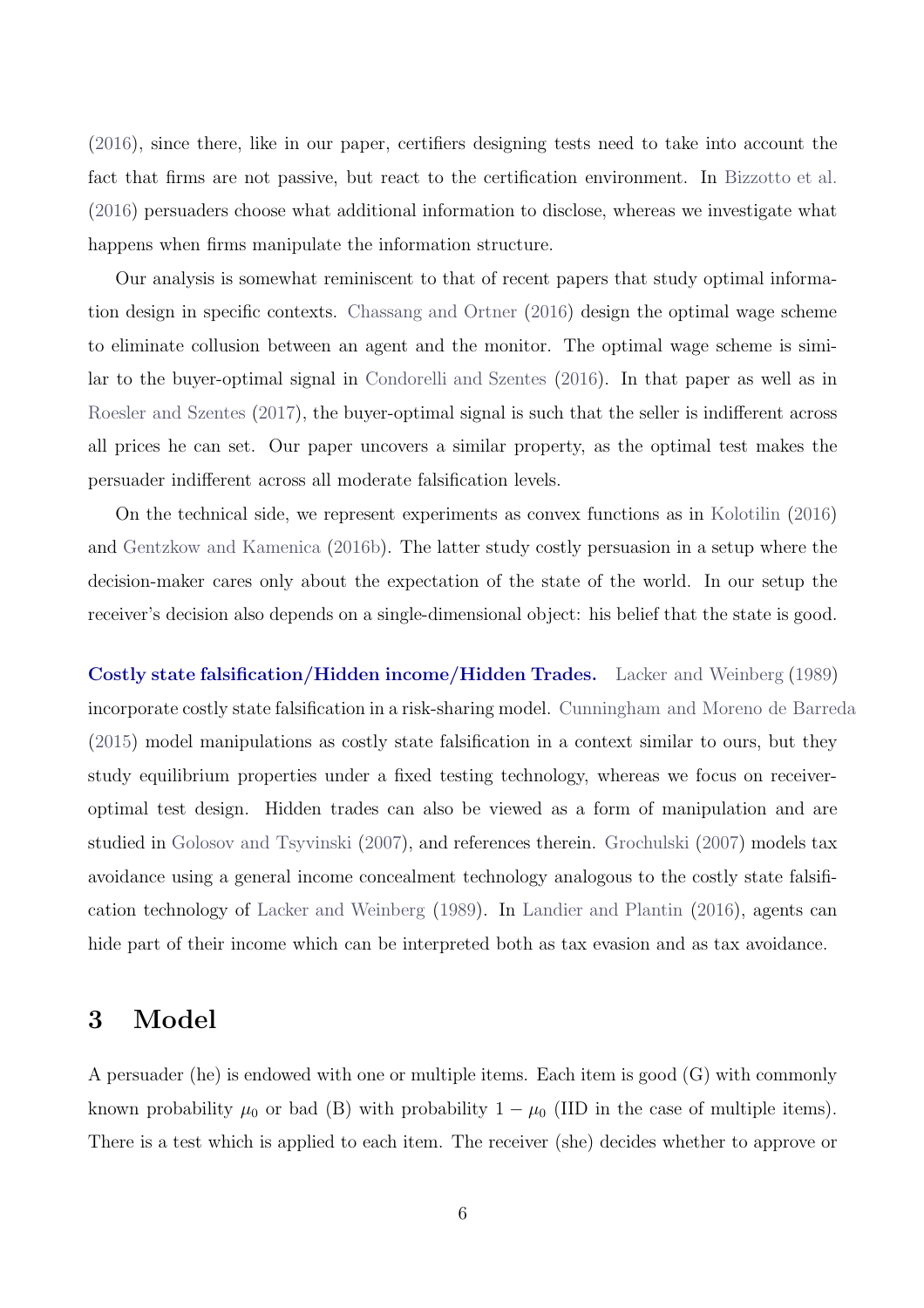

Figure 1: A test is modelled as a Blackwell experiment. We normalize tests by equating signals to beliefs.

reject each item after observing its test result. The persuader wants his items to be approved. His payoff from an approval is normalized to 1, and that from a rejection to 0. The receiver would like to approve only a good item: The payoff is  $g > 0$  for approving a good item, and  $-b < 0$  for approving a bad one. Without loss of generality, the rejection payoff is normalized to 0. Then, the receiver approves an item if she believes that it is good with probability greater than (or equal to) the threshold  $\hat{\mu} = \frac{b}{a+1}$  $\frac{b}{g+b}$ . We assume that she approves an item whenever she is indifferent.<sup>7</sup>

Tests. We describe the test as a Blackwell experiment (Blackwell, 1951, 1953): A measurable space of signals S, and probability measures  $H_G$  and  $H_B$  on S. A signal realization s induces a belief  $\mu^s \in [0,1]$  through Bayes' rule, where  $\mu^s$  is the updated probability that the item is good. Since the approval decision only depends on the belief  $\mu^s$  that the test induces, we can restrict attention to the belief distribution generated by the experiment, and denote tests by the probability measures  $H_G$  and  $H_B$  that both types generate on the space of beliefs [0, 1]. Then, for any measurable set  $M \subseteq [0,1]$ ,  $H_t(M)$  is the probability that type  $t \in \{G, B\}$  generates beliefs in M.

Manipulation. The persuader has access to a manipulation technology which enables type t item to generate signals according to  $H_{\neg t}$  instead of  $H_t$  with some probability. The persuader chooses the probability  $p_t$  that type t items mimic type  $\neg t$  for testing purposes. A manipulation

<sup>7</sup>Our analysis can be easily adapted to the case of a persuader with distinct approval values for good and bad items.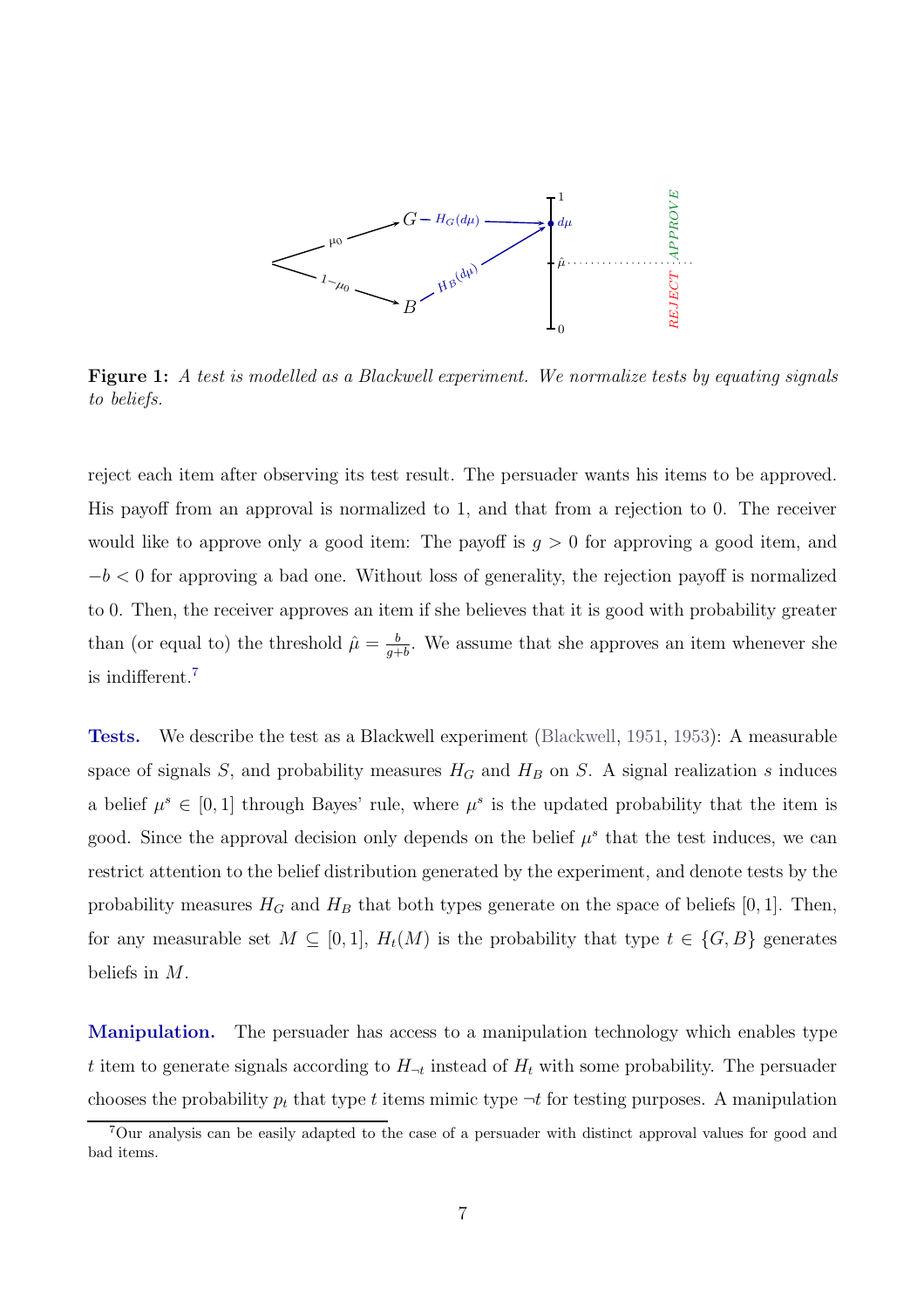strategy is therefore a pair  $(p_G, p_B) \in [0, 1]^2$ . While it is natural to expect that only bad types are disguised as good types, we do not preclude good types from being disguised as bad types as part of the technology. However, we later show that it is never optimal for the persuader to do so. Figure 2 depicts the effect of manipulations on the interpretation of test-generated signals.

**Timing.** Given a test: First, the persuader chooses falsification rates  $p_G$  and  $p_B$ . Second, the types of the items are realized. Third, each item is subjected to the test and generates a stochastic signal s. Fourth, the receiver observes the realized signal s, forms a belief  $\mu^s$  based on her knowledge of both the test and the manipulation strategy of the persuader, and finally takes an approval decision for each of them.

Thus, in the baseline model, we consider ex ante manipulations. Our analysis extends to interim manipulations by the persuader with small modifications.<sup>8</sup>

Solution Concept. As in Kamenica and Gentzkow (2011), our equilibrium concept is subgame perfect equilibrium.

**Falsification and Meaning of 'Grades'.** With falsification, the signal  $\mu$  generated by the test can no longer be equated to the belief formed by the receiver. A test  $(H_G, H_B)$  together with the persuader's falsification rates  $(p_G, p_B)$  generate a distribution of posterior beliefs of the receiver through Bayesian updating. In other words, the falsification rates and the test jointly form a new Blackwell experiment. We call this distribution of beliefs an information structure and denote it by F.

Modeling Assumptions. We derive the receiver-optimal test under two assumptions that allow us to focus on the main technical issues that manipulation adds to the test design problem. In Section 9, we relax both assumptions and show that the optimal test we derived is still optimal if the persuader has a continuum of IID items or if receivers approve items sequentially.

**Assumption 1** (Perfect Observability). The falsification rates  $p_B$  and  $p_G$  are observed by the receiver before she makes her approval decisions.

<sup>8</sup>Details of this analysis are available from the authors upon request.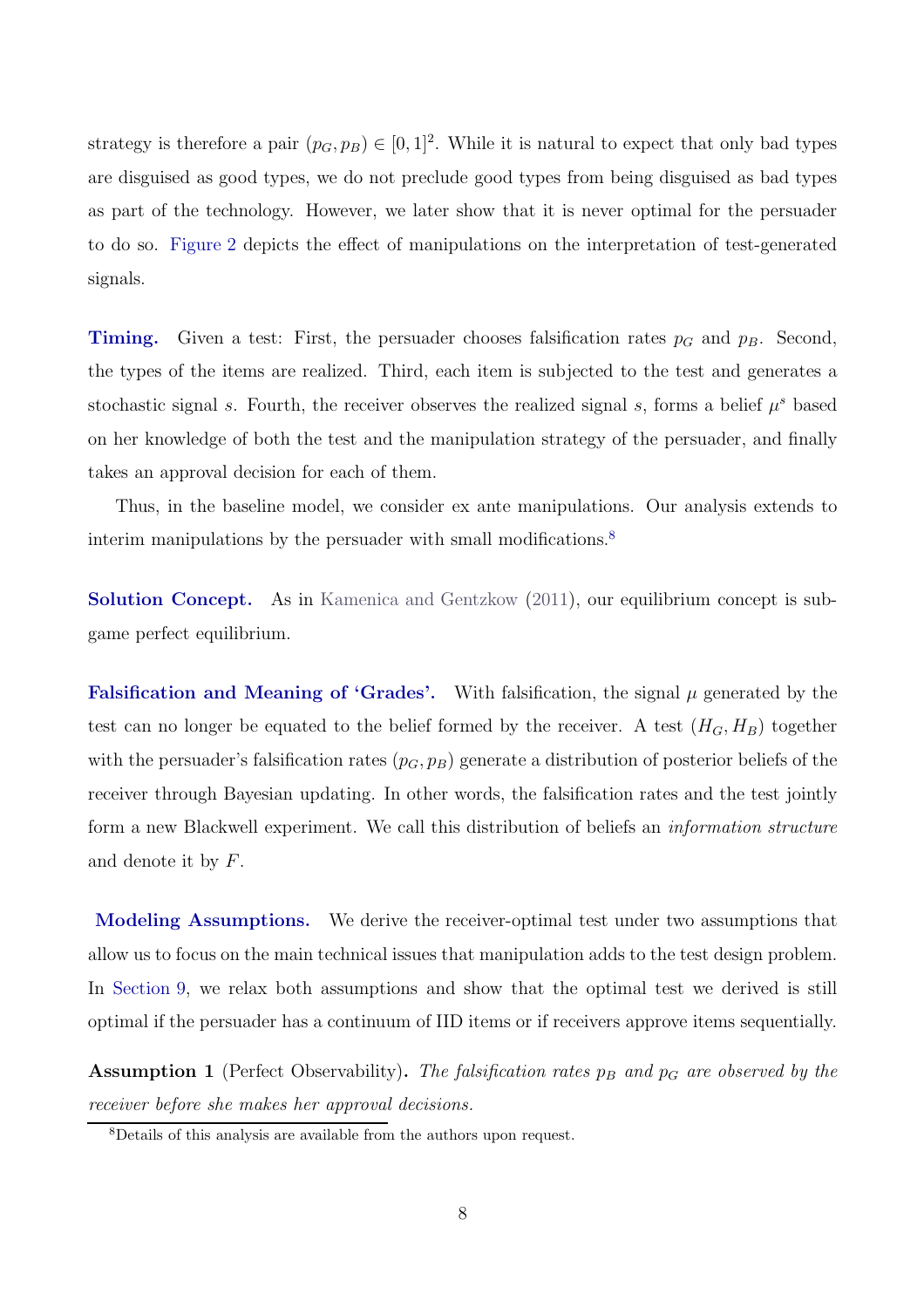Assumption 2 (Falsification Rates Bound). The persuader is restricted to falsification rates such that  $p_B + p_G \leq 1$ .

Without Assumption 1 correct inference occurs only on the equilibrium path but with this assumption, beliefs are correctly updated beliefs off-path as well. Note that Assumption 2 is satisfied in particular when the persuader can only, or is only willing to, disguise bad types as good types, so  $p<sub>G</sub> = 0$ . When Assumption 2 holds, higher signals correspond to higher true beliefs. If the persuader could choose falsification rates that do not satisfy Assumption 2, this would lead to a reversal of the meaning of signals as higher signals would lead to lower beliefs. This assumption is important under Assumption 1, as the optimal test we derive in the first part of the paper under Assumption 1 and Assumption 2 will not be immune to deviations such that  $p_B + p_G > 1$  (see Appendix B). However, it is irrelevant in the interpretation of the model where we relax Assumption 1 in Section 9, as imperfect observability ensures that such deviations can be discouraged. We elaborate on this in Section 9.

Next, we make several comments about the model that help clarify the role of these assumptions, and the consequences of our modeling choices.

Discussion of the Model. First, we discuss the manipulation technology. Note that falsification can only make the receiver less informed, in a Blackwell sense, but does not make every garble of the test attainable. For example, the falsification technology allows the persuader to render any test uninformative by choosing  $p_B + p_G = 1$ . If  $\mu_0 \ge \hat{\mu}$ , so that the receiver approves when her belief is equal to the prior, making the test uninformative is actually the optimal choice of the persuader. This is why, in what follows, we focus on the interesting case where  $\mu_0 < \hat{\mu}$ . For a given test, however, the persuader cannot generate all the information structures that are less Blackwell informative than this test. This limitation is what makes the test design problem interesting. Indeed, if the persuader could generate any such garbling, then the optimal design problem would always result in the optimal information structure of the persuader. Then, we can view the problem of the persuader in our setup as "constrained Bayesian persuasion:" the test and the falsification technology together induce a constrained set of information structures among which the persuader can choose freely.

The reason we picked this technology is because it is natural and fits well a number of examples mentioned in the introduction. However, other choices might be interesting as well.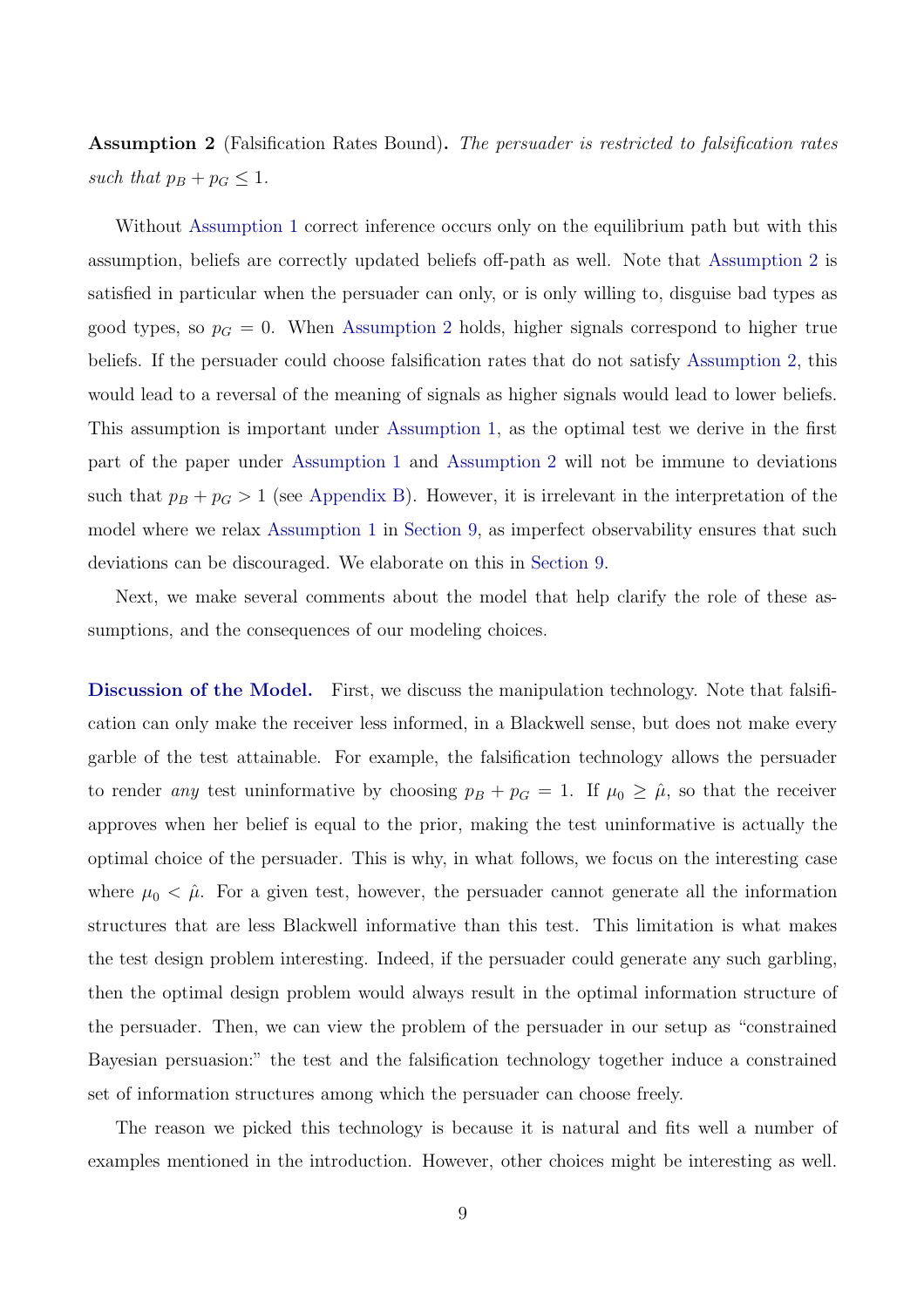Presumably, any choice of manipulation technology would specify the ways in which tests can be garbled and the cost of doing so. If no restrictions were put on available garbles, the optimal test design problem would be moot as it would always result in the persuader-optimal information structure, that is the solution of the Bayesian persuasion problem (Kamenica and Gentzkow, 2011) where the persuader is the sender. This is because any test that is more informative than the sender-optimal one would be garbled back to it, whereas any other test would result in an even worse information structure for the receiver.

Because too much falsification leads the receiver to beliefs that punish the persuader by lowering approval rates, costs are not needed to create a trade-off for the persuader that test design can exploit. Studying the problem without costs allows us to understand the effect of this trade-off more purely. Interestingly, we find that the absence of costs does not lead the persuader to make the test completely uninformative when  $\mu_0 < \hat{\mu}$ . However, a natural extension of our falsification technology is to make it costly. Indeed, costs can capture inherent technological costs, as well as expected fines that a manipulator may have to pay if caught, and/or ethical and emotional discomfort. We study costly falsification in Section 8.

Next, we comment on the lack of commitment assumption by receivers in our baseline model. With commitment and observability, it would be possible to generate perfect information by committing to reject items regardless of signals whenever manipulations are observed. Such commitment is often problematic in practice: In reality, employers, consumers, investors see test scores first, and only then decide which workers to hire, which assets to buy and so on. If receivers are aware of a limited amount of manipulation that is insufficient to lower their belief below approval threshold, they are unlikely to reject.

Our framework can accommodate commitment by a regulator to punish manipulations. Such punishments are a particular case of falsification costs introduced in Section 8. Suppose, for example, that the regulator is willing to punish the persuader when she observes manipulations, but that she would not go so far as to force any item to be rejected regardless of the signal generated, or that, in order to do so, she would have to provide justifications, whether legal or internal. Then the expected punishment would incorporate the probability that such justifications are available and can be written as a falsification cost. Unsurprisingly, if such costs are sufficiently high even the fully informative test is not manipulated. Section 8 shows what can be achieved with lower expected punishments, and derives a lower bound on costs for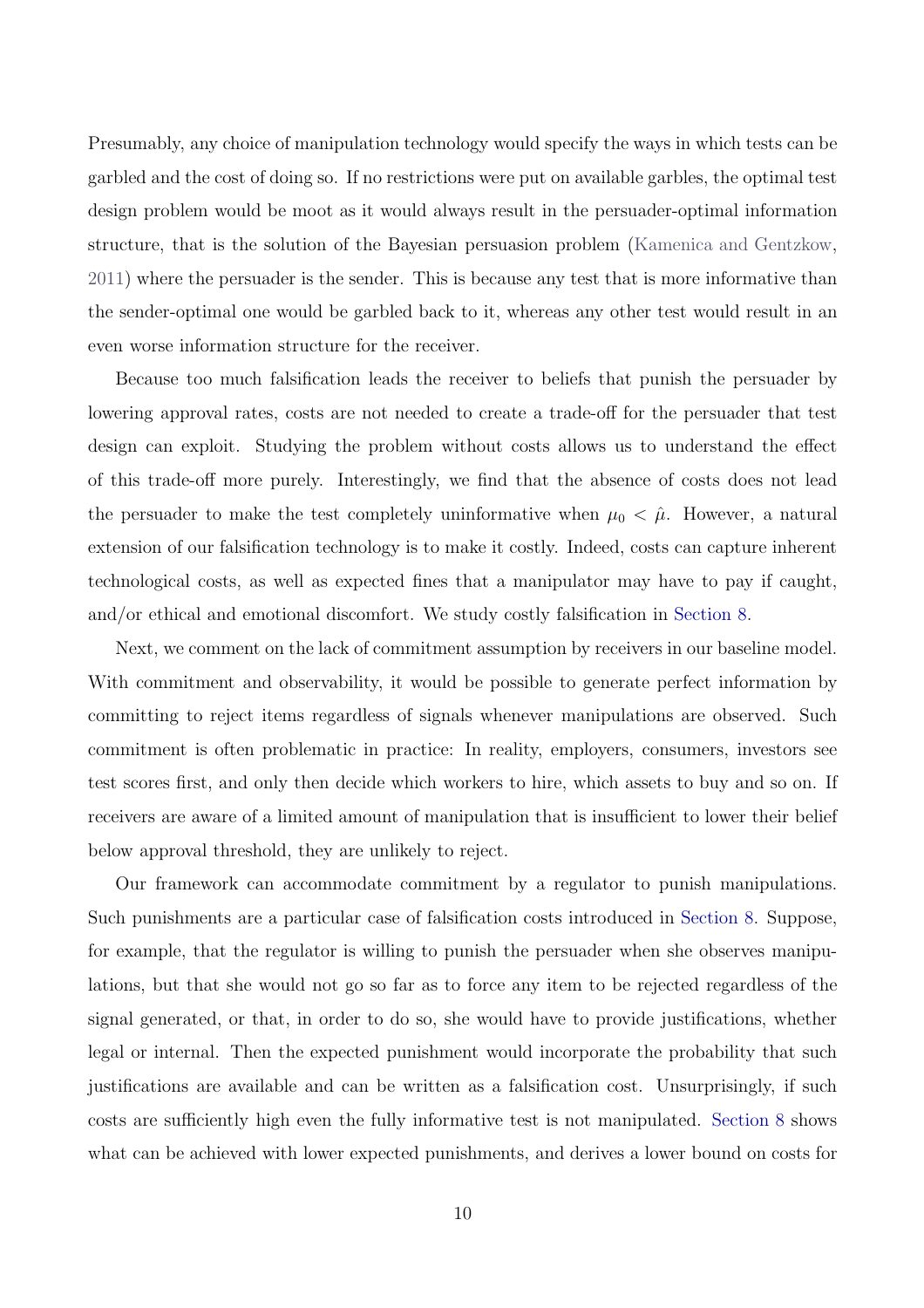full information to be achievable.

Finally, we discuss the perfect observability assumption. It is a simplifying assumption that captures the idea that, receivers often have a good understanding of the amount of manipulation they are facing. Interestingly, in equilibrium it is also in the persuader's interest to commit to observable manipulations even if such manipulations are perceived as bad. The persuader benefits from observability in the same way the sender benefits from commitment in the usual Bayesian persuasion case. To see this, consider the case where the falsification rates are not observable. Then our problem can be formulated as a mediation problem,<sup>9</sup> where the receiveroptimal design problem is that of a mediator taking reports from the persuader, and making recommendations to the receiver. In this case, it is easy to see that the mediator cannot generate any information. Indeed, to make truthful reporting by the persuader incentive compatible, she must recommend approval with the same probability for good and bad items, therefore she cannot convey any information to the receiver, and her recommendation must be to always reject since  $\mu_0 < \hat{\mu}$ . But then, this means that the persuader can only benefit from observability.

Assumption 1 can be justified in a number of ways. Falsification rates can be inferred from the empirical distribution of grades if falsification strategy is chosen once and for all and used for multiple items. We explore the limit version of this argument by looking at the case of a continuum of items in Section 9. It is also possible that the chosen falsification strategy is applied to multiple items that are tested sequentially allowing test users to learn the falsification strategy, either because the type of each item is revealed at the end of a period, or by looking at the distribution of past grades. In the case of a single item, falsification is a probability. This does not preclude observation as this probability may be the consequence of observable actions such as an effort or an investment. Also, even in the case of socially unacceptable manipulations, information about the level of manipulations may leak and become publicly known because of bragging, whistleblowing or mere conversations.

### 4 Examples and Benchmarking

Binary Tests. The receiver would like to be perfectly informed about the types of items. But if the test is fully informative, the persuader has an incentive to falsify. In fact, faced with

<sup>&</sup>lt;sup>9</sup>See Myerson (1991, Chapter 6).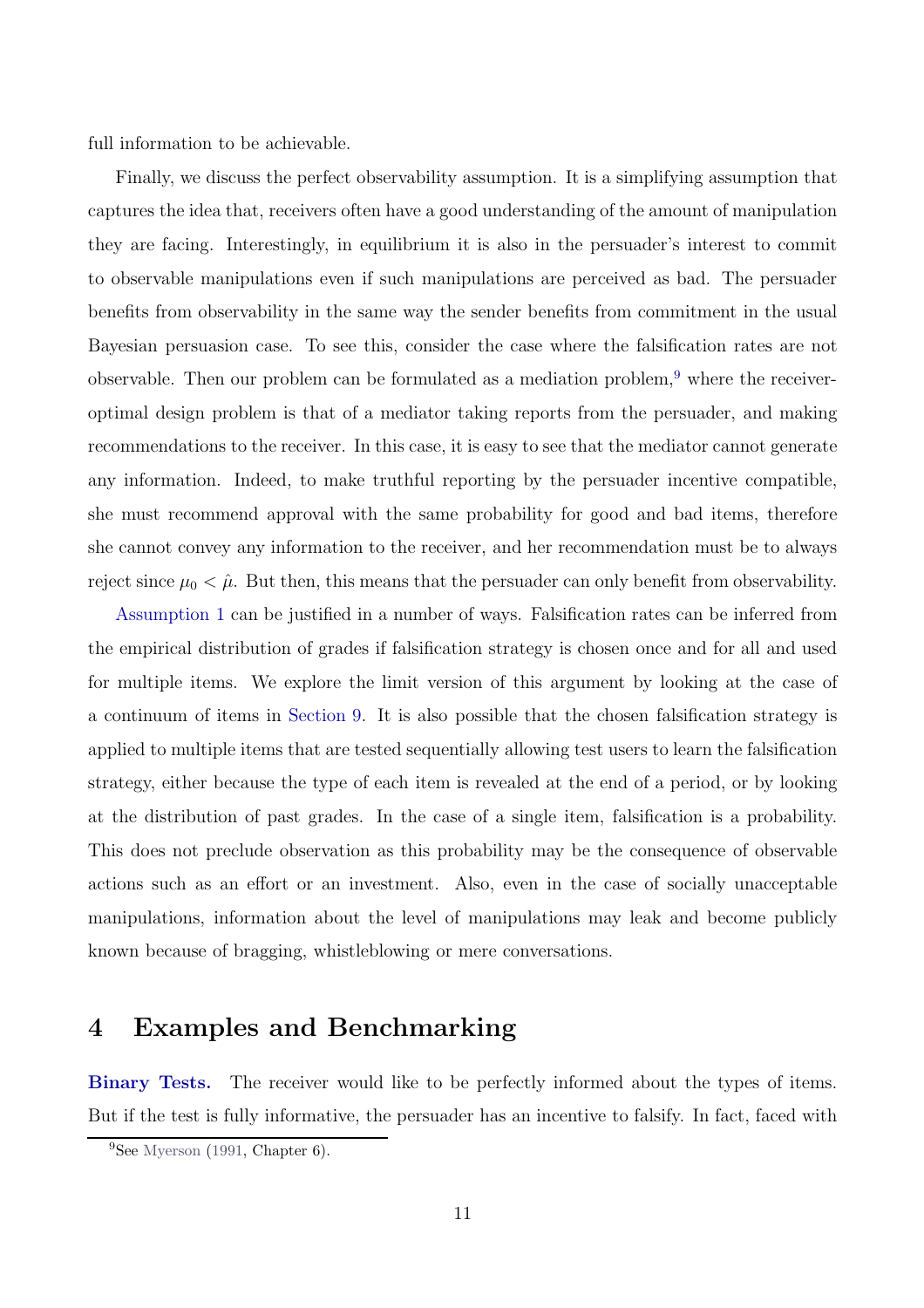

Figure 2: The effect of falsification on beliefs under Assumption 1 and Assumption 2.

a fully informative test, the persuader finds herself in the shoes of the sender in the Bayesian persuasion model of Kamenica and Gentzkow (2011). He chooses  $p_G = 0$  and  $p_B = \frac{\mu_0(1-\hat{\mu})}{\hat{\mu}(1-\mu_0)}$  $\frac{\mu_0(1-\mu)}{\hat{\mu}(1-\mu_0)},$  so that, when the receiver sees signal  $\mu = 1$ , the belief she forms is exactly equal to  $\hat{\mu}$ . We refer to the resulting information structure as the KG information structure, and to the associated payoffs as the KG payoffs. The persuader's KG payoff is  $\mu_0 + (1 - \mu_0)p_B = \frac{\mu_0}{\hat{\mu}}$  $\frac{u_0}{\hat{\mu}}$ , which is the highest possible payoff she can obtain, whereas the receiver's KG payoff is 0, as in the absence of information.

In many information acquisition/transmission frameworks in which the action is binary, a revelation-principle result holds which says that one can, without loss of generality, restrict attention to binary experiments. This is not the case here, but it is interesting to consider what happens with binary signals. Whenever a binary test is more informative than the KG information structure, the persuader falsifies so as to garble it into the KG information structure. Indeed, such a test generates two signals: A low signal  $\mu = 0$ , and a high signal  $\overline{\mu}$  above the threshold  $\hat{\mu}$ , where a good type generates the high signal  $\bar{\mu}$  with probability 1, and a bad type generates  $\overline{\mu}$  with probability  $\pi_B < \mu_0 \frac{1-\hat{\mu}}{1-\mu_0}$  $\frac{1-\mu}{1-\mu_0}$ . But then the persuader obtains the KG payoff by choosing  $p_B$  so as to make the probability that a bad type generates the high signal  $p_B + (1 - p_B)\pi_B$  equal to  $\mu_0 \frac{1 - \hat{\mu}}{1 - \mu_C}$  $\frac{1-\hat{\mu}}{1-\mu_0}$ , that is  $p_B = \frac{1}{1-\hat{\mu}}$  $1-\pi_B$  $\left(\mu_0 \frac{1-\hat{\mu}}{1-\mu_0}\right)$  $\frac{1-\hat{\mu}}{1-\mu_0} - \pi_B$ . Hence, the receiver gets a payoff of 0. If, instead, a binary test is less informative than, or not comparable with the KG information structure, the payoff of the persuader is below his KG payoff, but the receiver payoff is not increased. Thus, we have proved the following result.

**Proposition 1** (Binary Tests). With binary tests, the receiver always gets a payoff of 0. If the test is more informative than the KG information structure, the persuader gets his KG payoff. Otherwise, the payoff of the persuader is strictly below his KG payoff.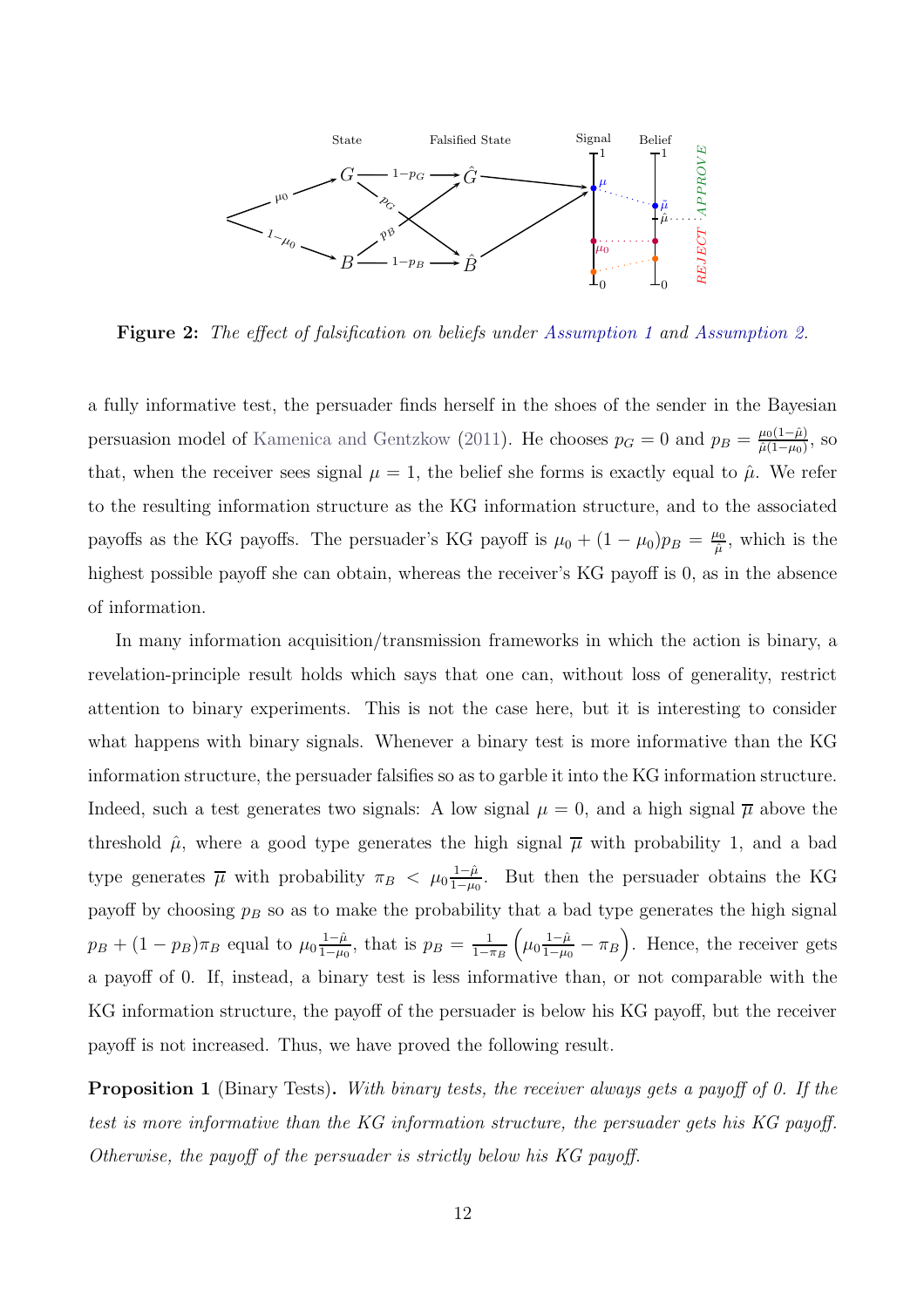

Figure 3: A Better Test. The signal column corresponds to beliefs in the absence of falsification, the belief column gives the belief associated with each signal when there is falsification.

A Better Test. Consider the test described in Figure 3, and recall that signals correspond to beliefs in the absence of falsification. This test has high signal generated only by  $G$ , so this signal is equal to 1, a low signal only generated by  $B$ , so it is equal to 0, and a middle signal equal to  $\hat{\mu}$  generated by both G and B, with respective probabilities  $\pi_G$  and  $\pi_B$ . We pick  $\pi_G = \frac{(1-\mu_0)\hat{\mu}}{\mu_0(1-\hat{\mu})}$  $\frac{(1-\mu_0)\mu}{\mu_0(1-\hat{\mu})}\pi_B > \pi_B$ , so that the belief corresponding to the middle signal in the absence of falsification is indeed equal to  $\hat{\mu}$ . When the persuader falsifies, the receiver associates new beliefs to each of the three signals. These beliefs are

$$
\tilde{\mu}_h = \frac{\mu_0 (1 - p_G)}{\mu_0 (1 - p_G) + (1 - \mu_0) p_B},
$$

$$
\tilde{\mu}_m = \frac{\mu_0 \pi_G - \mu_0 (\pi_G - \pi_B) p_G}{\mu_0 \pi_G + (1 - \mu_0) \pi_B - \mu_0 (\pi_G - \pi_B) p_G + (1 - \mu_0) (\pi_G - \pi_B) p_B)}
$$
\n
$$
\tilde{\mu}_\ell = \frac{\mu_0 p_G}{\mu_0 p_G + (1 - \mu_0) (1 - p_B)}.
$$

,

Simple calculations show that  $\tilde{\mu}_h$ , and, more importantly,  $\tilde{\mu}_m$ , are decreasing in both  $p_G$  and  $p_B$ , whereas  $\tilde{\mu}_\ell$  is increasing in both. Therefore any small amount of falsification implies that an item is no longer approved when the receiver receives the middle signal  $\hat{\mu}$ , as the corresponding belief falls below  $\hat{\mu}$ . The only benefit from falsification is therefore to increase the probability that a bad type generates the high signal by increasing  $p_B$ . Increasing  $p_G$ , however, is only harmful, so the persuader sets  $p_G = 0$ . The maximum and optimal level of  $p_B$  is the one that brings  $\tilde{\mu}_h$  down to  $\hat{\mu}$ , since falsifying more than this would lead the receiver to approve none of the items. Let  $\overline{p}_B = \frac{\mu_0(1-\hat{\mu})}{(1-\mu_0)\hat{\mu}}$  $\frac{\mu_0(1-\mu)}{(1-\mu_0)\hat{\mu}}$  denote this level. The payoff of the persuader if he chooses this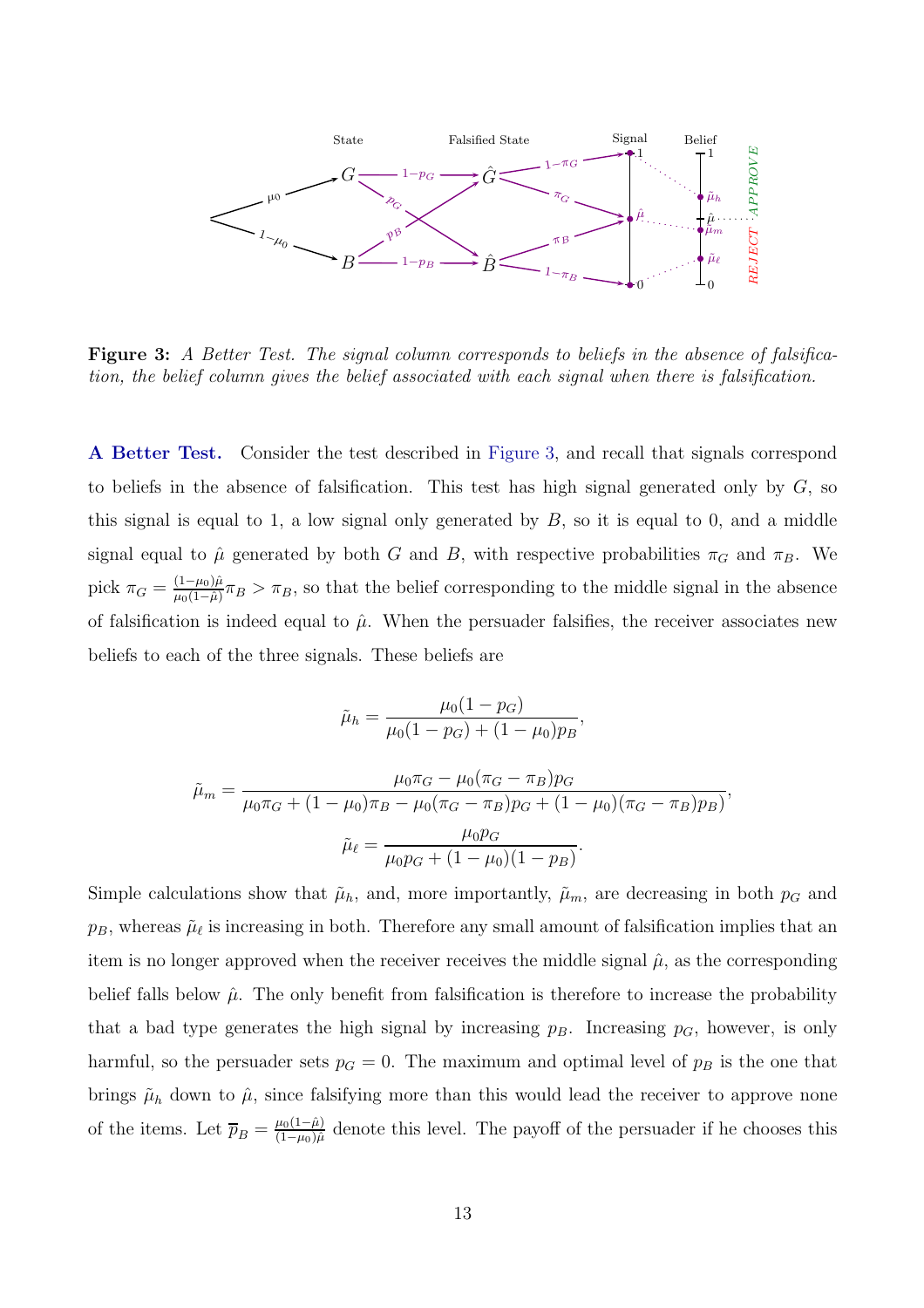maximum falsification level  $\overline{p}_{B}$  is

$$
(\mu_0 + (1 - \mu_0)\overline{p}_B)(1 - \pi_G) = \frac{\mu_0}{\hat{\mu}} - \frac{1 - \mu_0}{1 - \hat{\mu}}\pi_B,
$$

while her no-falsification payoff is

$$
\mu_0+(1-\mu_0)\pi_B.
$$

The test can discourage falsification by equating the two, which is achieved by choosing  $\pi_B^*$  =  $\mu_0(1-\hat{\mu})^2$  $\frac{\mu_0(1-\hat{\mu})^2}{(1-\mu_0)\hat{\mu}(2-\hat{\mu})}$ , and  $\pi_G^* = \frac{1-\hat{\mu}}{2-\hat{\mu}}$  $\frac{1-\mu}{2-\hat{\mu}}$ . This test gives the receiver a payoff of

$$
\mu_0 g - (1 - \mu_0) \pi_B^* b = (g + b) \frac{\mu_0 (1 - \hat{\mu})}{2 - \hat{\mu}} > 0.
$$

These observations are summarized in the following:

**Proposition 2.** The test described in Figure 3 with  $\pi_B^*$  and  $\pi_G^*$  gives the persuader no incentive to falsify, and yields a strictly positive payoff for the receiver.

Intuitively, enriching the set of signals by adding a middle signal  $\hat{\mu}$  makes the persuader unwilling to falsify, as any falsification would lead the receiver to devalue the middle signal, and no longer approve items that generate this signal. This test, while not perfectly informative, enables the generation of useful information despite the possibility of costless falsification. Hence, the curse of falsification can be beaten by good design.

We can think of several testing procedures that would generate this information structure. One is to use a perfectly informative test, and simply garble the results provided to the receiver. Another possibility is to design two pass-fail tests to which items would be randomly and independently assigned: the first pass-fail test, assigned with probability  $1 - \pi_G^*$ , is perfectly informative about the type, and the other one, assigned with probability  $\pi_G^*$ , is such that the good type passes with probability one, and the bad type with probability  $\pi_B^*/\pi_G^*$ , so that a pass in this state leads to belief  $\hat{\mu}$ . In this implementation, manipulations lead the receiver to reject all items subjected to the second test, regardless of the outcome. In the remainder of the paper, we proceed to find a receiver-optimal test.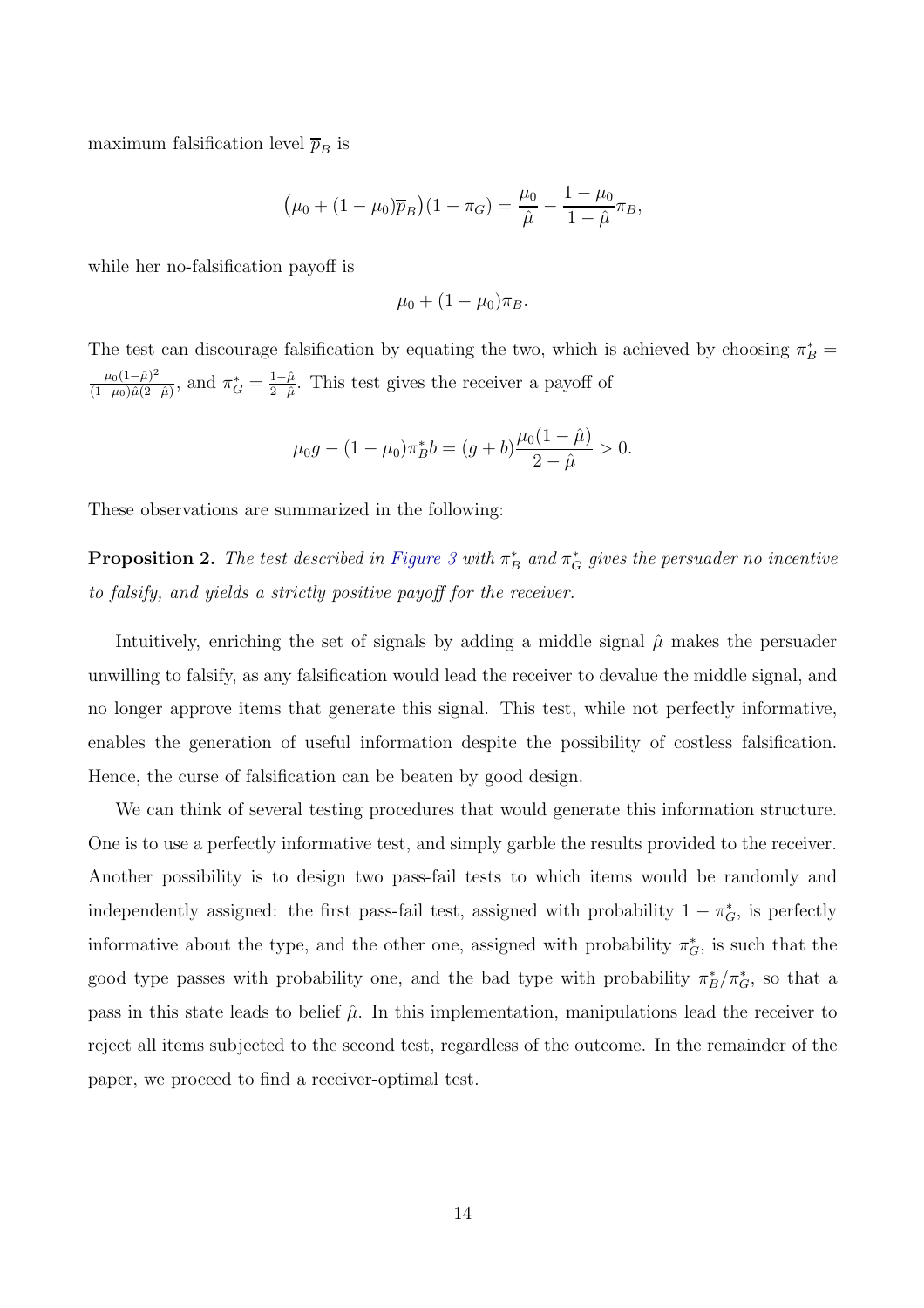### 5 Tests and Information Structures

To proceed with the general analysis, we employ a useful representation of experiments as convex functions that, to our knowledge, first appears in Kolotilin (2016), and is also discussed at length in Gentzkow and Kamenica (2016b).

**Bayesian Consistency.** We denote by F both a probability measure on [0, 1] and the corresponding pseudo cdf,<sup>10</sup> so  $F(\mu)$  and  $F([0, \mu))$  are used interchangeably. It is a posterior belief distribution if and only if  $\int_0^1 \mu F(d\mu) = \mu_0$  (see Kamenica and Gentzkow, 2011) or, equivalently, integrating by parts,

$$
\int_0^1 F(\mu)d\mu = 1 - \mu_0.
$$
 (BC)

**Experiments as Convex Functions.** For a belief distribution  $F$  that satisfies (BC), we can define the function

$$
\mathcal{F}(\mu) = \int_0^\mu F(x) dx
$$

from [0, 1] to [0, 1 –  $\mu_0$ ]. Let  $\Delta^B$  be the set of increasing convex functions of  $\mu$  on [0, 1] that are bounded above by  $(1 - \mu_0)\mu$ , and below by  $(\mu - \mu_0)^+$ . This set is illustrated in Figure 4. Then  $\mathcal{F}(\cdot) \in \Delta^B$ . Reciprocally, any function  $\mathcal{F} \in \Delta^B$  admits a left derivative that is the pseudo cdf of a Bayes consistent belief distribution. Therefore, there is a one-to-one relationship between functions in  $\Delta^B$  and Bayes consistent belief distributions. The upper bound on  $\Delta^B$ corresponds to the pseudo cdf  $F(\mu) = 1$ , which is the fully informative experiment. The lower bound on  $\Delta^B$  corresponds to the pseudo cdf  $F(\mu) = \mathbb{1}_{\mu > \mu_0}$ , which corresponds to the uninformative experiment and puts probability one on the prior  $\mu_0$ . The following lemma states this characterization, and is proved in Appendix A.

**Lemma 1.**  $\mathcal{F} \in \Delta^B$  if and only if there exists a Bayes consistent belief distribution F such that, for all  $\mu \in [0,1]$ ,  $\mathcal{F}(\mu) = \int_0^{\mu} F(x) dx$ .

<sup>&</sup>lt;sup>10</sup>If F is a probability measure on the space of beliefs [0, 1], then it has a cumulative distribution function  $\tilde{F}$ : [0, 1]  $\rightarrow$  [0, 1]. Slightly abusing notations, we then denote the pseudo cdf of a probability measure F by the same letter F, and define it for  $\mu \in (0,1]$  by  $F(\mu) = \sup_{x \le \mu} \tilde{F}(x)$ . Hence, for  $\mu > 0$ ,  $F(\mu)$  is the probability measure of the set  $[0, \mu)$ . For example, in a perfectly informative information structure, a good item generates belief 1 with probability 1, and the bad type generates belief 0 with probability 1, that is  $F_G(\mu) = 0$  and  $F_B(\mu) = 1$  for all  $\mu \in (0, 1]$ . In a perfectly uninformative experiment, both types generate belief  $\mu_0$  with probability 1, that is  $F_G(\mu) = F_B(\mu) = \mathbb{1}_{\mu > \mu_0}$ .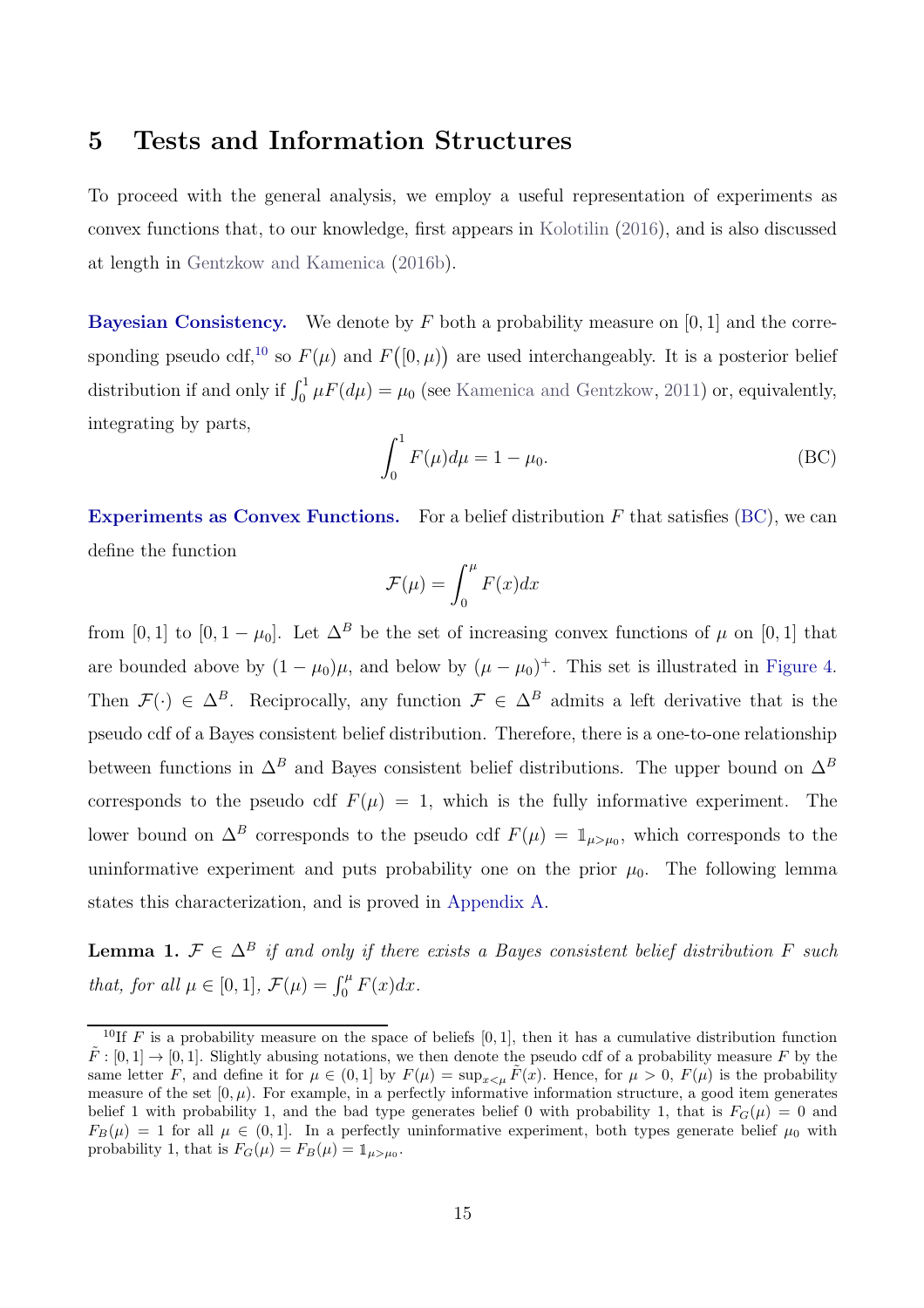

Figure 4:  $\Delta^B$  is the set of increasing convex functions in the grey triangle– the green curve is an example of a function in  $\Delta^B$ , the brown dashed kinked line corresponds to the KG information structure which obtains when the test is fully informative, the top dotted blue line corresponds to full information (FI), the bottom kinked line corresponds to no information (NI). In this and all subsequent figures, we take  $\mu_0 = 0.3$  and  $\hat{\mu} = 0.5$ .

We can re-express the distributions of beliefs induced by good and bad types as functions of the posterior belief distribution F.

**Lemma 2.** The belief distributions generated by the good type and the bad type are respectively

$$
F_G(\mu) = \frac{1}{\mu_0} \Big\{ \mu F(\mu) - \mathcal{F}(\mu) \Big\},
$$

$$
F_B(\mu) = \frac{1}{1 - \mu_0} \Big\{ (1 - \mu) F(\mu) + \mathcal{F}(\mu) \Big\}
$$

.

In the absence of falsification a test  $H$  induces an information structure, and thus satisfies Lemma 2 with the representation  $H$ . In the presence of falsification, the test H still satisfies these relationships, that is, we have, for each signal  $\mu \in (0, 1]$ ,

$$
H_G(\mu) = \frac{1}{\mu_0} \Big\{ \mu H(\mu) - \mathcal{H}(\mu) \Big\},\
$$

and

$$
H_B(\mu) = \frac{1}{1 - \mu_0} \Big\{ (1 - \mu) H(\mu) + \mathcal{H}(\mu) \Big\}.
$$

However, as already explained, the signals generated by  $H$  are no longer beliefs when there is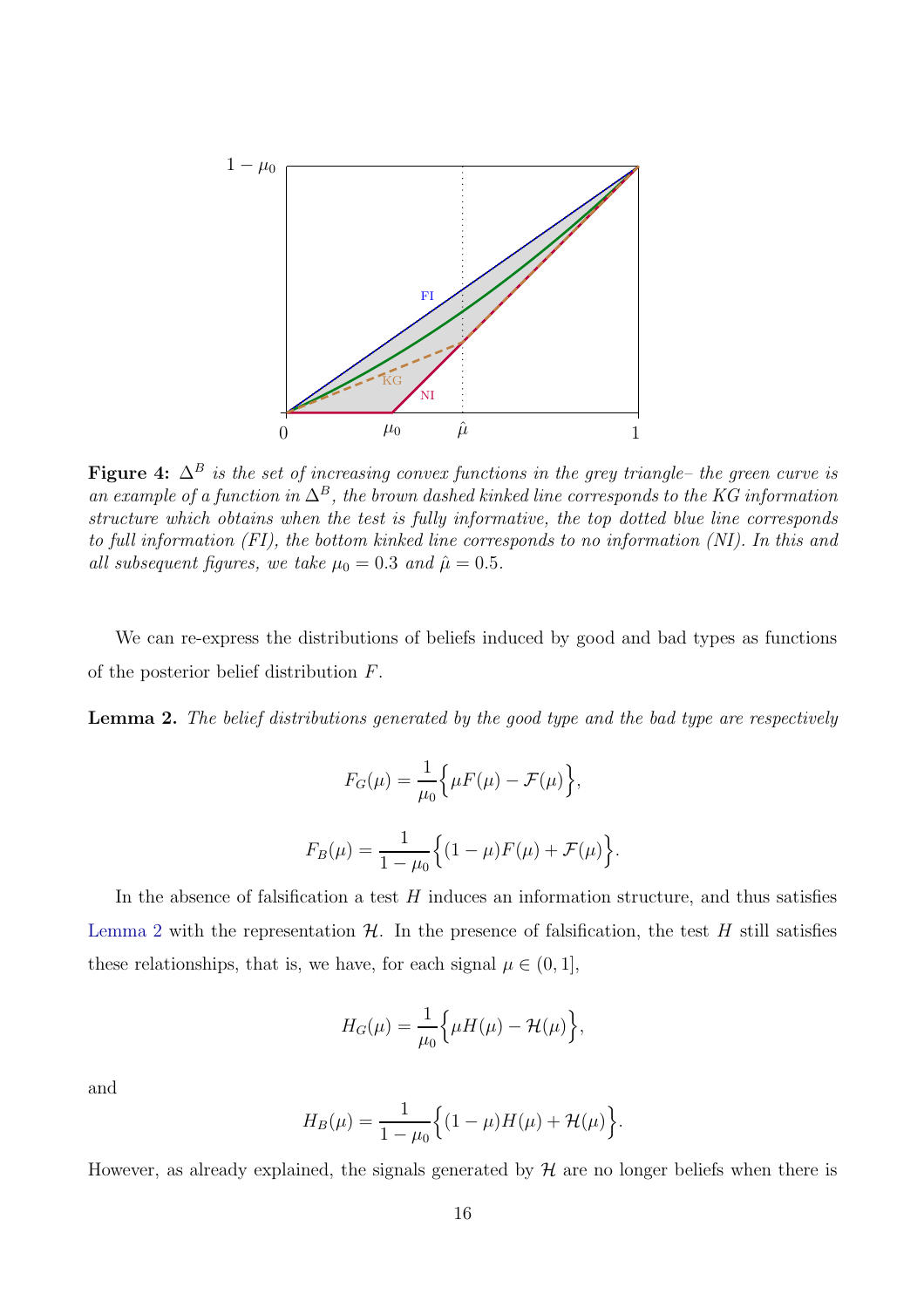falsification.

**Modified Payoffs.** We can obtain convenient expressions of the players' payoffs using  $\mathcal{F}$ . The payoff of the persuader is given by the probability that he generates a belief above the threshold,  $1 - F(\hat{\mu})$ . Graphically, the persuader would like the left derivative  $F(\hat{\mu})$  of  $\mathcal F$  at  $\hat{\mu}$ to be as small as possible. The payoff of the receiver, scaled by  $\frac{1}{g+b}$ , is

$$
\frac{1}{g+b} \int_{\hat{\mu}}^1 (\mu g + (1-\mu)(-b)) F(d\mu) = 1 - \hat{\mu} - \int_{\hat{\mu}}^1 F(x) dx
$$

$$
= \mu_0 - \hat{\mu} + \mathcal{F}(\hat{\mu}).
$$

Since the constant terms are irrelevant for optimization, we use  $\mathcal{F}(\hat{\mu})$  as our objective function. This objective function is easily pictured in Figure 4, and it appears clearly that, in the absence of any falsification constraints, the receiver-optimal information structure would be the upperbound function of  $\Delta^B$ , which corresponds to full information (FI). It is easy to see on Figure 4 why the KG information structure is optimal for the persuader, and pessimal for the receiver, whereas full information is optimal for the receiver. No information (NI) is pessimal for both. The payoff space generated by all possible information structures is illustrated on Figure 11, below.

### 6 Optimal Approval and Optimal Falsification

Optimal Approval. To understand the incentives of the persuader to falsify, we start by describing how falsification affects the receiver's approval decisions. If the persuader decides to falsify, he changes the belief associated with each signal. Let  $\mu$  be both the signal received by the receiver, and the belief she forms in the absence of falsification. Then, if the persuader chooses a falsification strategy  $(p_B, p_G)$ , the receiver forms belief  $\tilde{\mu} \neq \mu$  when she receives signal  $\mu$ . Their relationship, which we call the *belief transformation*, is stated in closed form in the next lemma and holds for all values of  $p_B$  and  $p_G$ , that is, even without the restriction of Assumption 2. Interestingly, the belief transformation is independent of the test, and depends only on the falsification strategy. Hence, any falsification strategy induces a reinterpretation of signals that does not depend on the test.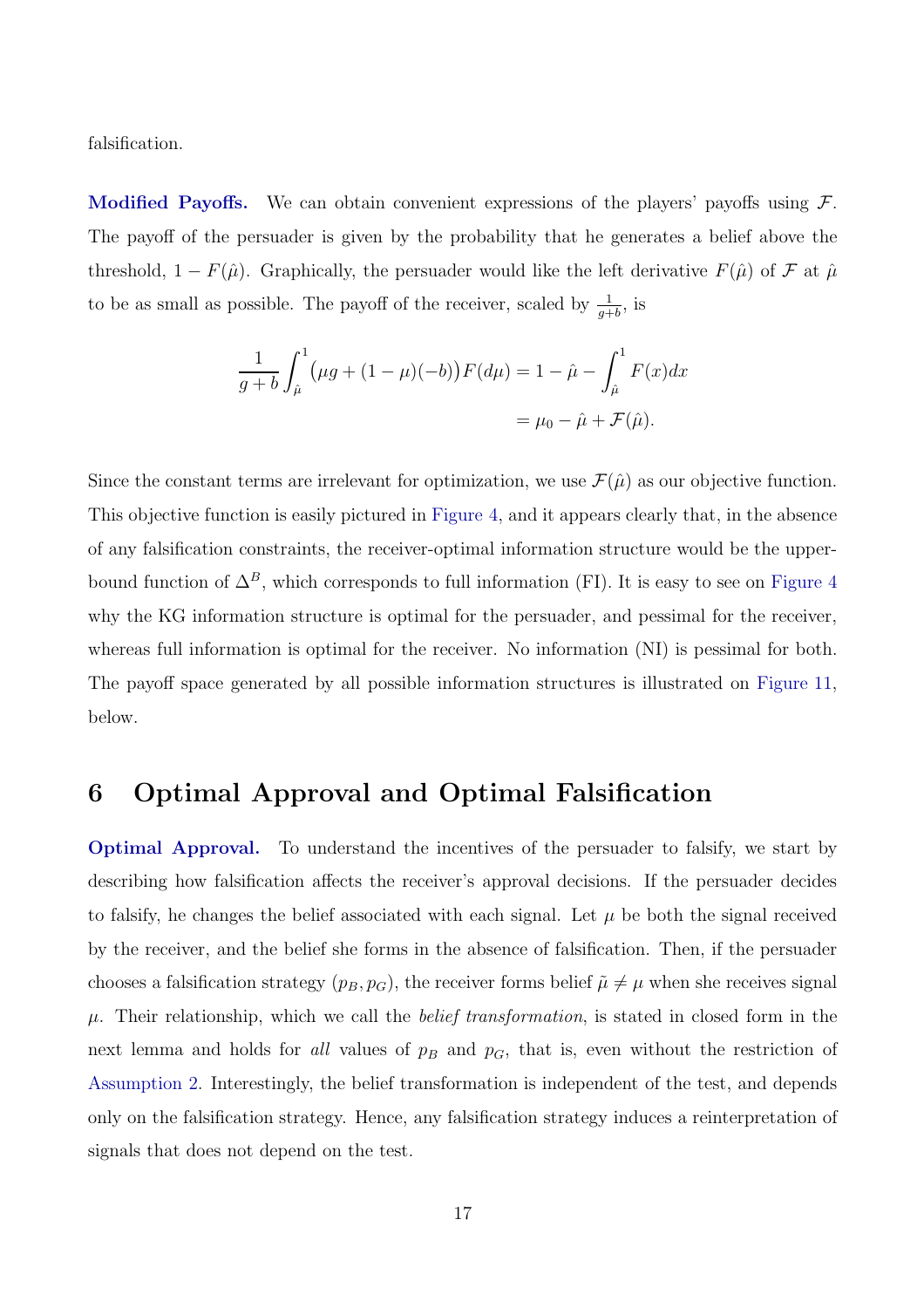

Figure 5: Panel (a) illustrates the relationship between signal (or pre-falsification belief), and actual (post-falsification) belief. Panel (b) illustrates the optimal approval policy: the red line is the line with equation  $p_B = \frac{\mu_0(1-\hat{\mu})}{\hat{\mu}(1-\mu_0)}$  $\frac{\mu_0(1-\mu)}{\hat{\mu}(1-\mu_0)}(1-p_G)$ ; in the solid pink region above the red line, the receiver never approves; in the hatched blue region below the red line, she uses an approval threshold  $\hat{\mu}(p_B, p_G)$ .

**Lemma 3** (Belief Transformation). Under Assumption 1, with falsification  $(p_B, p_G)$ , signal  $\mu$ induces belief  $\tilde{\mu}$ , where

$$
\mu = \mu_0 \frac{(1 - \mu_0)\tilde{\mu} - \mu_0(1 - \tilde{\mu})p_G - (1 - \mu_0)\tilde{\mu}p_B}{\mu_0(1 - \mu_0) - \mu_0(1 - \tilde{\mu})p_G - (1 - \mu_0)\tilde{\mu}p_B}.
$$
(BT)

This function has a fixed point  $\mu_0$ . It is increasing in  $\tilde{\mu}$  if  $p_B + p_G < 1$ , decreasing if  $p_B + p_G$  $p_G > 1$ , and constant to  $\mu_0$  otherwise. The range of beliefs  $\tilde{\mu}$  is the interval  $\big[\mu, \overline{\mu}\big]$ , where  $\mu = \frac{\mu_0 p_G}{\mu_0 p_G + (1 - \mu_0)}$  $\frac{\mu_0 p_G}{\mu_0 p_G + (1-\mu_0)(1-p_B)}, \text{ and } \overline{\mu} = \frac{\mu_0(1-p_G)}{\mu_0(1-p_G)+(1-p_B)}$  $\frac{\mu_0(1-p_G)}{\mu_0(1-p_G)+(1-\mu_0)p_B}.$ 

If the amount of falsification is constrained by Assumption 2, the receiver still associates higher signals  $\mu$  with higher beliefs  $\tilde{\mu}$ , but this is reversed when  $p_B + p_G > 1$ . The belief transformation is illustrated in panel (a) of Figure 5 for different values of  $p_B$  and  $p_G$ . Note that, with falsification, beliefs may be bounded away from 0 or 1. Whenever  $p_B > 0$ , the receiver can never be sure that she is facing a bad type, and whenever  $p_G > 0$ , she can never be sure that she is facing a good type.

The receiver approves when her belief exceeds  $\hat{\mu}$ , that is when her signal  $\mu$  exceeds the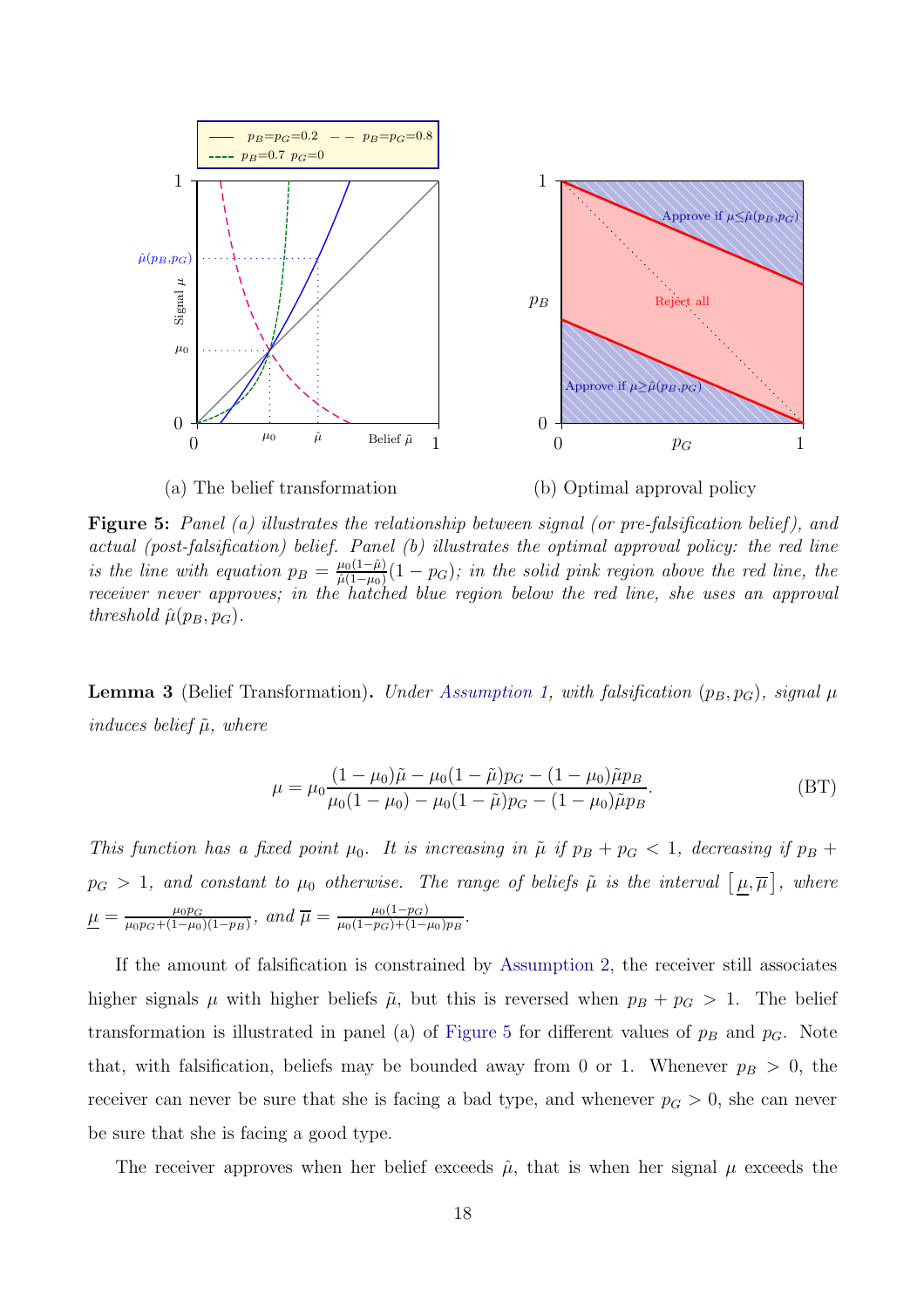threshold  $\hat{\mu}(p_B, p_G)$  obtained from the belief transformation, as illustrated by the first curve of panel (a) in Figure 5. For some values of  $(p_B, p_G)$ , such signals cannot be generated (this is the case when  $\overline{\mu} < \hat{\mu}$ , and the receiver never approves, as illustrated by the second curve of panel (a) in Figure 5. The following proposition characterizes the optimal approval strategy under falsification.

Proposition 3 (Optimal Approval). Under Assumption 1, there exists a threshold

$$
\hat{\mu}(p_B, p_G) = \mu_0 \frac{(1 - \mu_0)\hat{\mu} - \mu_0(1 - \hat{\mu})p_G - (1 - \mu_0)\hat{\mu}p_B}{\mu_0(1 - \mu_0) - \mu_0(1 - \hat{\mu})p_G - (1 - \mu_0)\hat{\mu}p_B},
$$

such that:

- (i) If  $p_B < \frac{\mu_0(1-\hat{\mu})}{\hat{\mu}(1-\mu_0)}$  $\frac{\mu_0(1-\mu)}{\hat{\mu}(1-\mu_0)}(1-p_G)$ ,  $\hat{\mu}(p_B, p_G)$  is increasing in  $p_B$  and  $p_G$ , and the receiver approves any item generating a signal  $\mu \geq \hat{\mu}(p_B, p_G)$ .
- (ii) If  $p_B > 1 \frac{\mu_0(1-\hat{\mu})}{\hat{\mu}(1-\mu_0)}$  $\frac{\mu_0(1-\mu)}{\hat{\mu}(1-\mu_0)}p_G, \ \hat{\mu}(p_B,p_G)$  is decreasing in  $p_B$  and  $p_G,$  and the receiver approves any item generating a signal  $\mu \leq \hat{\mu}(p_B, p_G)$ .

#### (iii) Otherwise, the receiver rejects every item.

The optimal policy is illustrated in panel (b) of Figure 5. Note that  $\hat{\mu}(0,0) = \hat{\mu}$  as, then, signals coincide with beliefs.

Optimal Falsification. Now, consider the problem of the persuader under both Assumption 1 and Assumption 2. Whenever there is falsification, the threshold  $\hat{\mu}(p_B, p_G)$  is higher than  $\hat{\mu}$ . Since the threshold is increasing in  $p_B$  and  $p_G$ , more falsification hurts both types as it makes the receiver more selective. However, it also changes the probabilities with which both types generate the different signals in a way that can benefit the persuader. To see this, we compute the persuader's falsification payoff. It is 0 in the region where the receiver rejects for all signals. In the threshold region, we can write the persuader's payoff as

$$
\Pi(p_B, p_G) = 1 - \left\{ \mu_0(1 - p_G) + (1 - \mu_0)p_B \right\} H_G(\hat{\mu}(p_B, p_G)) - \left\{ \mu_0 p_G + (1 - \mu_0)(1 - p_B) \right\} H_B(\hat{\mu}(p_B, p_G)).
$$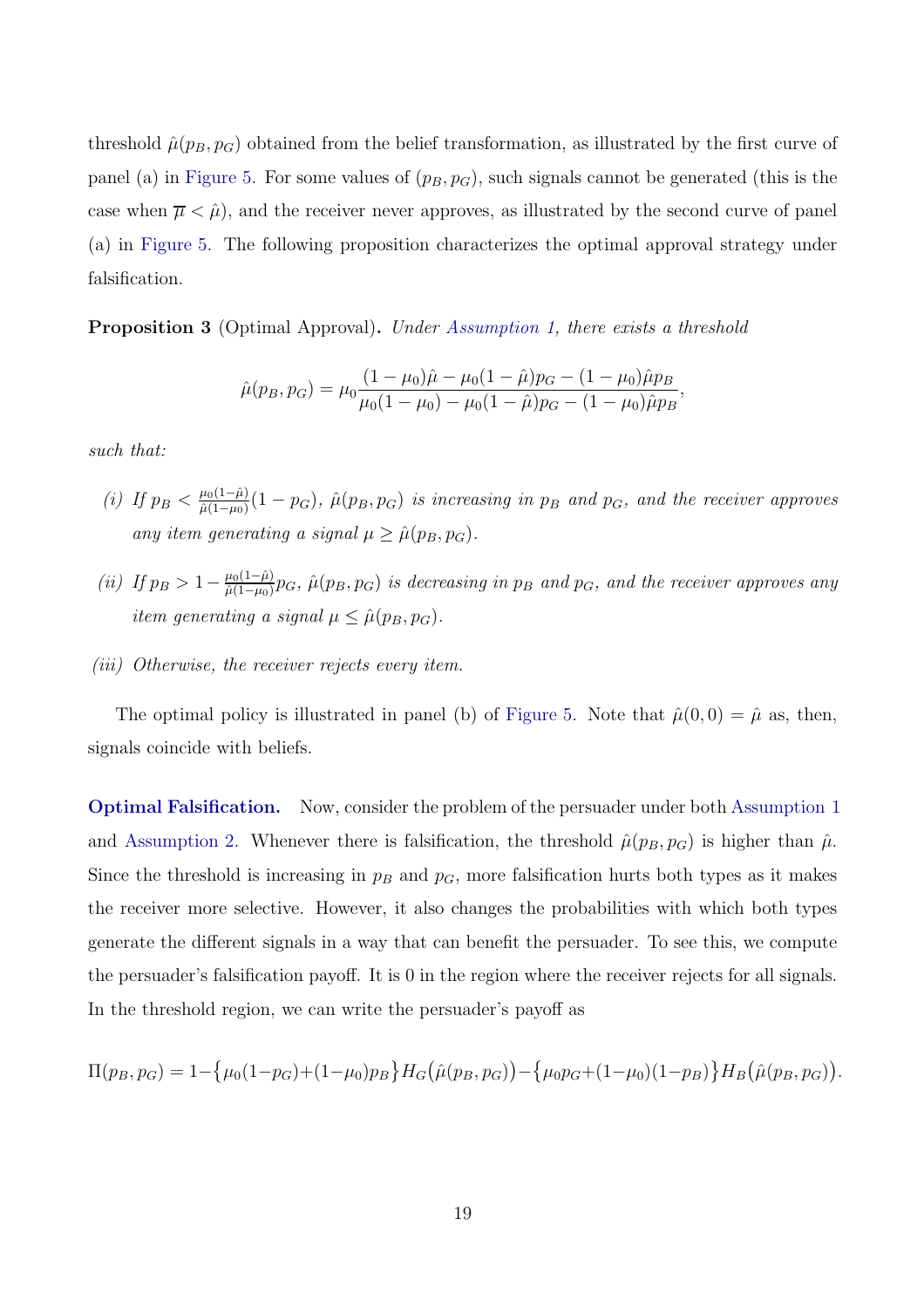

**Figure 6:** Optimal falsification under Assumption 1 and Assumption 2 if  $H(\hat{\mu}) < 1$ .

Using the expressions from Lemma 2 applied to  $H_G$  and  $H_B$ , we obtain

$$
\Pi(p_B, p_G) = 1 - H(\hat{\mu}(p_B, p_G)) + \left(\frac{p_B}{\mu_0} - \frac{p_G}{1 - \mu_0}\right) \left\{ \mathcal{H}(\hat{\mu}(p_B, p_G)) - (\hat{\mu}(p_B, p_G) - \mu_0) H(\hat{\mu}(p_B, p_G)) \right\}.
$$
\n(1)

This expression, as we show, implies that, in any optimal falsification strategy that follows a relevant test,  $p_G = 0$ . Intuitively, pretending that items are bad when in fact they are good not only increases the approval threshold, but also deteriorates the signal distribution generated by good types. It may, however, be payoff-improving for the persuader to sometimes pretend that an item is good when in fact it is bad. Even though it increases the approval threshold, it allows bad items to generate the same signal distribution as good ones, and therefore be approved with a higher probability.

Proposition 4 (Optimal Falsification). Under Assumption 1, and Assumption 2, any optimal falsification strategy satisfies the following.

- (i) If  $H(\hat{\mu}) < 1$ , then  $p_G = 0$  and  $p_B \leq \frac{\mu_0(1-\hat{\mu})}{\hat{\mu}(1-\mu_0)}$  $\frac{\mu_0(1-\mu)}{\hat{\mu}(1-\mu_0)}$ .
- (ii) If  $H(\hat{\mu}) = 1$ , then falsification is inconsequential, the receiver never approves, and all players get a null payoff.

The idea of the proof, can be visualized on Figure 6. First, we show that all falsification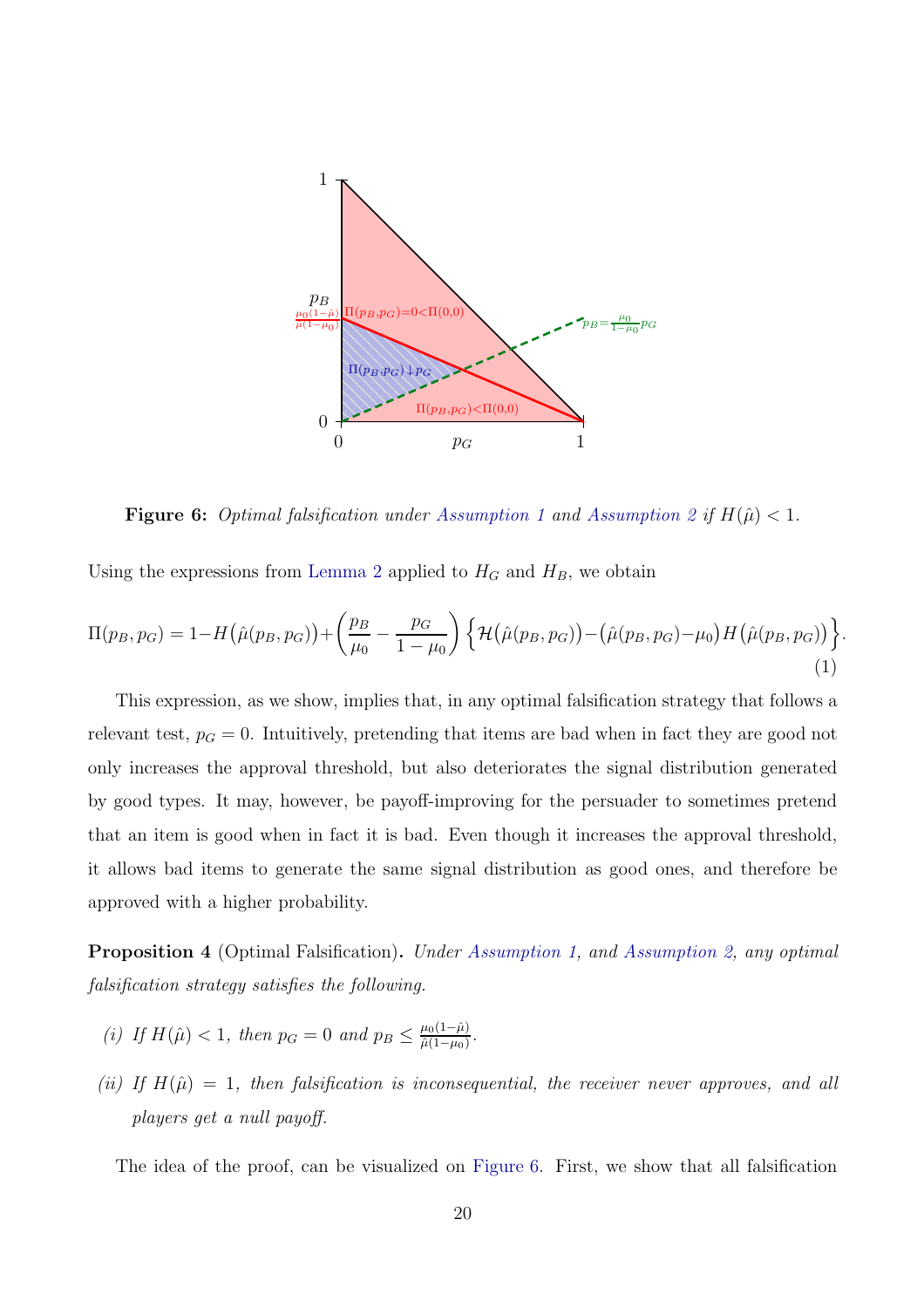strategies that do not lie in the hatched triangle are dominated by no falsification. Second, we show that  $\Pi(p_B, p_G)$  is decreasing in  $p_G$  within the hatched triangle.

Proposition 4 implies that the optimal falsification problem can be reduced to the choice of  $p_B \in [0, \frac{\mu_0(1-\hat{\mu})}{\hat{\mu}(1-\mu_0)}]$  $\hat{\mu}(1-\mu_0)$ , thus generating an approval threshold  $\hat{\mu}(p_B, 0)$  between  $\hat{\mu}$  and 1. We can reformulate this problem as the choice of a threshold  $\mu \in [\hat{\mu}, 1]$ , and invert the function  $\hat{\mu}(p_B, 0)$ to get the level of falsification  $p_B$  that corresponds to a threshold  $\mu$ ,

$$
p_B = \frac{\mu_0(\mu - \hat{\mu})}{\hat{\mu}(\mu - \mu_0)}.
$$

Replacing this in (1), we obtain the falsification payoff of the persuader as a function of the induced signal threshold  $\mu$ 

$$
\Pi(\mu) = 1 - H(\mu) + \frac{\mu - \hat{\mu}}{\hat{\mu}(\mu - \mu_0)} \Big\{ \mathcal{H}(\mu) - (\mu - \mu_0) H(\mu) \Big\} \n= 1 + \frac{\mu - \hat{\mu}}{\hat{\mu}(\mu - \mu_0)} \mathcal{H}(\mu) - \frac{\mu}{\hat{\mu}} H(\mu),
$$
\n(2)

and the optimal falsification problem reduces to choosing which approval threshold to induce so as to maximize  $\Pi(\mu)$  on  $[\hat{\mu}, 1]$ .

### 7 Optimal Design

We now consider the problem of designing a receiver-optimal test in the presence of falsification, under Assumption 1 and Assumption 2. Both these assumptions are relaxed in Section 9.

A No-Falsification Principle. We start by showing that a no-falsification principle holds. It states that any final information structure and, therefore, any payoffs that can be generated with falsification, can also be generated without falsification. The logic of the argument is similar to that of the revelation principle. Consider any test, and the optimal falsification strategy of the persuader associated with this test. Together, they generate a certain information structure. Now, consider the test that generates this precise information structure, instead of the initial test. Then, the persuader has no incentive to falsify under this new test. The main difference with the usual revelation principle is in the link between deviations from no falsification under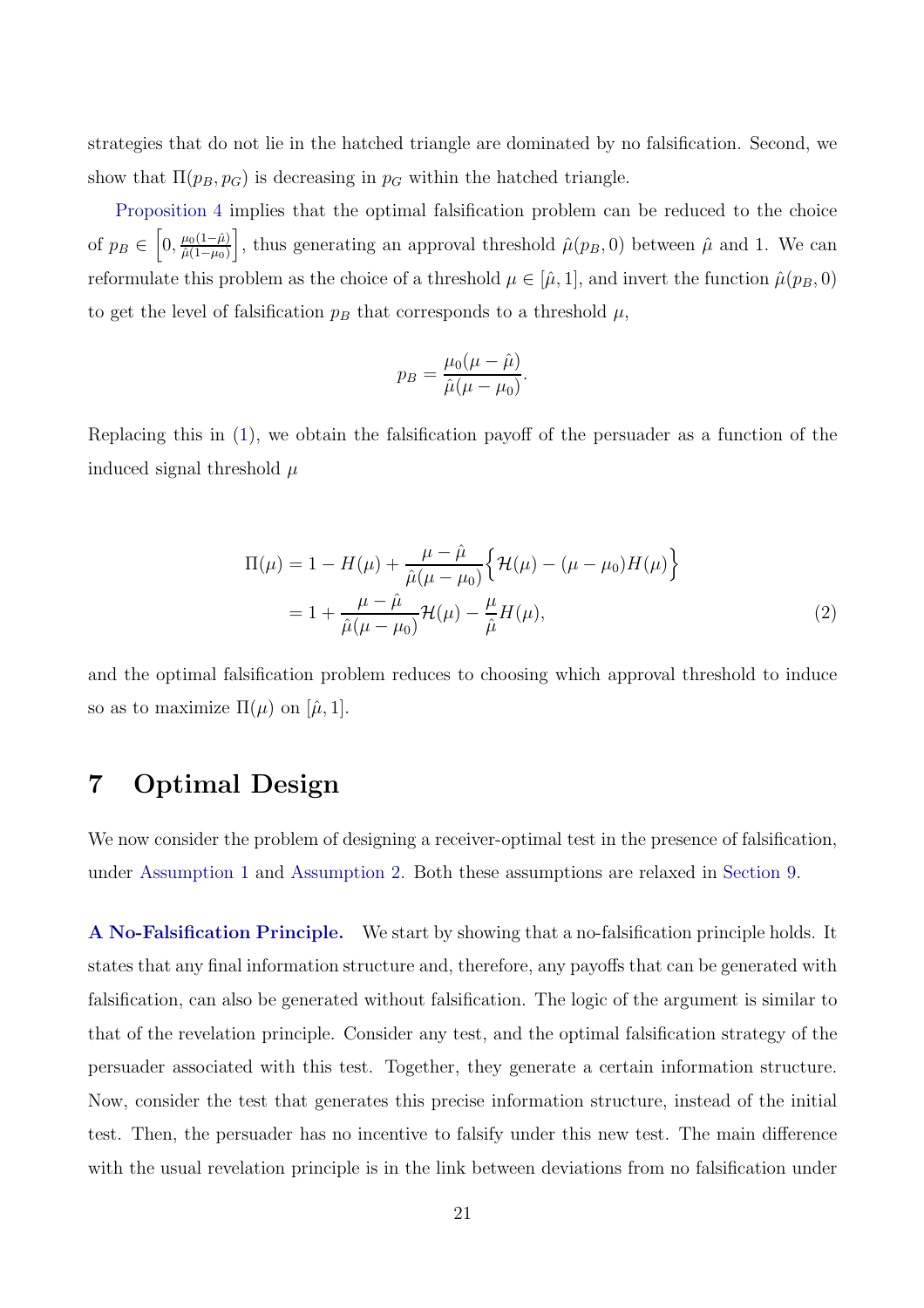

**Figure 7:** Experiment and final information structure with  $p_B^*$ .

the new test, and corresponding deviations from the optimal level of falsification under the initial test.

More formally, consider a test  $H$ , and let  $p_B^* > 0$  be the associated optimal falsification strategy of the persuader. Together,  $p_B^*$  and H define a new experiment, characterized by a posterior belief distribution  $F$ . One way to deliver this experiment, is to choose the test  $F$ described in the lower panel of Figure 7. As illustrated by Figure 7, falsifying by choosing  $p_B = \varepsilon$  under this new test induces the same posterior belief distribution as increasing the level of falsification by  $(1 - p_B^*)\varepsilon$  under the initial test H. But since  $p_B^*$  is optimal under H, this deviation must be unprofitable to the persuader. Therefore, it is optimal for the persuader not to falsify under the new test  $F$ . This proves the no-falsification principle,<sup>11</sup> which we now state more formally.

Proposition 5 (No-Falsification Principle). If a test can induce a final belief distribution F with falsification  $p_B^* > 0$ , then this distribution can also be induced by a falsification-proof test. In both cases, the receiver payoff is given by  $\mathcal{F}(\hat{\mu})$ , and the persuader payoff by  $1-F(\hat{\mu})$ .

 $11$ The no-falsification principle holds for any state space (not just binary as in our model) so long as falsification is costless or falsification costs are concave in falsification rates. Details are available from the authors upon request.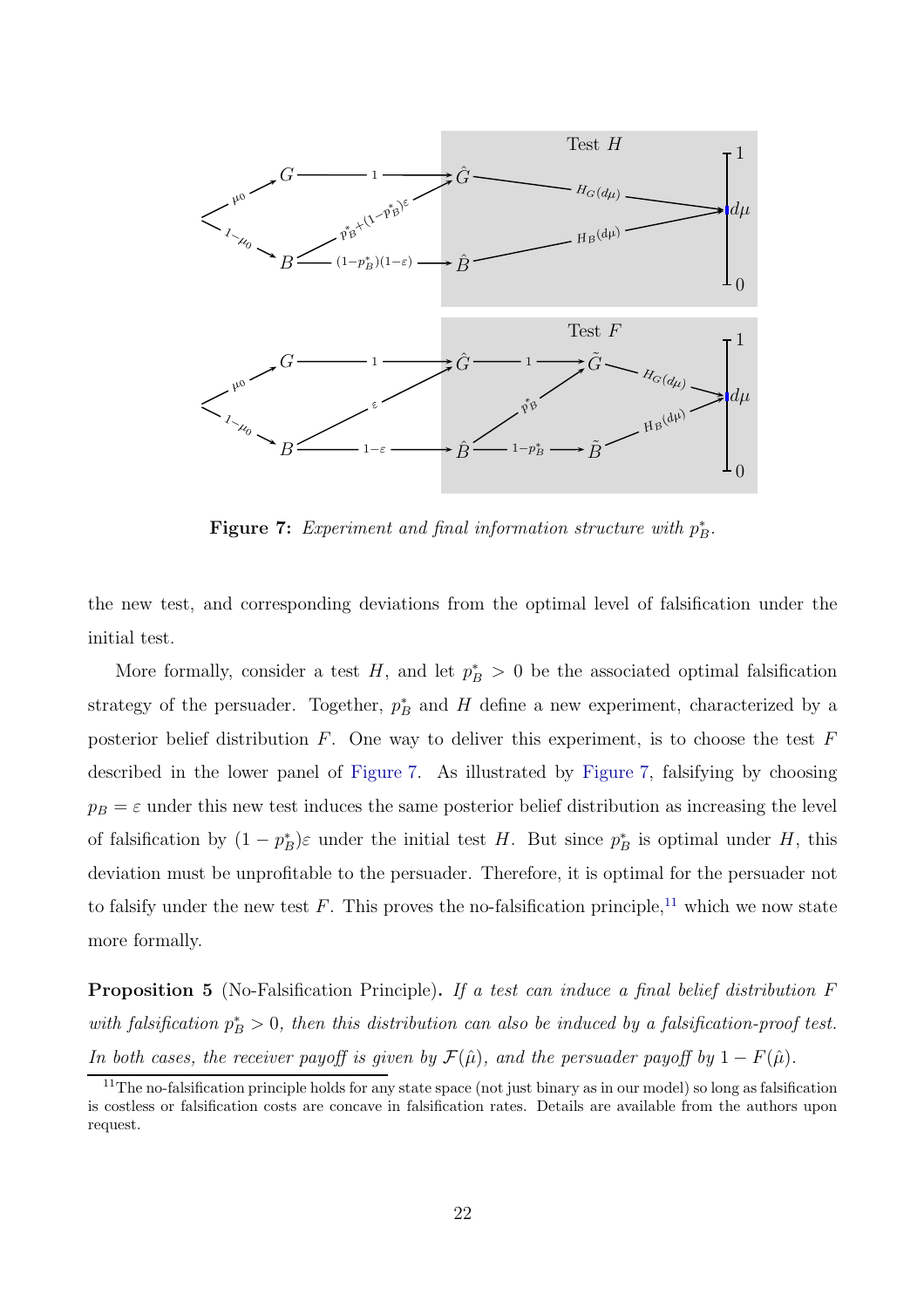Optimal Design. The no-falsification principle implies that we can restrict the optimal design problem to the one of finding an optimal test under which the persuader has no incentive to falsify. A test H is such that the persuader has no incentive to falsify if and only if  $\Pi(\hat{\mu}) \ge \Pi(\mu)$ , for all  $\mu \in [\hat{\mu}, 1]$ , that is, recalling the payoff formula (2), if and only if H satisfies the following incentive constraint

$$
\frac{\mu - \hat{\mu}}{\mu - \mu_0} \mathcal{H}(\mu) \le \mu H(\mu) - \hat{\mu} H(\hat{\mu}), \qquad \forall \mu \in [\hat{\mu}, 1].
$$
 (IC<sub>0</sub>)

And, if this is the case, the payoff of the receiver is given by  $\mathcal{H}(\hat{\mu})$  (up to constants). Hence the receiver-optimal design problem is

$$
\max_{\mathcal{H}\in\Delta^B} \mathcal{H}(\hat{\mu})
$$
\n
$$
\text{s.t. } \frac{\mu - \hat{\mu}}{\mu - \mu_0} \mathcal{H}(\mu) \le \mu H(\mu) - \hat{\mu} H(\hat{\mu}), \qquad \forall \mu \in [\hat{\mu}, 1].
$$
\n(IC<sub>0</sub>)

.

To form intuition about this program, it is useful to go back to Figure 4. We want to maximize  $\mathcal{H}(\hat{\mu})$  subject to a constraint on the values taken by H to the right of  $\hat{\mu}$ . There is no incentive constraint on H to the left of  $\hat{\mu}$ . Recall that  $H(\hat{\mu})$  is the left-derivative of H at  $\hat{\mu}$ .

A first remark is that we can look for optimal tests that are linear to the left of  $\hat{\mu}$ . To see this, suppose that  $\mathcal{H} \in \Delta^B$  satisfies  $(IC_0)$ , and consider the function

$$
\tilde{\mathcal{H}}(\mu) = \begin{cases} \mu \mathcal{H}(\hat{\mu})/\hat{\mu} & \text{if } \mu \leq \hat{\mu} \\ \mathcal{H}(\mu) & \text{if } \mu \geq \hat{\mu} \end{cases}
$$

It is easy to see that  $\tilde{\mathcal{H}}$  is in  $\Delta^B$ , and since  $\tilde{H}(\hat{\mu}) = \mathcal{H}(\hat{\mu})/\hat{\mu} \leq H(\hat{\mu})$ , by convexity of  $\mathcal{H}$ , the new experiment  $\mathcal{H}$  also satisfies (IC<sub>0</sub>), and delivers the same payoff to the receiver. Therefore, we have proved the following lemma.

**Lemma 4.** For every test H that satisfies (IC<sub>0</sub>), there is a test  $\tilde{\mathcal{H}}$  that is linear to the left of  $\hat{\mu}$ , satisfies (IC<sub>0</sub>), and delivers the same payoff to the receiver.

Linearity means that we can look for optimal tests that put an atom on belief 0, and never generate any belief in  $(0, \hat{\mu})$ . In particular, we can restrict ourselves to tests such that good types are never rejected. Another consequence of Lemma 4 is that we can look for optimal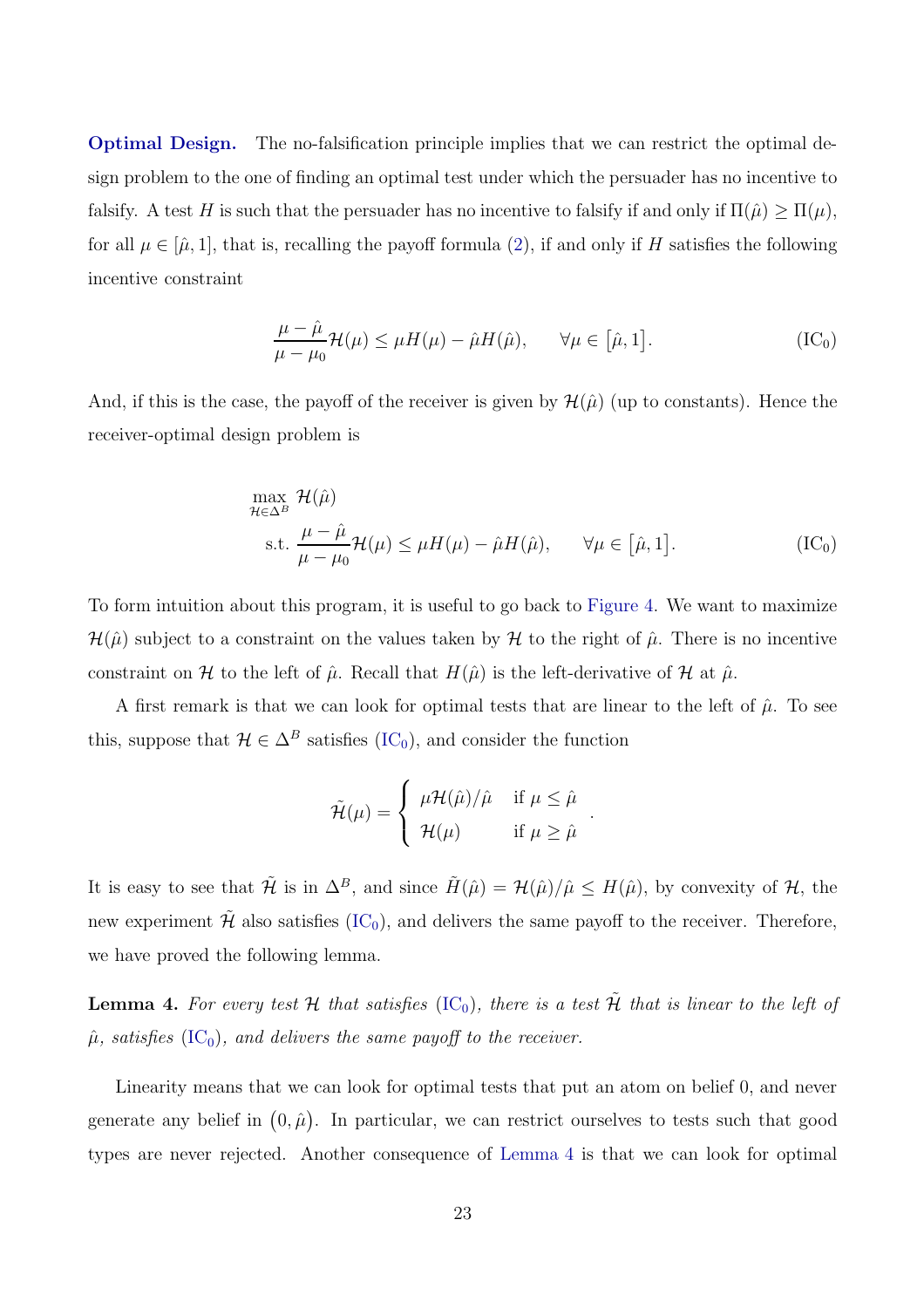tests that are on the Pareto frontier. Indeed, recalling the definition of the set  $\Delta^B$ , it is easy to visualize on Figure 4 that  $\mathcal{\tilde{H}}$  is the test with the lowest possible left derivative at  $\hat{\mu}$  among tests that deliver payoff  $\mathcal{H}(\hat{\mu})$  to the receiver.

Next, we denote the left derivative of H at  $\hat{\mu}$  by  $\kappa$ . Since  $\mathcal{H} \in \Delta^B$ , we must have  $0 \leq \kappa \leq$  $1-\mu_0$ . Note that the (IC<sub>0</sub>) constraint is automatically satisfied at  $\hat{\mu}$ . Therefore, we can rewrite it as

$$
\mu H(\mu) - \frac{\mu - \hat{\mu}}{\mu - \mu_0} \mathcal{H}(\mu) \ge \kappa \hat{\mu}, \qquad \forall \mu > \hat{\mu}.
$$
 (IC<sub>0</sub>)

Then, the optimal design problem reduces to choosing  $\kappa \in [0, 1 - \mu_0]$ , and  $\mathcal{H} \in \Delta^B$  such that  $\mathcal{H}(\mu) = \kappa \mu$  for  $\mu \leq \hat{\mu}$  so as to maximize  $\kappa$ , under the constraint  $(IC'_0)$ .

As a first exercise, we can find the receiver-optimal test with three signals, and compare it to the test we described in Section 4. This test must be linear to the right of  $\hat{\mu}$ . Let  $\eta$  be its slope to the right of  $\hat{\mu}$ . We must have  $\eta = \frac{1-\mu_0 - \kappa \hat{\mu}}{1-\hat{\mu}}$  $\frac{\mu_0 - \kappa \hat{\mu}}{1 - \hat{\mu}}$ . And we can rewrite (IC'<sub>0</sub>) as

$$
\eta \mu - \frac{\mu - \hat{\mu}}{\mu - \mu_0} \big( \kappa \hat{\mu} + \eta (\mu - \hat{\mu}) \big) \ge \kappa \hat{\mu}, \qquad \forall \mu > \hat{\mu}.
$$

A quick calculation shows that the left-hand side is strictly decreasing in  $\mu$ . So the incentive constraint can be simplified to

$$
\eta - \frac{1 - \hat{\mu}}{1 - \mu_0} \big(\kappa \hat{\mu} + \eta (1 - \hat{\mu})\big) \ge \kappa \hat{\mu}.
$$

Replacing  $\eta$  by its expression, and rearranging, we obtain

$$
\kappa \le \frac{(1 - \mu_0) - (1 - \hat{\mu})^2}{\hat{\mu}(2 - \hat{\mu})}
$$

.

Since we want to maximize  $\mathcal{H}(\hat{\mu}) = \kappa \hat{\mu}$ , this constraint must bind at the optimum, that is, the optimal choice of  $\kappa$  is

$$
\kappa_{3S}^* = \frac{(1 - \mu_0) - (1 - \hat{\mu})^2}{\hat{\mu}(2 - \hat{\mu})}.
$$

Proposition 6. The receiver-optimal three-signal test is

$$
\mathcal{H}_{3S}^*(\mu) = \frac{(1 - \mu_0) - (1 - \hat{\mu})^2}{\hat{\mu}(2 - \hat{\mu})} \mu + \frac{2 - \mu_0 - \hat{\mu}}{2 - \hat{\mu}} (\mu - \hat{\mu})^+,
$$

and it corresponds to the one described in Proposition 2.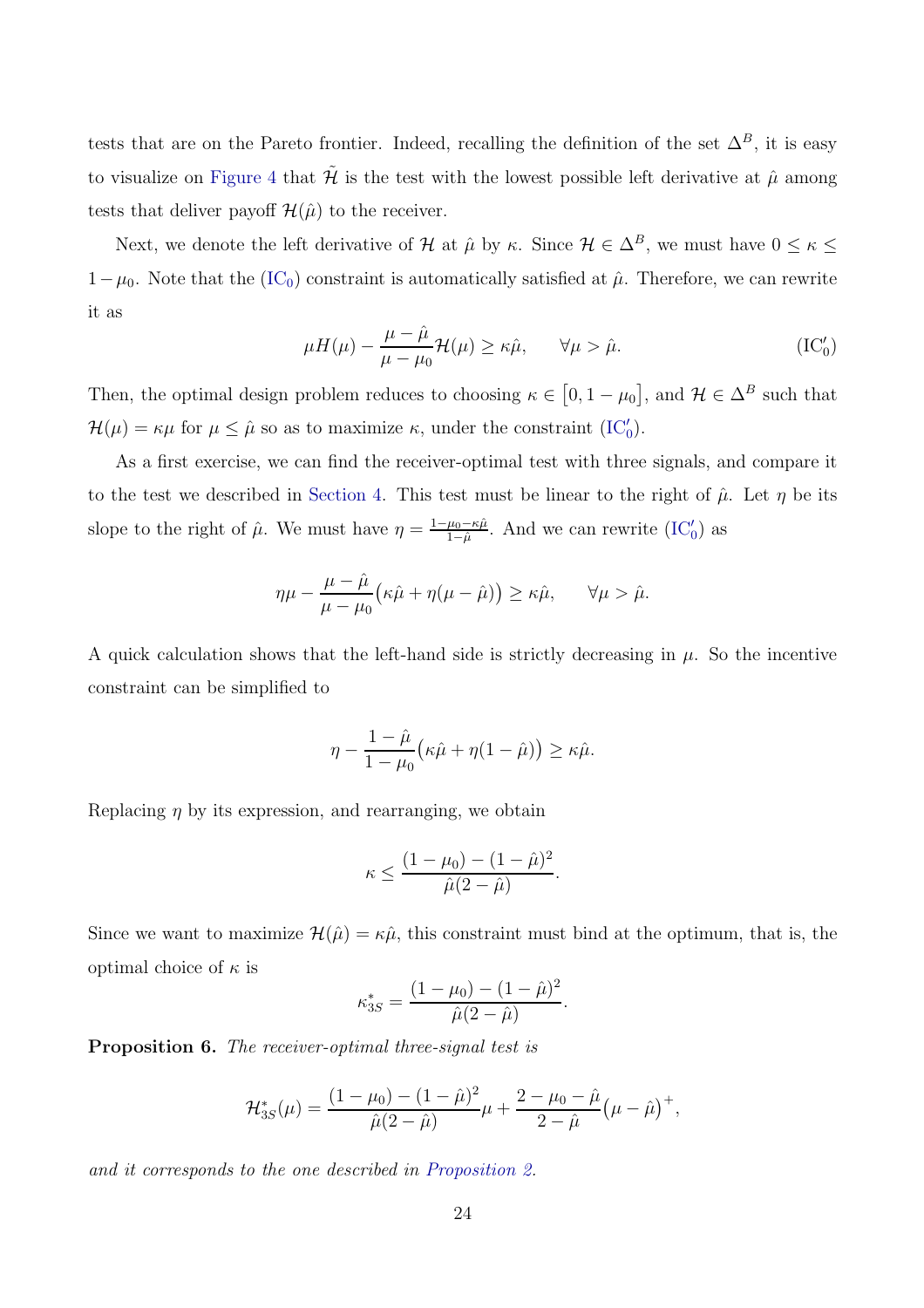

Figure 8: Optimal Design – the lower dashed curve is the receiver-optimal three-signal test, and the higher curve is our receiver-optimal test.

This experiment is illustrated in Figure 8, which also depicts the optimal test that we characterize next. In order to do so, we first define the unique test that makes the persuader indifferent across all falsification levels  $p_B$  that induce an approval threshold between  $\hat{\mu}$  and 1. Then, we proceed to show that this test is optimal. Such a test must satisfy the incentive constraint  $(IC'_0)$  everywhere with equality, and must therefore solve the *indifference differential* equation

$$
H(\mu) - \frac{\mu - \hat{\mu}}{\mu(\mu - \mu_0)} \mathcal{H}(\mu) = \frac{\kappa \hat{\mu}}{\mu},
$$
 (IDE)

on  $[\hat{\mu}, 1]$ , with initial condition  $\mathcal{H}(\hat{\mu}) = \kappa \hat{\mu}$ . The unique solution to this problem is given by

$$
\mathcal{H}(\mu) = \kappa \hat{\mu} \psi(\mu) \left( 1 + \int_{\hat{\mu}}^{\mu} \frac{1}{x \psi(x)} dx \right),
$$

where

$$
\psi(\mu) = \exp\left(\int_{\hat{\mu}}^{\mu} \frac{x - \hat{\mu}}{x(x - \mu_0)} dx\right).
$$

If  $\mathcal{H} \in \Delta^B$ , it must satisfy  $\mathcal{H}(1) = 1 - \mu_0$ . Adding this constraint pins down the value of  $\kappa$  to

$$
\kappa^* = \frac{1 - \mu_0}{\hat{\mu}\psi(1)\left(1 + \int_{\hat{\mu}}^1 \frac{1}{x\psi(x)}dx\right)}.
$$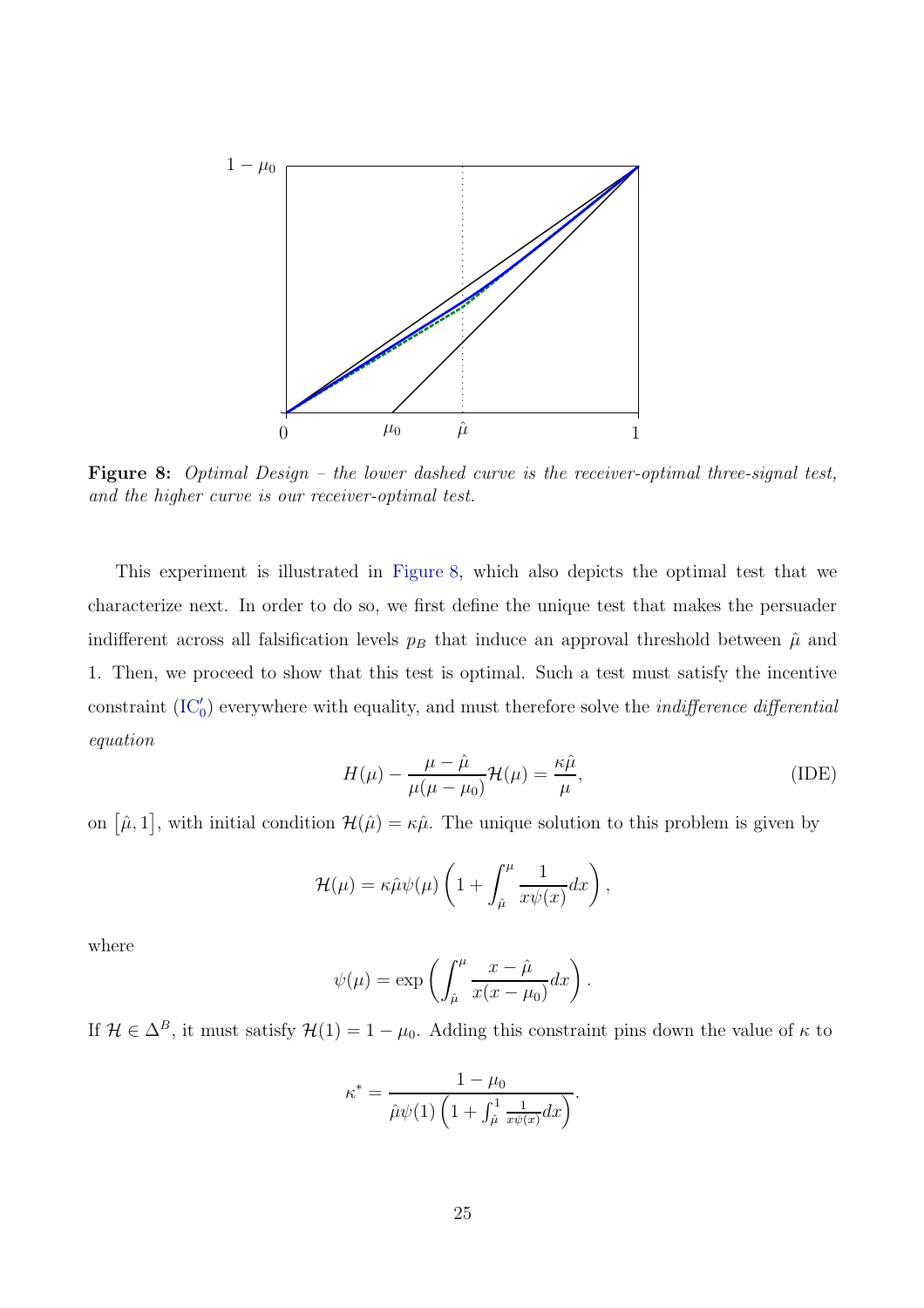Theorem 1. The test defined by

$$
\mathcal{H}^*(\mu) = \begin{cases} \kappa^* \mu & \text{if } \mu \leq \hat{\mu} \\ \kappa^* \hat{\mu} \psi(\mu) \left(1 + \int_{\hat{\mu}}^{\mu} \frac{1}{x \psi(x)} dx\right) & \text{if } \mu \geq \hat{\mu} \end{cases}
$$

is optimal. Furthermore, any other optimal test must be linear to the left of  $\hat{\mu}$  and less informative than  $\mathcal{H}^*$ .

*Proof.* The proof consists of three steps. The first step is to show that  $\mathcal{H}^*$  is indeed in  $\Delta^B$ , so that it is actually a test. This purely calculatory part is proved in the appendix. The third step is to show that any other optimal test is linear to the left of  $\hat{\mu}$ , and less informative. It is relegated to the appendix as well. In what follows, we provide the second and most interesting step of the proof, which consists in showing that no incentive compatible test can do better than  $\mathcal{H}^*$ .

To see this, suppose that there exists a test  $\mathcal{H} \in \Delta^B$  that satisfies  $(IC'_0)$ , and  $\mathcal{H}(\hat{\mu}) > \mathcal{H}^*(\hat{\mu})$ . Lemma 4 implies that we can additionally chose it to be linear to the left of  $\hat{\mu}$ , with slope  $\kappa > \kappa^*$ , as  $\kappa \hat{\mu} = \mathcal{H}(\hat{\mu}) > \mathcal{H}^*(\hat{\mu}) = \kappa^* \hat{\mu}$ . Since  $\mathcal{H}(1) = \mathcal{H}^*(1) = 1 - \mu_0$ , the intermediate value theorem applied to the difference of  $\mathcal{H} - \mathcal{H}^*$ , which is continuous by convexity of each of these functions, implies that H and  $\mathcal{H}^*$  cross at least once on  $(\hat{\mu}, 1]$ . Let  $\tilde{\mu}$  be the smallest of these crossing points. Then  $\mathcal{H}(\mu) > \mathcal{H}^*(\mu)$  for every  $\mu \in [\hat{\mu}, \tilde{\mu}]$ , which implies that the left-derivative of H at  $\tilde{\mu}$  is smaller than the left derivative of H<sup>\*</sup> at  $\tilde{\mu}$ , that is  $H(\tilde{\mu}) \leq H^*(\tilde{\mu})$ . Therefore, we have

$$
\tilde{\mu}H(\tilde{\mu})-\frac{\tilde{\mu}-\hat{\mu}}{\tilde{\mu}-\mu_0}\mathcal{H}(\tilde{\mu})\leq \tilde{\mu}H^*(\tilde{\mu})-\frac{\tilde{\mu}-\hat{\mu}}{\tilde{\mu}-\mu_0}\mathcal{H}^*(\tilde{\mu})=\kappa^*\hat{\mu}<\kappa\hat{\mu},
$$

which implies that  $\mathcal H$  cannot satisfy  $(\mathrm{IC}'_0)$ , a contradiction.

The optimal test is illustrated in Figure 8 and Figure 9. In the proof of Theorem 1, we derive a closed form expression of the optimal test without integrals. For every  $\mu \geq \hat{\mu}$ ,

$$
\mathcal{H}^*(\mu) = \kappa^*(\mu - \mu_0) \left\{ 1 + \mu_0 (\hat{\mu} - \mu_0)^{\frac{\hat{\mu}}{\mu_0} - 1} \hat{\mu}^{-\frac{\hat{\mu}}{\mu_0}} \left( \frac{\mu}{\mu - \mu_0} \right)^{\frac{\hat{\mu}}{\mu_0}} \right\}.
$$

Using this expression we establish that  $\mathcal{H}^*$  satisfies the following properties:

**Proposition 7.** The belief distribution generated by the optimal test has support on  $\{0\} \cup [\hat{\mu}, 1]$ , with atoms at 0 and 1, and a positive, continuously differentiable, and decreasing density on

 $\Box$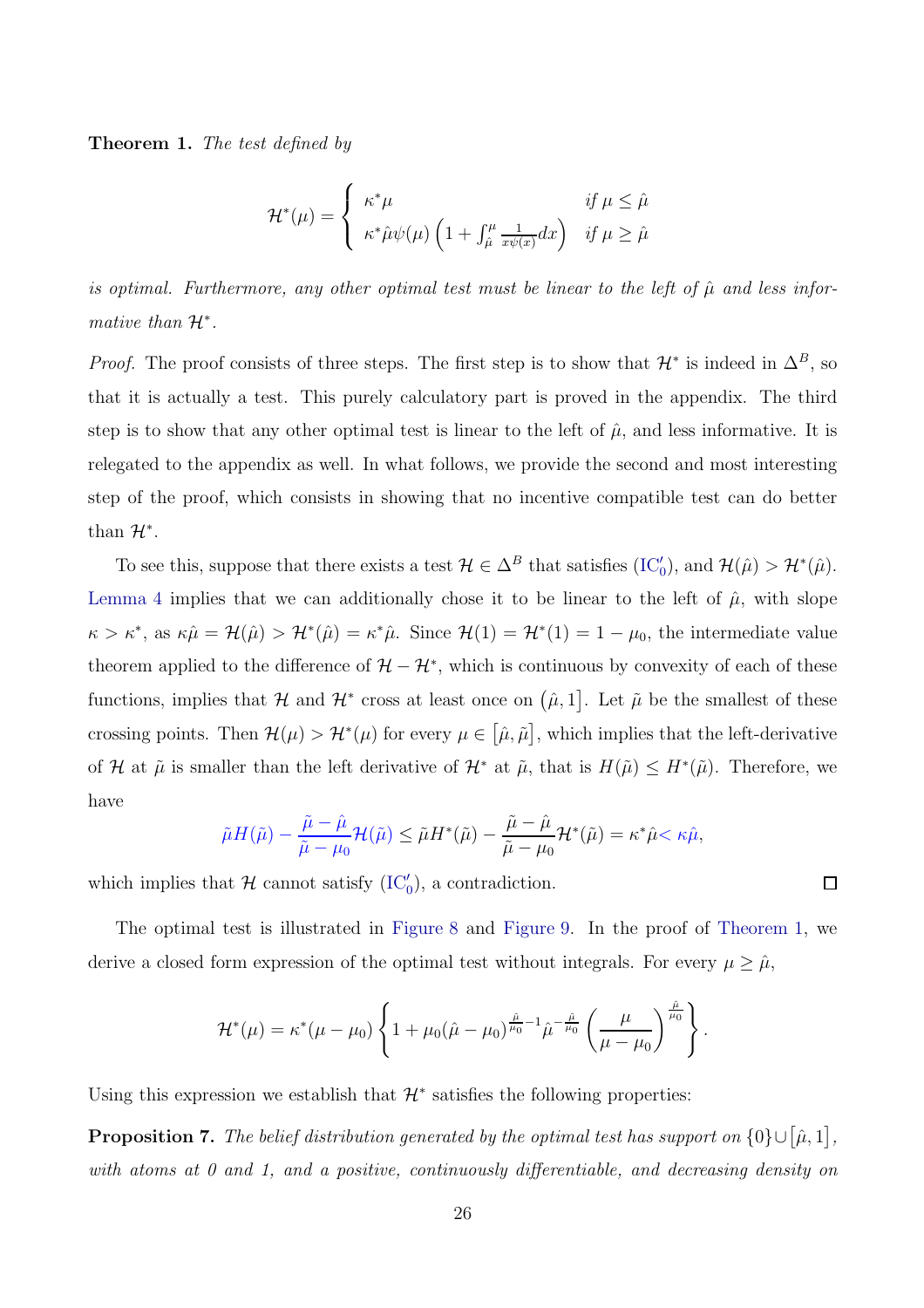

**Figure 9:** Optimal Design – in each panel, the blue curve in the middle is the distribution of beliefs, the dashed green curve is the distribution of beliefs generated by the good type, and the dotted red curve is the distribution of beliefs generated by the bad type.

 $[\hat{\mu}, 1]$ . The belief distribution generated by the good type has support on  $[\hat{\mu}, 1]$ , with a positive, continuously differentiable, and decreasing density on  $(\hat{\mu}, 1)$ , and a single atom at 1. The belief distribution of the bad type has support on  $\{0\} \cup [\hat{\mu}, 1]$ , with a single atom at 0, and a positive, continuously differentiable, and decreasing density on  $[\hat{\mu}, 1]$ . Furthermore, the belief distribution generated by the good type first-order stochastically dominates that of the bad type.

Hence, optimal tests use a rich set of signals. They involve a continuum of signals despite the fact that types and actions are binary. The richness of optimal tests is only in the "passing" signals as only one signal is associated with failure. Note that Figure 9 shows a clustering of grades close to the threshold. Intuitively, enriching the set of signals that lead to approval allows the receiver to get better information while discouraging falsification. Increasing falsification would increase the probability that the bad type generates the continuum of signals above  $\hat{\mu}$ rather than the reject signal. But the reciver would react by rejecting some of the signals above  $\hat{\mu}$  in an amount that exactly offsets the advantage from the first effect.

Our optimal test makes the persuader indifferent across all moderate levels of falsification as it satisfies (IDE). Indifference of "the persuader" at the optimal information structure also appears in Roesler and Szentes (2017) or Chassang and Ortner (2016). In our context, a test which makes no-falsification strictly better than some other falsification threshold cannot be optimal, since it is possible to increase the informativeness of that test and still maintain that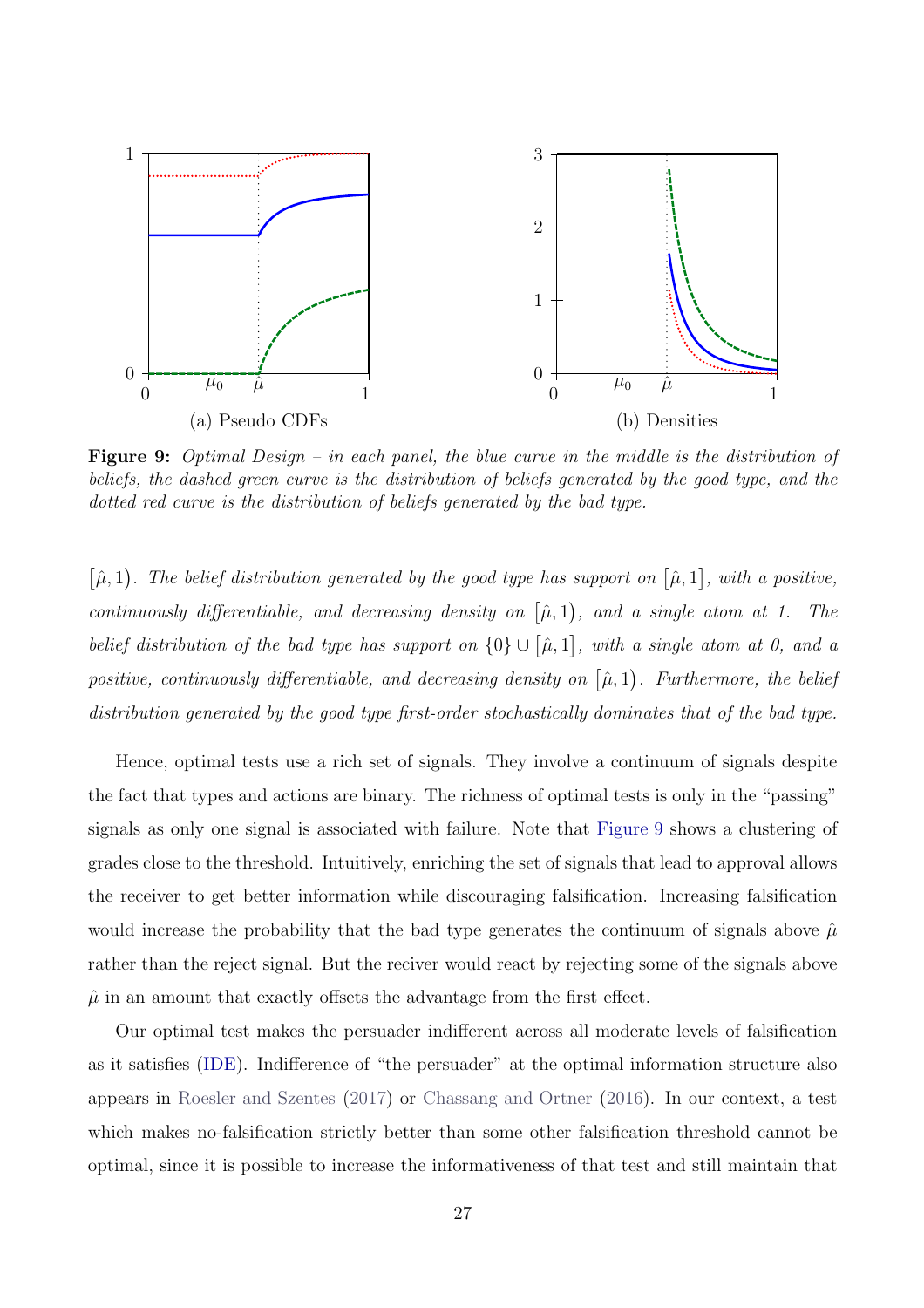no falsification is a best response for the persuader.

Implementation. As in the three-signal example, there are multiple ways to implement the optimal information structure. Obtaining perfect information and then garbling it before transmitting it to the receiver is one way. Another way is to design a continuum of pass-fail tests assigned to each item randomly and independently with carefully chosen probabilities. Each of these pass-fail tests is failed only by the bad type, but can be passed by both, so that passing leads to a belief  $\mu \geq \hat{\mu}$ , and these beliefs index the continuum of pass-fail tests. The fully informative pass-fail test is assigned with probability  $1 - H(1)$ , whereas the other tests are assigned with probability  $h_G(\mu)$ , and are such that the good type passes with probability 1, but the bad type only with probability  $h_B(\mu)/h_G(\mu)$ , so that passing leads to belief  $\mu$ .

Performance. We compare the performance of optimal tests and optimal three-signal tests with full information for the receiver. This comparison is meant as a simple illustration and it is depicted in Figure 10 which also gives a sense of comparative statics. Both optimal tests deliver at least 50% of the full information payoff. A numerical analysis shows that the optimal three-signal test delivers at least around 80% of the optimal test suggesting that most of the benefits can be harvested with simple tests using a small number of signals.

**Proposition 8.**  $\mathcal{H}^*$  and  $\mathcal{H}_{3S}^*$  are ex-ante Pareto efficient. With both tests, the receiver obtains at least 1/2 of the full information payoff. Furthermore, this bound is strict since one can find a sequence of pairs  $(\mu_0, \hat{\mu})$  such that the payoff ratio gets arbitrarily close to 1/2.

Figure 11 shows the outcome of different information structures in the payoff space, and illustrates the efficiency of both tests. The outcome is always on the Pareto frontier.

### 8 Costly Falsification

In this section, we study receiver-optimal test design when falsification is costly. We model this with a cost function  $C(p_B, p_G) \geq 0$ . The cost can be thought of as a combination of a technological scaling cost, and an expected punishment cost of being caught-which could be explicit, psychological, or reputational. We naturally assume that  $C(\cdot)$  is continuous and increasing in  $p_B$  and  $p_G$ , and that  $C(0, 0) = 0$ . The optimal approval strategy described in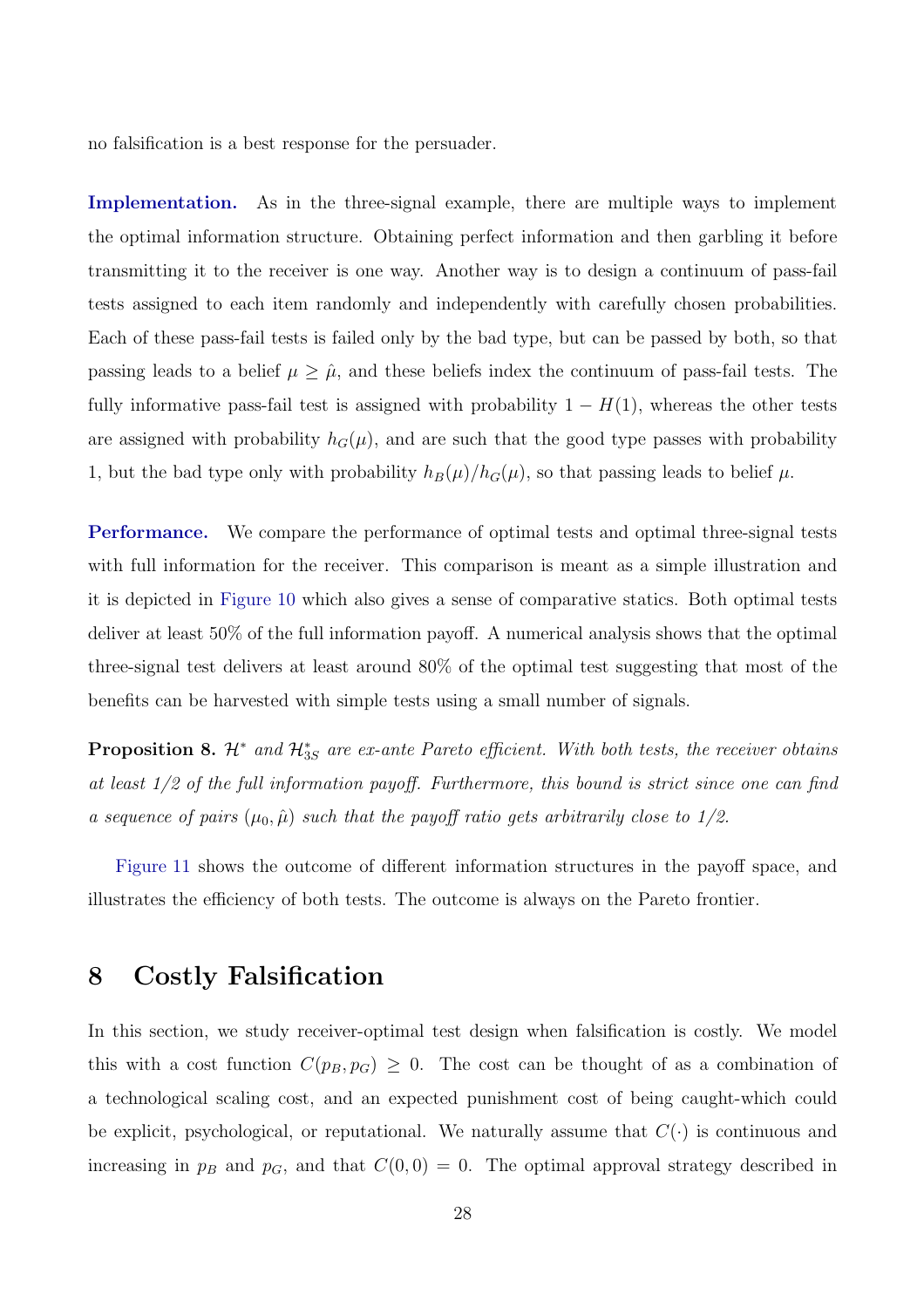

Figure 10: Performance of  $\mathcal{H}^*$  and  $\mathcal{H}_{3S}^*$  in percentage of the full information payoff



Figure 11: Information structures in payoff space. Each player's payoff is expressed in percentage of her maximum attainable payoff. The grey triangle is the space of attainable payoffs, and the dots represent the payoffs achieved by different information structures.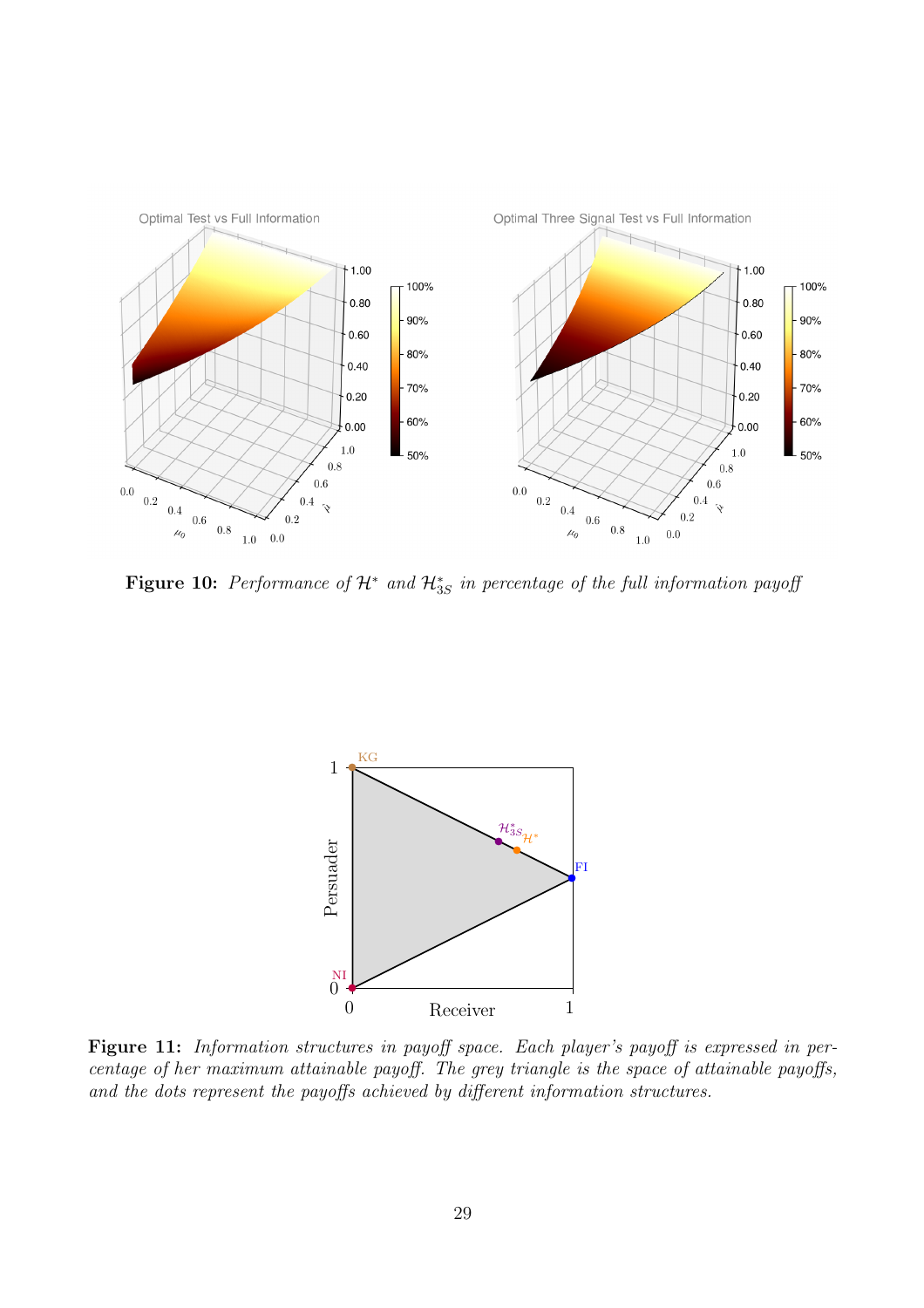Proposition 3 applies to the case of costly falsification without any modifications. Then, the fact that  $C(p_B, p_G)$  is increasing in  $p_G$  ensures that the optimal falsification result of Proposition 4 holds with cost, so the persuader always chooses  $p<sub>G</sub> = 0$ . Furthermore, the relevant range for  $p_B$  is again the interval  $I = \left[0, \frac{\mu_0(1-\hat{\mu})}{\hat{\mu}(1-\mu_0)}\right]$  $\frac{\mu_0(1-\hat{\mu})}{\hat{\mu}(1-\mu_0)}$ . As a consequence, to simplify notation, we can define the new cost function  $c(p_B) = C(p_B, 0)$ .

An important building block of our analysis is the no-falsification principle. In order for the principle to hold, it must be no more costly to raise falsification from any  $p_B^*$  to  $p_B^* + (1 - p_B^*)\varepsilon$ , than it is to raise it from 0 to  $\varepsilon$ . This is satisfied whenever  $c(p_B)$  is concave in  $p_B$ , but we can also accommodate some moderately convex functions with a positive marginal cost at 0. The following assumption on the cost function ensures that the no-falsification principle holds.<sup>12</sup>

**Assumption 3.** For every  $p_B \in I$  and every  $\varepsilon > 0$  such that  $p_B + \varepsilon \in I$ ,

$$
c(\varepsilon) \ge c\big(p_B + (1 - p_B)\varepsilon\big) - c(p_B).
$$

Under Assumption 3, we can formulate the optimal design problem as before. The only difference is that we need to account for the cost in the no-falsification incentive constraint, which becomes

$$
\frac{\mu - \hat{\mu}}{\mu - \mu_0} \mathcal{H}(\mu) - \hat{\mu}c \left( \frac{\mu_0(\mu - \hat{\mu})}{\hat{\mu}(\mu - \mu_0)} \right) \le \mu H(\mu) - \hat{\mu}H(\hat{\mu}), \qquad \forall \mu \in [\hat{\mu}, 1].
$$
 (IC<sub>0</sub><sup>c</sup>)

Intuitively, costly falsification should allow us to attain more informative information structures. Hence, we can start by looking for conditions on the cost function that allow us to attain full information. The fully informative test is given by  $\mathcal{H}(\mu) = (1 - \mu_0)\mu$ , and is incentive compatible if, for every  $\mu \in [\hat{\mu}, 1],$ 

$$
c\left(\frac{\mu_0(\mu - \hat{\mu})}{\hat{\mu}(\mu - \mu_0)}\right) \ge (1 - \mu_0) \frac{\mu_0(\mu - \hat{\mu})}{\hat{\mu}(\mu - \mu_0)}.
$$

That is, if the cost function satisfies the following full information condition

 $c(p_B) \geq (1 - \mu_0)p_B, \quad \forall p_B \in I.$  (FI)

<sup>&</sup>lt;sup>12</sup>Note that, if  $c(\cdot)$  is differentiable at 0, Assumption 3 is equivalent to requesting that  $c'(0) \geq (1 - p_B)c'(p_B)$ for every  $p_B \in I$  at which  $c(\cdot)$  is differentiable.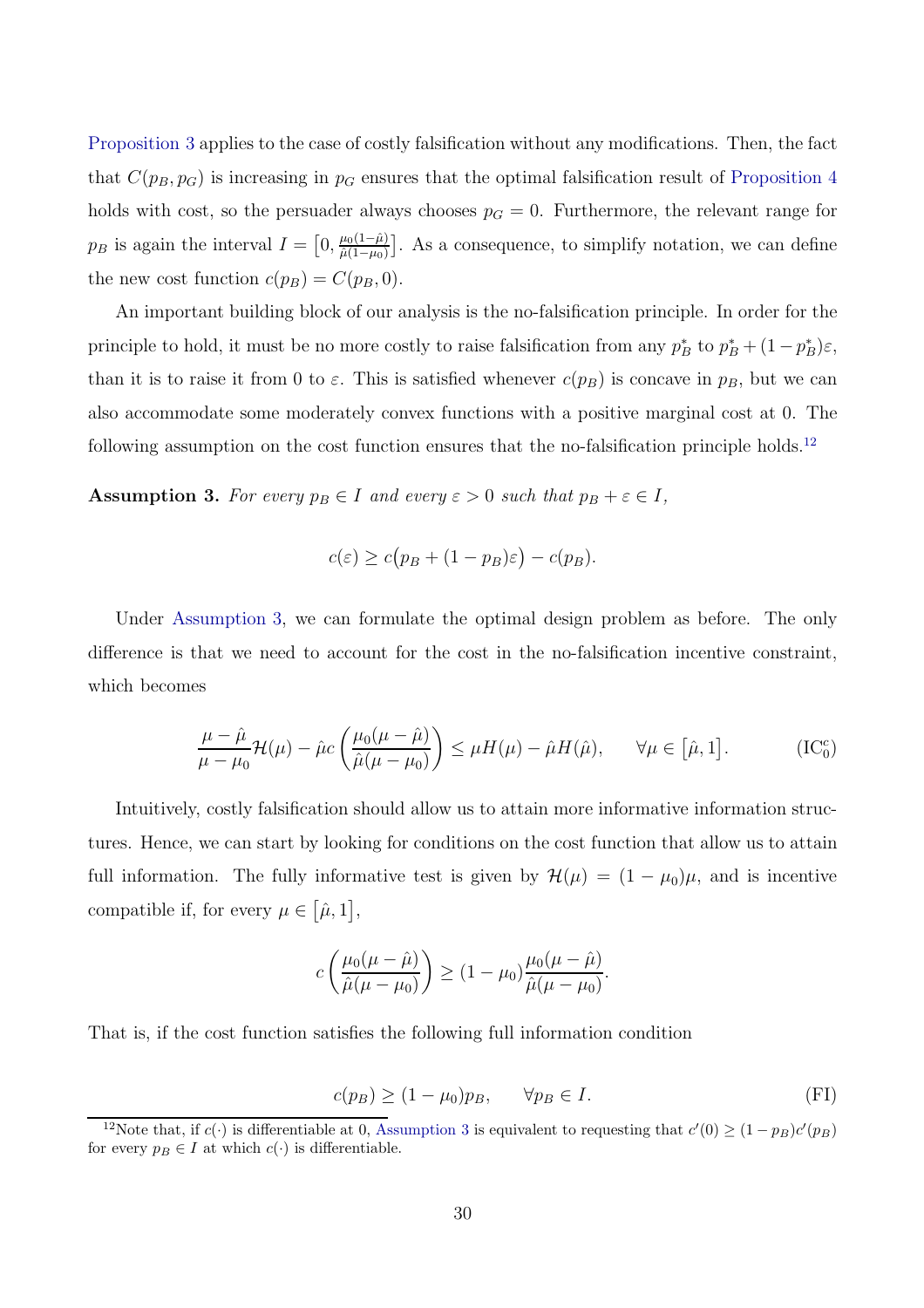This also shows (replacing the inequality by an equality), that the cost function  $c(p_B) = (1 \mu_0$ ) $p_B$  is the unique one that makes the persuader indifferent across all the thresholds he might induce by falsifying under the fully informative test.

In what follows, we assume that  $c(p_B) = \lambda p_B$ , with  $\lambda > 0$ . Such linear cost functions lend themselves to interesting comparative static results and tractable analysis.<sup>13</sup> Note that Assumption 3 is automatically satisfied by linear cost functions. Moreover,  $c(p_B)$  satisfies (FI) if and only if  $\lambda \geq 1 - \mu_0$ . Otherwise, we write the indifference differential equation, which is given by

$$
H(\mu) - \frac{\mu - \hat{\mu}}{\mu(\mu - \mu_0)} \mathcal{H}(\mu) = \frac{\kappa \hat{\mu}}{\mu} - \lambda \frac{\mu_0(\mu - \hat{\mu})}{\mu(\mu - \mu_0)}.
$$

Its solution with initial condition  $\mathcal{H}(\hat{\mu}) = \kappa \hat{\mu}$  is

$$
\mathcal{H}(\mu) = \hat{\mu}\psi(\mu) \left[ \kappa \left( 1 + \int_{\hat{\mu}}^{\mu} \frac{1}{x \psi(x)} dx \right) - \lambda \frac{\mu_0}{\hat{\mu}} \int_{\hat{\mu}}^{\mu} \frac{x - \hat{\mu}}{x(x - \mu_0) \psi(x)} dx \right],
$$

and the unique value of  $\kappa$  that ensures that  $\mathcal{H}(1) = 1 - \mu_0$  is

$$
\kappa_{\lambda}^* = \left(\frac{1-\mu_0}{\hat{\mu}\psi(1)} + \lambda \frac{\mu_0}{\hat{\mu}} \int_{\hat{\mu}}^1 \frac{x-\hat{\mu}}{x(x-\mu_0)\psi(x)} dx\right) \left(1 + \int_{\hat{\mu}}^1 \frac{1}{x\psi(x)} dx\right)^{-1}.
$$

Then, we have the following result.

**Theorem 2.** If  $\lambda \geq 1 - \mu_0$ , then the optimal test is the fully informative one. Otherwise, the test given by

$$
\mathcal{H}_{\lambda}^{*}(\mu) = \begin{cases} \kappa_{\lambda}^{*}\mu & \text{if } \mu \leq \hat{\mu} \\ \hat{\mu}\psi(\mu) \left[\kappa_{\lambda}^{*}\left(1 + \int_{\hat{\mu}}^{\mu} \frac{1}{x\psi(x)}dx\right) - \lambda \frac{\mu_{0}}{\hat{\mu}} \int_{\hat{\mu}}^{\mu} \frac{x-\hat{\mu}}{x(x-\mu_{0})\psi(x)}dx\right] & \text{if } \mu \geq \hat{\mu} \end{cases}
$$

is optimal. Furthermore, any other optimal test must be linear to the left of  $\hat{\mu}$ , and less informative than  $\mathcal{H}_{\lambda}^*$ . Finally, for all  $\mu \in (0,1)$ ,  $\mathcal{H}_{FI}(\mu) > \mathcal{H}_{\lambda}^*(\mu) > \mathcal{H}^*(\mu)$ .

 $13$ The complete solution for arbitrary cost functions that satisfy Assumption 3 is complicated because the solution of the differential equation may not define a test. In Appendix C, we show how we can modify the cost function recursively to obtain a solution for a more general class of cost functions. In the case of a linear cost, the recursive approach is not necessary.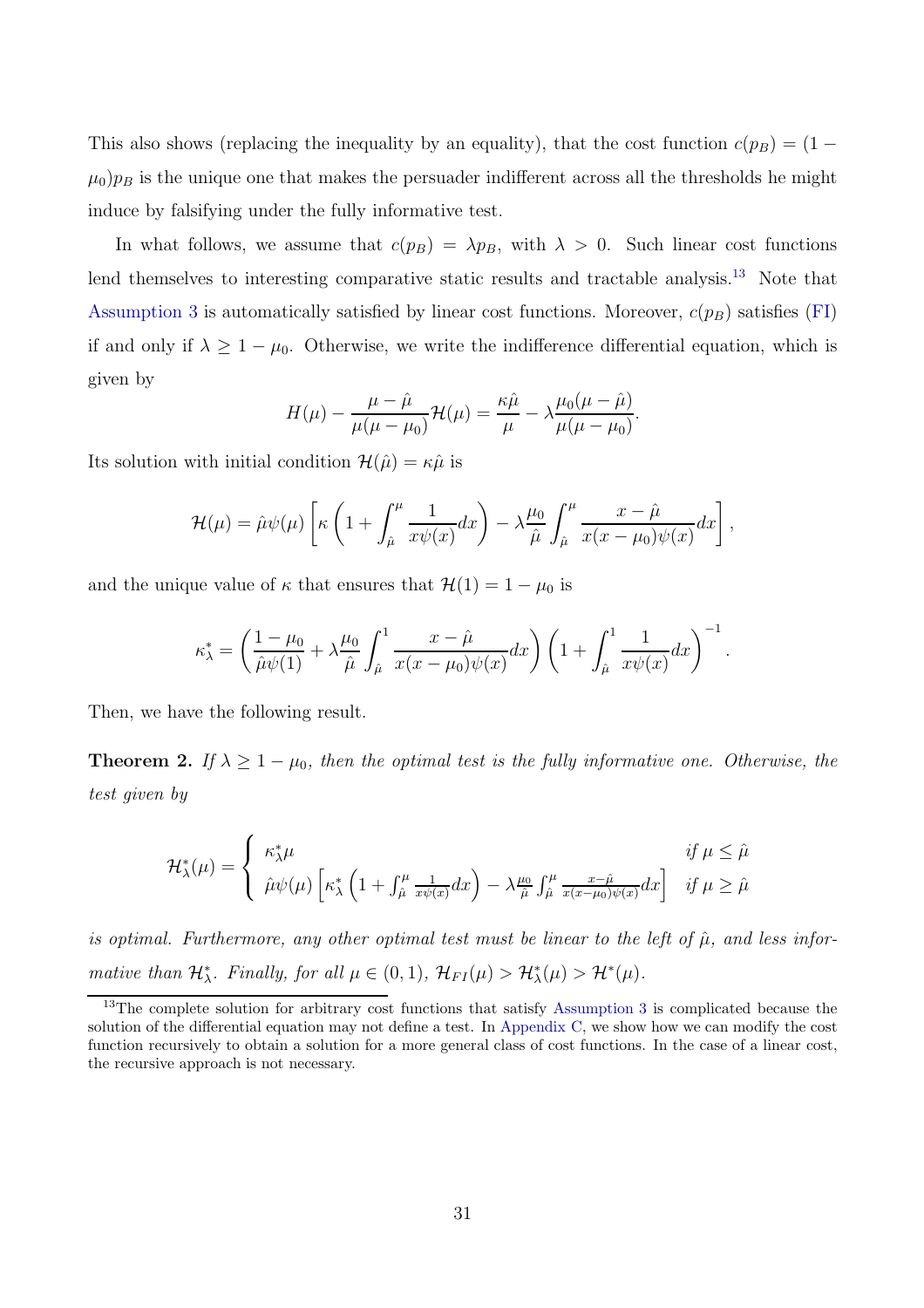In the proof of Theorem 2, we derive the following expression for  $\mathcal{H}^*_{\lambda}$ . For every  $\mu \geq \hat{\mu}$ ,

$$
\mathcal{H}_{\lambda}^{*}(\mu) = \kappa_{\lambda}^{*}\mu + (\kappa_{\lambda}^{*} - \lambda)\mu_{0} \left\{ \left(\frac{\mu}{\hat{\mu}}\right)^{\frac{\hat{\mu}}{\mu_{0}}}\left(\frac{\hat{\mu} - \mu_{0}}{\mu - \mu_{0}}\right)^{\frac{\hat{\mu}}{\mu_{0}}-1} - 1 \right\}.
$$

With a linear cost, the optimal test has the same qualitative properties as without cost.

**Proposition 9.** Suppose  $\lambda < 1 - \mu_0$ . Then, the belief distribution generated by our optimal test has support on  $\{0\}$ ∪ $\lceil \hat{\mu},1 \rceil$ , with atoms at 0 and 1, and a positive, continuously differentiable, and decreasing density on  $(\hat{\mu}, 1)$ . The belief distribution generated by the good type has support on  $[\hat{\mu}, 1]$ , with a positive, continuously differentiable, and decreasing density on  $[\hat{\mu}, 1]$ , and a single atom at 1. The belief distribution of the bad type has support on  $\{0\} \cup [\hat{\mu}, 1]$ , with a single atom at 0, and a positive, continuously differentiable, and decreasing density on  $(\hat{\mu}, 1)$ . Furthermore, the belief distribution generated by the good type first-order stochastically dominates that of the bad type.

In addition, we can derive the following comparative statics in  $\lambda$  confirming the initial intuition that higher costs lead to more informative optimal tests.

**Proposition 10.** For  $\lambda \leq 1 - \mu_0$ , the Blackwell informativeness of  $\mathcal{H}^*_{\lambda}$  is strictly increasing in  $\lambda$ .

### 9 Relaxing perfect observability and falsification limits.

In the baseline analysis, we have assumed that falsification rates are perfectly observable by the receiver (Assumption 1), and that they must satisfy  $p_B + p_G \leq 1$  (Assumption 2). The latter assumption guarantees that the meaning of grades is not flipped (higher signals are associated with a higher belief that an item is good). Interestingly, as we explain in Appendix B, the reason we need Assumption 2 is because we impose the perfect observability Assumption 1. However, perfect observability is likely to be unjustified in many contexts. We now drop both these assumptions and derive the optimal falsification-proof test in the limit case where the persuader has a continuum of IID items up for approval. We also sketch how these assumptions can be relaxed in a model of sequential decisions.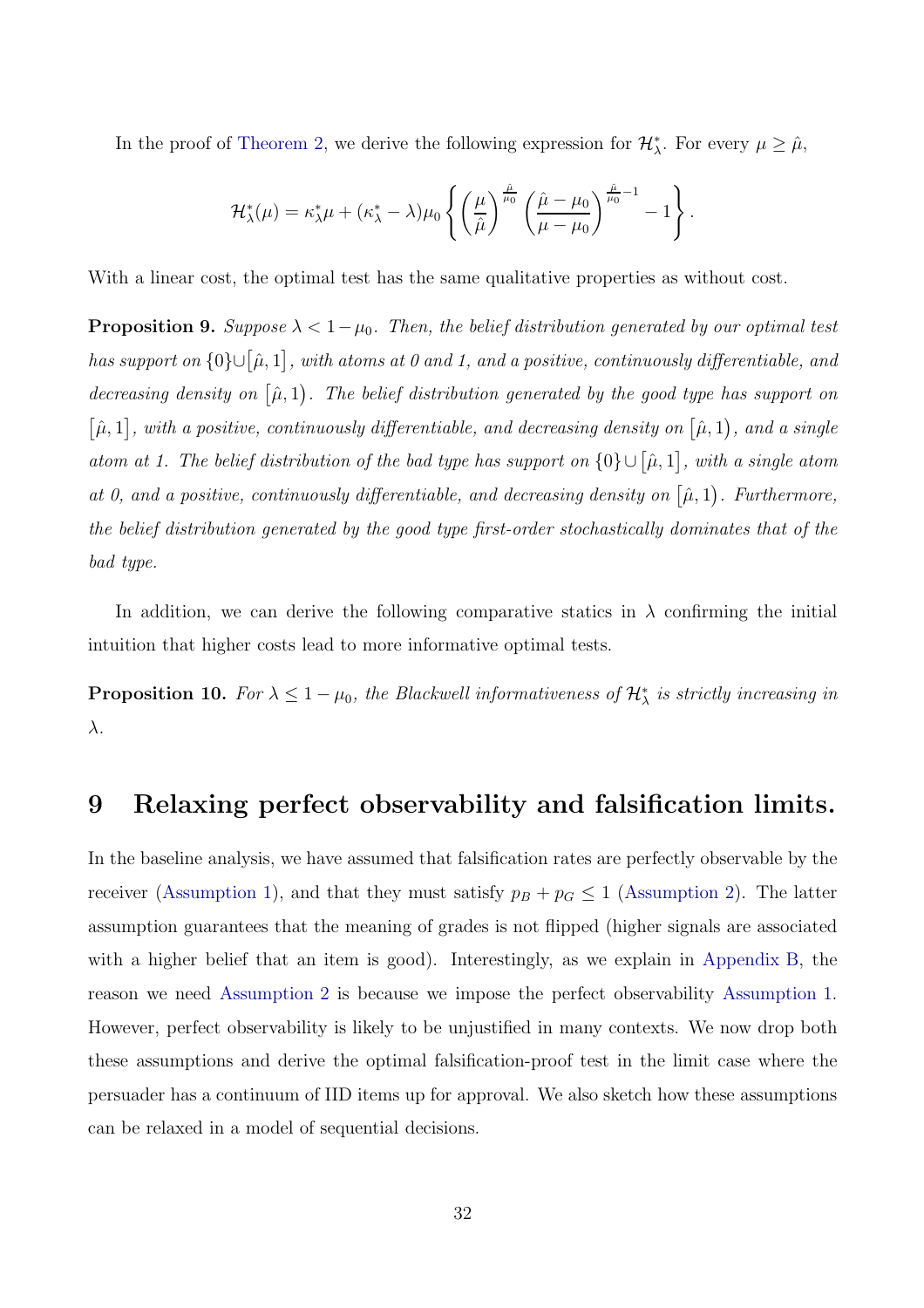#### 9.1 Continuum of Items

On the equilibrium path falsification rates are correctly anticipated even if they are unobserved. The issue arises for off-path information sets. Below we tackle the issue of off-path information sets and explain why the test we derive in the main analysis remains optimal. The main intuition is as follows. When perfect observability is relaxed, the receiver can still partially infer manipulation behavior from the cross-sectional distribution of signals. We show that, as long as falsification is costly, among all falsification rates that generate the same information set for the receiver, one strictly dominates all the other. Therefore, in a subgame perfect equilibrium, conditional on reaching a certain information set, the receiver knows for sure what choice the persuader must have made, and can adopt the same beliefs as in the case of perfect observability. This is true for information sets both on and off the equilibrium path. Therefore, all results in the costly case still hold when the auxiliary assumptions are relaxed.

For the costless case, they extend through two arguments. The first one is a selection argument. By taking a falsification cost that converges to 0, we obtain our optimal test in the costless case. The second argument relies on the idea that the persuader, conditional on attaining any given payoff, should prefer lower falsification rates. This can be nicely captured by assuming that the persuader has lexicographic preferences, with approval rate as its first dimension, and any decreasing function of  $p_B$ , and  $p_G$  on the second dimension. Under such lexicographic preferences, the dominance argument holds as well, implying that our optimal test in the costless case is optimal in this relaxed setup as well.

Exploiting the Empirical Distribution of Test Results. Since the persuader has a continuum of IID items that he subjects to testing, the receiver can make inferences about the persuader's falsification rates from the empirical distribution of test results: $^{14}$ 

Given a test H, for any choice of falsification  $(p_B, p_G)$ , the cross-sectional distribution of

 $\frac{14}{14}$ Such linking of decisions has shown to be useful by Jackson and Sonnenschein (2007) who establish that the incentive costs become negligible by constructing a mechanism in which each persuader announces preferences over many decisions. These announcements must be "budgeted" such that the distribution of types across problems must mirror the underlying distribution of their preferences. Analogously, in our setup Bayes' rule implies the distribution of posteriors must integrate to the prior.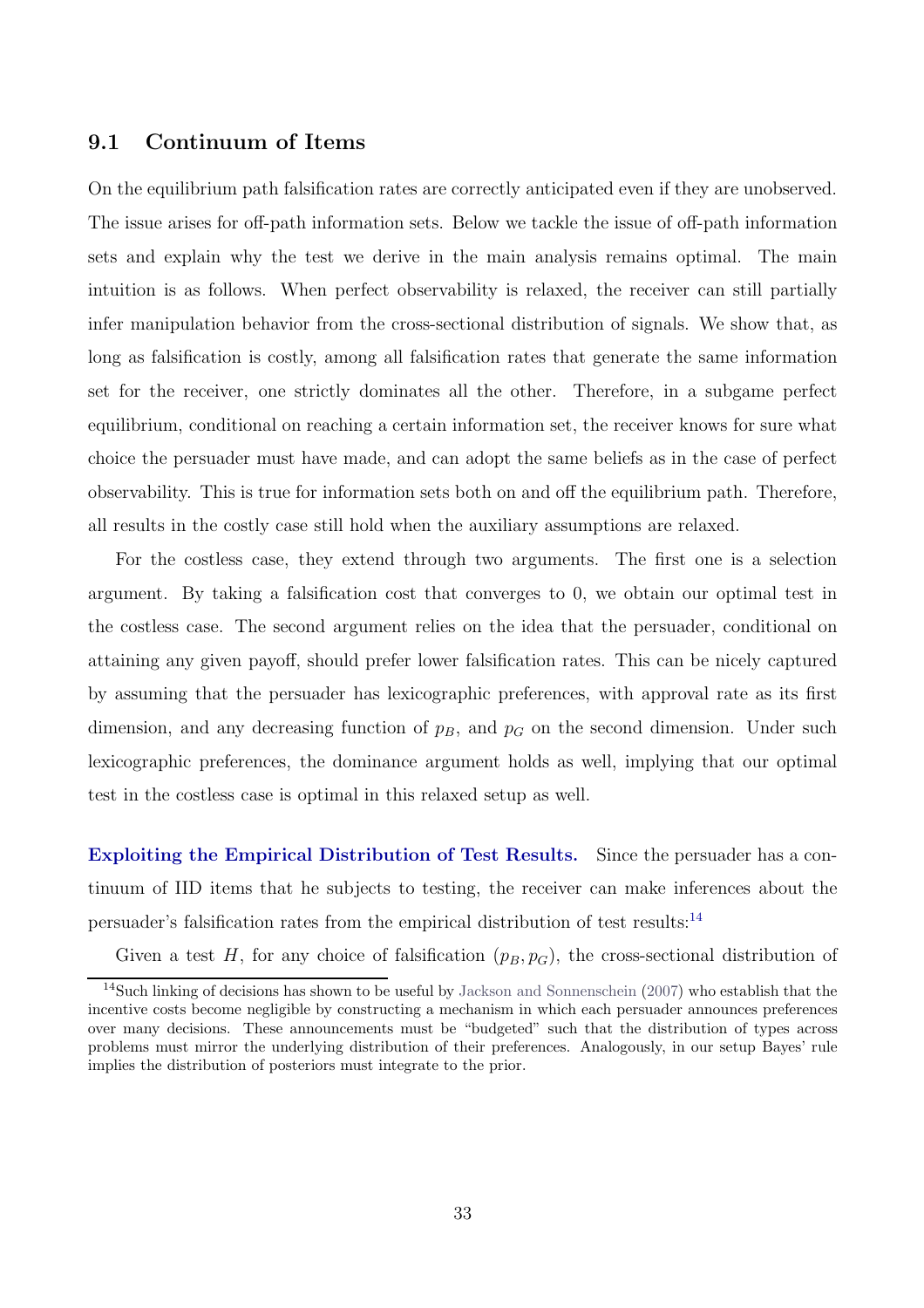

Figure 12: The blue line, and the green dashed lines each depict an information set of the receiver, that is a set of falsification rates that she cannot tell apart. On each of these information sets, the dot shows the only undominated strategy  $(p_B^{\alpha}, p_G^{\alpha})$  of the persuader.

signals observed by the receiver is

$$
F(\mu) = \{\mu_0(1 - p_G) + (1 - \mu_0)p_B\}H_G(\mu) + \{\mu_0p_G + (1 - \mu_0)(1 - p_B)\}H_B(\mu)
$$
  
=  $H(\mu) + \left(\frac{p_G}{1 - \mu_0} - \frac{p_B}{\mu_0}\right)\{\mathcal{H}(\mu) - (\mu - \mu_0)H(\mu)\}.$ 

Hence, for every test that is not the uninformative test, the receiver can compute  $\frac{p_G}{1-\mu_0} - \frac{p_B}{\mu_0}$  $\mu$ <sub>0</sub> from the cross-sectional distribution of signals. She cannot perfectly observe the choice of falsification of the persuader, since she cannot tell apart two strategies  $(p_B, p_G)$  and  $(p'_B, p'_G)$ such that  $\frac{p_G}{1-\mu_0} - \frac{p_B}{\mu_0}$  $\frac{p_B}{\mu_0} = \frac{p'_G}{1-\mu_0} - \frac{p'_B}{\mu_0}$ . Therefore, the information sets of the receiver are the sets

$$
\mathcal{I}_{\alpha} = \left\{ (p_B, p_G) \in [0, 1]^2 : p_B = \frac{\mu_0}{1 - \mu_0} p_G + \alpha \right\},\,
$$

for  $\alpha \in [-1, 1]$ .

A strategy of the receiver specifies an approval policy conditioned on signals for each of her information sets. Since all falsification choices  $(p_B, p_G)$  that belong to the same information set  $\mathcal{I}_{\alpha}$  generate the same distribution of signals F, any strategy of the receiver leads to the same approval probabilities of good and bad items for all  $(p_B, p_G) \in \mathcal{I}_{\alpha}$ . When falsification is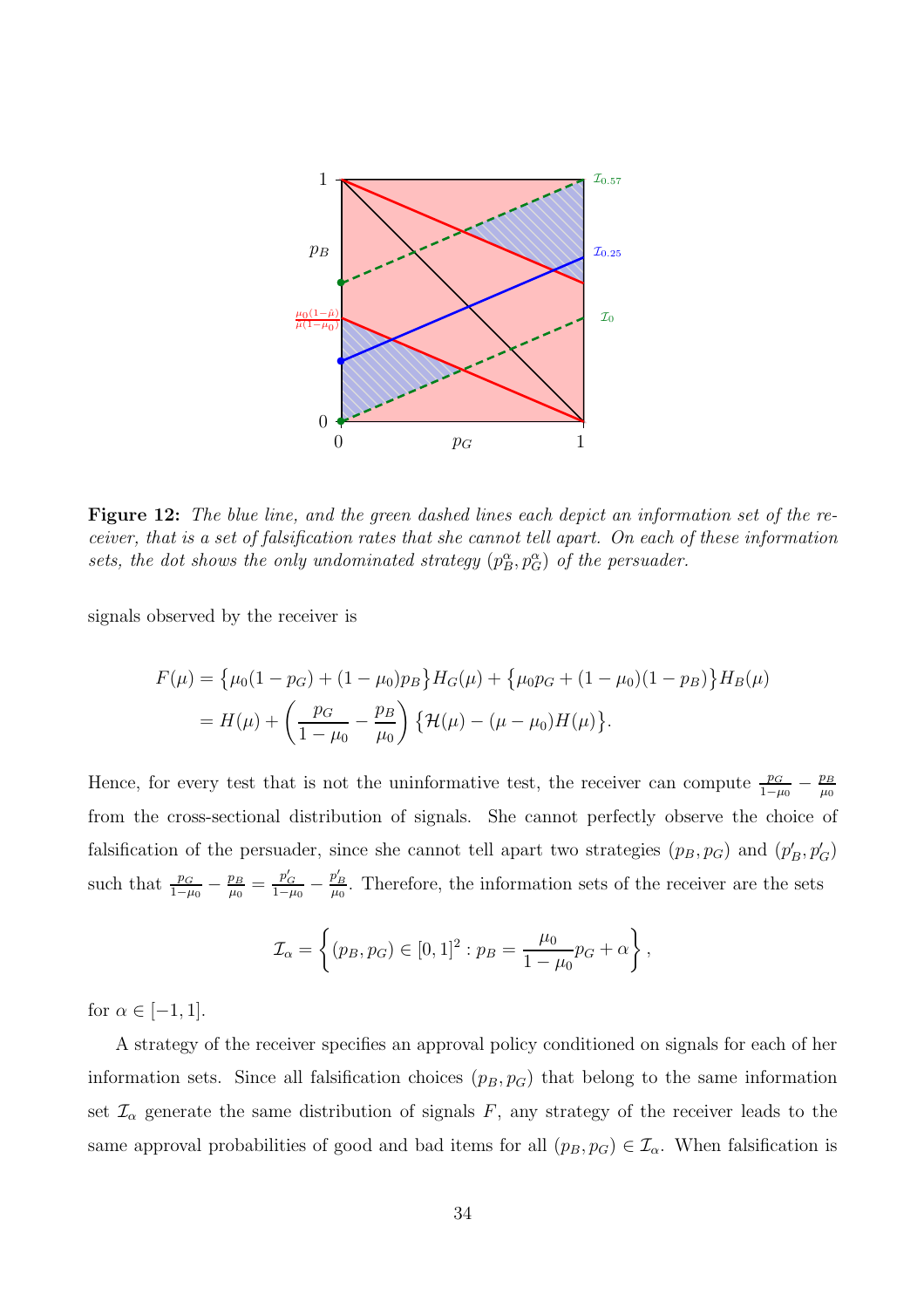costless, the persuader is thus indifferent between any two falsification strategies in the same information set. However, when there are even mild falsification costs which increase with the levels of falsification, this indifference breaks down. We discuss this case first.

Whenever falsification is costly, as in Section 8, with a cost function  $C(p_B, p_G) \geq 0$  that is increasing, any strategy  $(p_B, p_G) \in \mathcal{I}_\alpha$  that does not minimize  $p_G$  (and  $p_B$ ) is strictly dominated by the one that minimizes falsification rates, and thus associated costs,

$$
(p_B^{\alpha},p_G^{\alpha}) = \min \mathcal{I}_{\alpha}.
$$

The cost-minimizing falsification strategies  $\{(p_B^{\alpha}, p_G^{\alpha})\}_{\alpha \in [-1,1]}$  all satisfy  $p_B^{\alpha} + p_G^{\alpha} \leq 1$ . Furthermore, they contain all falsification strategies of the form  $(p_B, 0)$  with  $p_B \n\t\leq \frac{\mu_0(1-\hat{\mu})}{\hat{\mu}(1-\mu_0)}$  $\frac{\mu_0(1-\mu)}{\hat{\mu}(1-\mu_0)}$ , that is all the falsification choices that were potentially optimal in our former analysis (see Proposition 4).

Falsification strategies that do not belong to  $\left\{ (p_B^{\alpha}, p_G^{\alpha}) \right\}_{\alpha \in [-1,1]}$  are strictly dominated and cannot be equilibrium strategies. Therefore, when reaching information set  $\mathcal{I}_{\alpha}$ , the receiver's equilibrium belief must be, accurately, that the persuader played  $(p_B^{\alpha}, p_G^{\alpha})$ . Hence, our analysis of costly falsification (Section 8 and Appendix C) carries on to the case where Assumption 1 and Assumption 2 are relaxed, and all results hold. In particular, the problem of finding an optimal test can be reduced to maximizing  $\mathcal{H}(\hat{\mu})$  over test functions  $\mathcal{H} \in \Delta^B$  under the constraint  $(IC_0^c)$ .

To extend our results in the costless case, we can follow two routes. The first option is a selection argument which consists of looking at the limit of the costly falsification problem with a vanishing cost. Consider the (linear) cost function  $\varepsilon C_{\lambda}(p_B, p_G)$ , where  $C_{\lambda}(p_B, 0) = \lambda p_B$ . Then, the following result is immediate:

**Proposition 11.** The test  $\mathcal{H}_{\varepsilon\lambda}^*$  is optimal under the cost function  $\varepsilon C_\lambda(p_B, p_G)$ , and it uniformly converges to  $\mathcal{H}^*$  as  $\varepsilon \to 0$ .

The second option, is to consider a persuader with lexicographic preferences with approval probability as the first dimension, and an increasing falsification cost as the second dimension. Such preferences naturally capture a distaste for falsification at a given payoff level. The strict domination argument we made is still valid with these lexicographic preferences, and therefore the rest of the analysis follows as well, leading to the following result:

**Theorem 3.** Under lexicographic preferences with any increasing cost function, the test  $\mathcal{H}^*$  is receiver-optimal.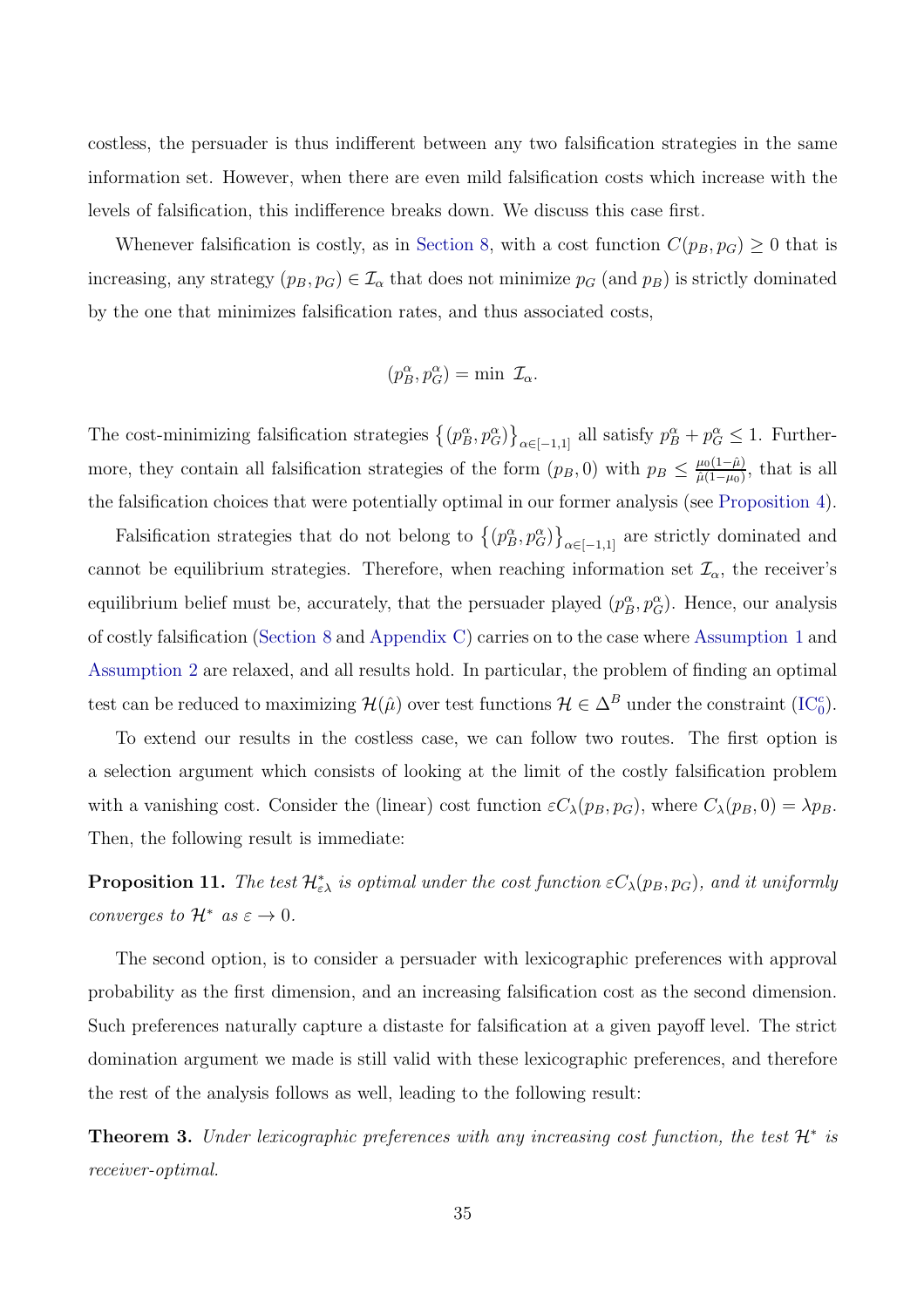#### 9.2 Dynamic Interaction

Our optimal test in the static model remains optimal in a dynamic, and in some cases more realistic, scenario that does not rely on Assumption 1 and Assumption 2. Suppose that time is discrete and there is an infinite number of periods. In period zero the persuader, faced with a test, chooses his falsification rates  $(p_G, p_B)$  which remain unchanged throughout. Falsification rates are unobserved, but correctly anticipated in equilibrium. In each subsequent period, an item is tested, and the result becomes public. The receiver (or the period-t receiver<sup>15</sup>), then decides whether or not to approve the item based on its test result having access to all past histories of test results. Suppose that the test the optimal one we derived and for simplicity suppose that the persuader can only choose  $p_B$ .

We now sketch why in equilibrium the persuader optimally chooses  $p_B = 0$ . To establish whether or not  $p_B = 0$  is a best response, we have to evaluate what is the persuader's payoff if he deviates. Now such a deviation is unobservable. However, the falsification rate will eventually become apparent from the empirical history of test results. To be able to handle technicalities that arise from the need to update about the likelihood of falsification rates that occur with probability zero on the equilibrium path, we can rely on trembling-hand equilibrium. The trembles here imply that each falsification rate  $p_B \neq 0$  arises with some positive but, possibly, arbitrarily small probability. Formally the persuader chooses the intended falsification rate  $p_B$ with probability  $1-\varepsilon$  and all remaining falsification rates with probability  $\varepsilon$ . In other words, it is as if he chooses the dirac measure  $\delta_{p_B}$  with probability  $1 - \varepsilon$  and the uniform distribution on  $[0, 1]$  with probability  $\varepsilon$ . This gives a consistent way with which a receiver at period t evaluates a history of realized results:  $\mu^t = (\mu_1, \dots, \mu_{t-1})$ . As the time progresses receivers start assigning more and more weight on the actual falsification rate chosen. When the history is long enough, standard results in Bayesian statistics imply that the receiver will put almost all weight on the actual choice of  $p_B$ .

For each history there is an updated distribution of the falsification rate,  $\lambda(p_B|\mu^t)$  and the receiver approves based on that. Given that  $\lambda(p_B|\mu^t)$  converges to the truth at  $t \to \infty$ , (which is a degenerate distribution with a point mass on the falsification rate actually chosen by the persuader) the receivers will behave as in the model where the  $p_B$  is known (as when

 $15$  The receiver can also be taken to be a sequence of identical short-lived receivers. The principal and the persuader assign equal weights on each period's payoff.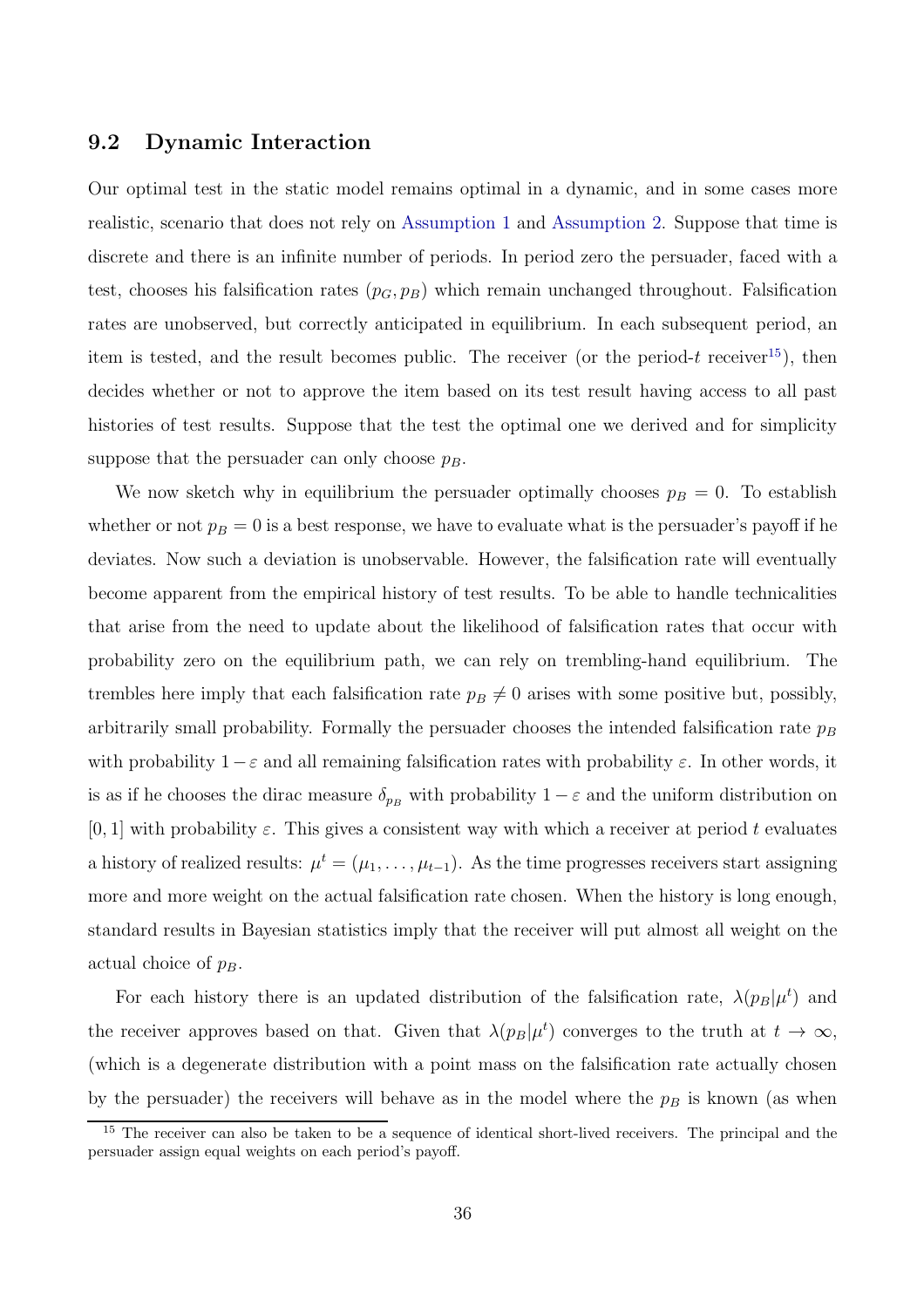Assumption 1 holds). Then, given the proposed test we know that choosing  $p_B = 0$  is a best response, and in fact the same argument shows that the persuader's best response to any test in the static setup remains a best response in the dynamic one. Hence the optimal test we derived remains optimal in the dynamic setup.

### 10 Concluding Remarks

We study optimal tests in the presence of falsification. Our results deliver insights for how to enhance the reliability of tests that persuaders can manipulate. First, fully revealing tests albeit optimal in the absence of falsification—are prone to manipulations, and yield the worst possible results. More generally, our analysis of a binary-state, binary-action setup highlights that simple (binary) tests can be fully manipulated by the persuader: Any binary test can be turned to deliver the persuader-optimal information structure. Tests that perform well have more grades than actions, and must assign intermediate grades with sufficiently high probability. In fact, the simple addition of a third signal can go a long way towards optimality. We show that the optimal three-signal test delivers at least around 80% of the payoff of the optimal test, and 50% of the full information payoff. This test contains a simple practical insight: introducing a "noisy" (pooling) grade that is associated with approval in the absence of falsification, can make falsification so costly that it prevents it, rendering this noisy test much better than the (manipulated) fully informative test.

To illustrate the logic of the optimal test, consider how a four-signal approximation of our optimal test could work in practice. Such a test could have grades  $A, B, C, D$ , where  $A, B, C$ all lead to approval, but are associated with decreasingly strong beliefs about type, and D is a reject signal. In the event that manipulations are observed, grades are devalued so as to counteract the benefit of manipulations for the persuader. For example, if manipulations are moderate,  $A, B$  still lead to approval, but C is devalued to a reject grade. Under greater manipulation,  $B$  or even  $A$  and  $B$  can be devalued to reject grades as well.

Our analysis can be extended in several ways. First, falsification decisions can take place after the persuader knows the types of his item(s) (interim falsification). Second, we can accommodate multiple persuaders, each choosing falsification rates independently of one-another. Persuaders then face a free-rider's problem, as if others do not falsify, the "penalty" each falsi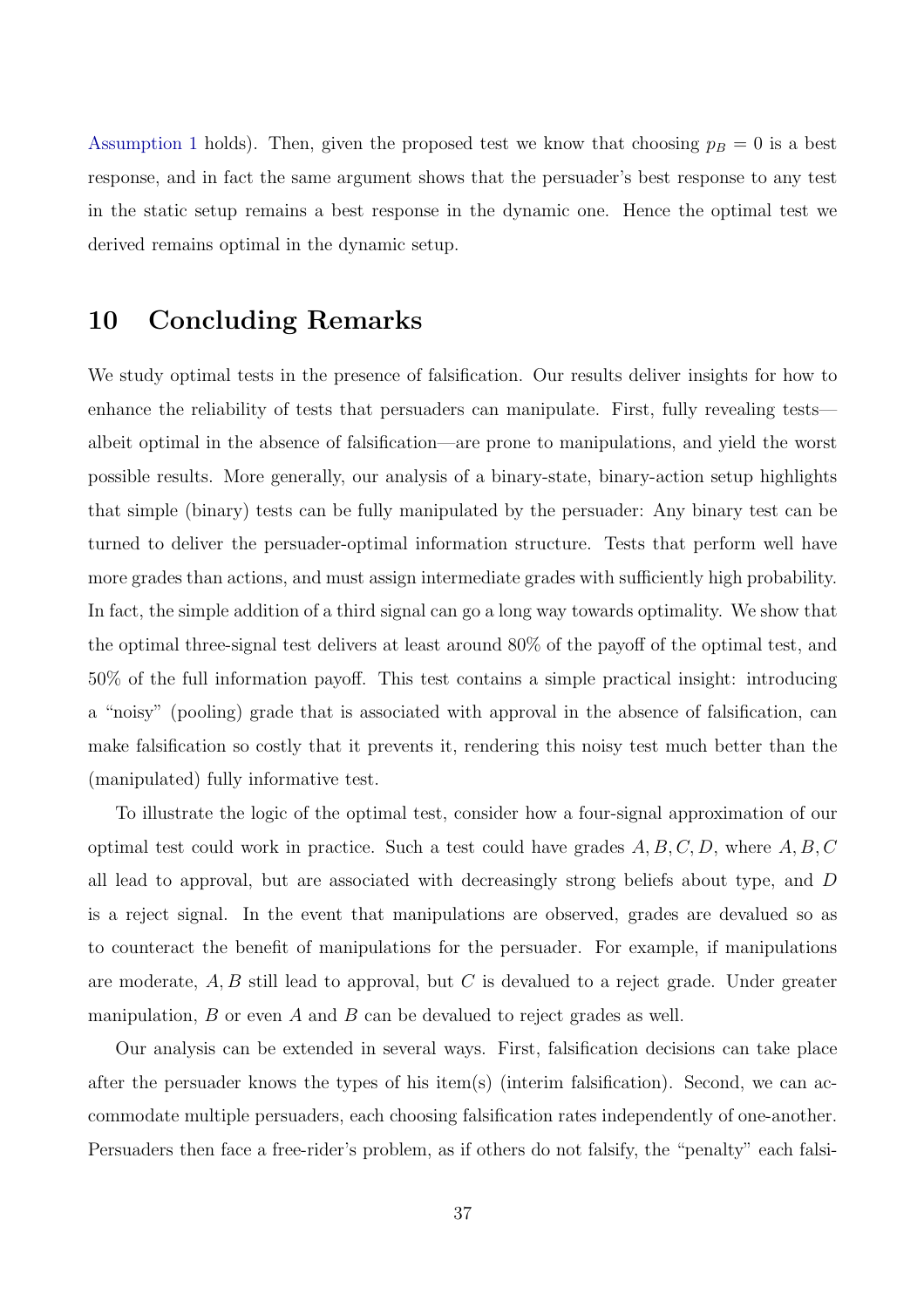fier faces in terms of signal devaluation is smaller. We can account for this by modifying the non-falsification constraint.

Other interesting extensions include the possibility of adding aggregate uncertainty and endogenous priors. Suppose that receivers are uncertain about  $\mu_0$ , while the persuader knows the true  $\mu_0$ . Then using our optimal test for a particular value  $\mu'_0$  would lead each persuader with a different realization  $\mu_0$  to falsify so as to generate the same grade distribution as a persuader with  $\mu'_0$  and no falsification. So a persuader with  $\mu_0 > \mu'_0$  would set  $p_G > 0$ , and a persuader with  $\mu_0 < \mu'_0$  would set  $p_B > 0$ . This implies that using such a test with a value  $\mu'_0$ in the support of possible  $\mu_0$  would lead to small variations in performance when the support is sufficiently narrow. However, deriving the optimal test would require a different analysis. One possibility would be for the principal to design menus of tests leading different types  $\mu_0$  to self select in the spirit of Kolotilin, Li, Mylovanov, and Zapechelnyuk (2016). Such an analysis and whether menus could be useful is beyond the scope of this paper.

Suppose, now, that  $\mu_0$  is unobservable and endogenous in the sense that the fraction of good items in the market depends on how much effort the persuader exerts. If production costs are sufficiently low, then the persuader will set  $\mu_0 \geq \hat{\mu}$  as, with such a prior, all items are approved regardless of the test, since any test can be turned to a completely uninformative one. If it is sufficiently costly to increase  $\mu_0$ , then, in equilibrium, regardless of the test, only the least costly prior–say  $\mu_L$ – is chosen. Otherwise,  $\mu_L$ -persuader can mimic the empirical distribution of grades of  $\mu_H \neq \mu_L$  by falsifying as described in the previous paragraph. Hence the optimal test with moral hazard is our optimal test calibrated to  $\mu_0 = \mu_L$ .

### Appendix

### A Proofs without Cost

*Proof of Lemma 1.* Let  $\mathcal{H} \in \Delta^B$ . By convexity,  $\mathcal{H}$  has a left derivative everywhere on  $(0, 1]$ , let  $H(\mu)$  be the left derivative of H at  $\mu$ . Furthermore, H is piecewise-continuous, everywhere left-continuous, and weakly increasing on  $(0, 1]$ . Then, we can define  $H(0) = \lim_{\mu \to 0} H(\mu)$ . Because,  $\mathcal H$  is increasing,  $H$  is non-negative. It is also bounded above by 1. Suppose not, so that  $H(\mu) > 1$  for some  $\mu$ . Because H is left-continuous, there must be an interval  $[\mu - \varepsilon, \mu]$  to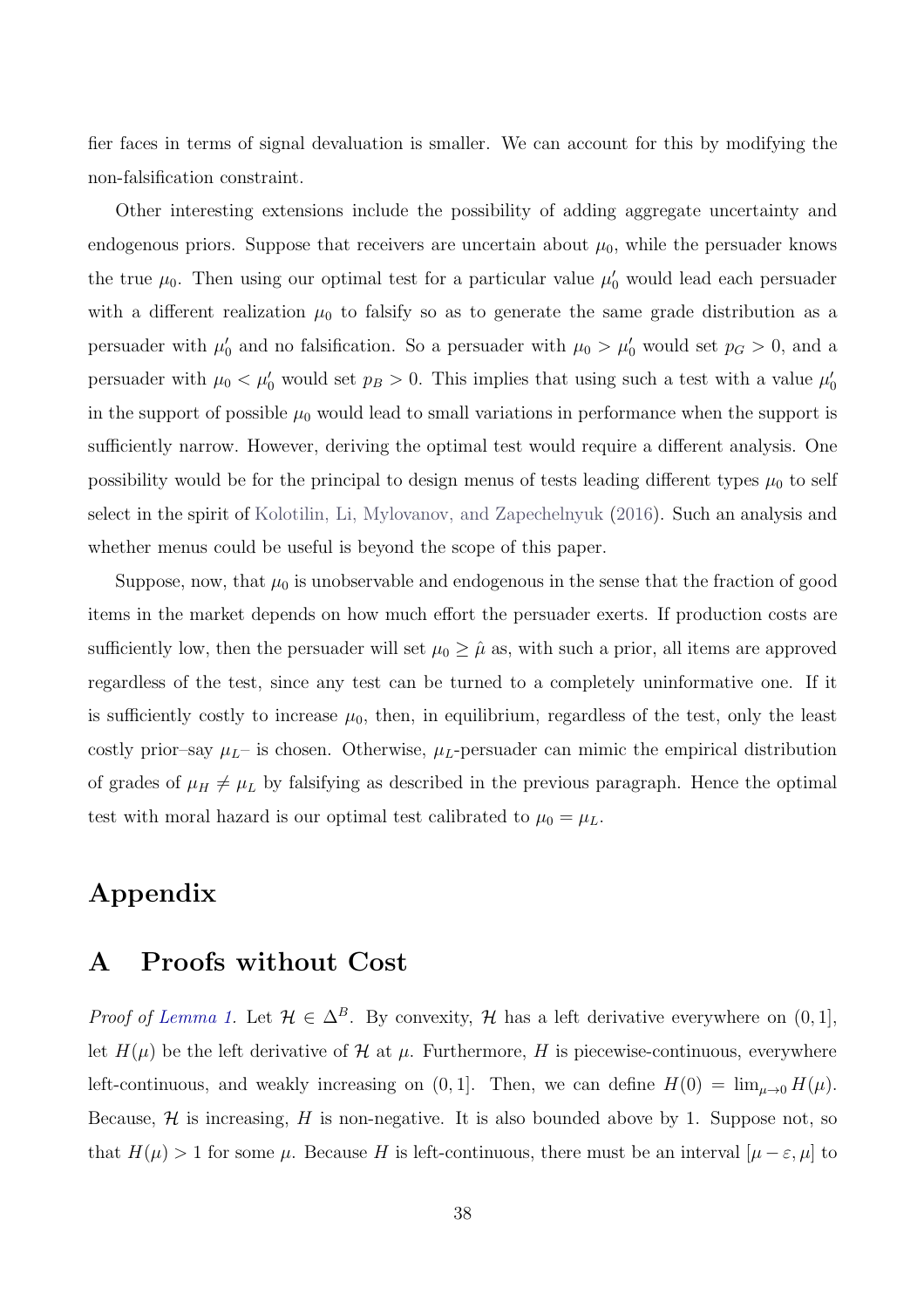the left of  $\mu$  such that  $H(x) > 1$  for all  $x \in [\mu - \varepsilon, \mu]$ , so we can choose  $x < 1$  such that  $H(x) > 1$ . By convexity, we must have  $\mathcal{H}(1) - \mathcal{H}(x) \geq H(x)(1 - x) > 1 - x$ . Since  $\mathcal{H}(1) = 1 - \mu_0$ , this implies  $\mathcal{H}(x) < x - \mu_0$ , but then  $\mathcal{H}$  would violate the lower bound condition on  $\Delta^B$ .

Next, let H be a probability measure on [0, 1] with mean  $\mu_0$ , and also the associated pseudo cdf. Define  $\mathcal{H}(\mu) = \int_0^{\mu} H(x)dx$ . This function is increasing since H is nonnegative. It is also convex as the integral of a non-decreasing function. The condition on the mean implies that  $\mathcal{H}(1) = 1 - \mu_0$ , and  $\mathcal{H}(0) = 0$  by definition. Suppose that for some  $x \in (0, 1)$ ,  $\mathcal{H}(x) > x(1 - \mu_0)$ . Then, convexity of  $H$  would imply that

$$
\mathcal{H}(1) \ge \mathcal{H}(x) + \frac{\mathcal{H}(x) - \mathcal{H}(0)}{x}(1 - x) = \frac{\mathcal{H}(x)}{x} > 1 - \mu_0,
$$

a contradiction. Similarly, if for some  $x > \mu_0$ , we had  $\mathcal{H}(x) < (x - \mu_0)^+$ , convexity would imply that  $\mathcal{H}(0) < 0$ , a contradiction.  $\Box$ 

*Proof of Lemma 3.* Let  $\lambda(\mu) \equiv \frac{H_G(d\mu)}{H_D(d\mu)}$  $\frac{H_G(\hat{a}\mu)}{H_B(\hat{d}\mu)}$  denote the likelihood ratio induced by the test when the signal realization (and the belief in the absence of falsification) is a small interval  $d\mu$  centered on  $\mu$ . In the presence of falsification, the signal  $\mu$  observed as a result of the test can no longer be identified with the the belief formed by the receiver. Specifically, by Bayes rule, the belief  $\tilde{\mu}$ that is formed when signal  $\mu$  is generated satisfies

$$
\tilde{\mu} = \frac{\mu_0 \tilde{\lambda}(\mu)}{\mu_0 \tilde{\lambda}(\mu) + 1 - \mu_0},\tag{3}
$$

where

$$
\tilde{\lambda}(\mu) = \frac{F_G(d\mu)}{F_B(d\mu)} = \frac{(1 - p_G)H_G(d\mu) + p_G H_B(d\mu)}{(1 - p_B)H_B(d\mu) + p_B H_G(d\mu)} = \frac{(1 - p_G)\lambda(\mu) + p_G}{p_B \lambda(\mu) + 1 - p_B}
$$

is the new relevant likelihood ratio. This expression is increasing in  $\lambda$  over  $[0,\infty)$  whenever  $p_B + p_G < 1$ , meaning that the post-falsification belief is increasing in the initial belief. By contrast, if  $p_B + p_G > 1$ , it is decreasing in  $\lambda$ . This relationship can be inverted to get

$$
\lambda(\mu) = \frac{(1 - p_B)\tilde{\lambda}(\mu) - p_G}{1 - p_G - p_B\tilde{\lambda}(\mu)}.
$$

A simple rewriting of (3) also gives us:  $\tilde{\lambda}(\mu) = \frac{\tilde{\mu}(1-\mu_0)}{\mu_0(1-\tilde{\mu})}$ . Using these expressions, we can write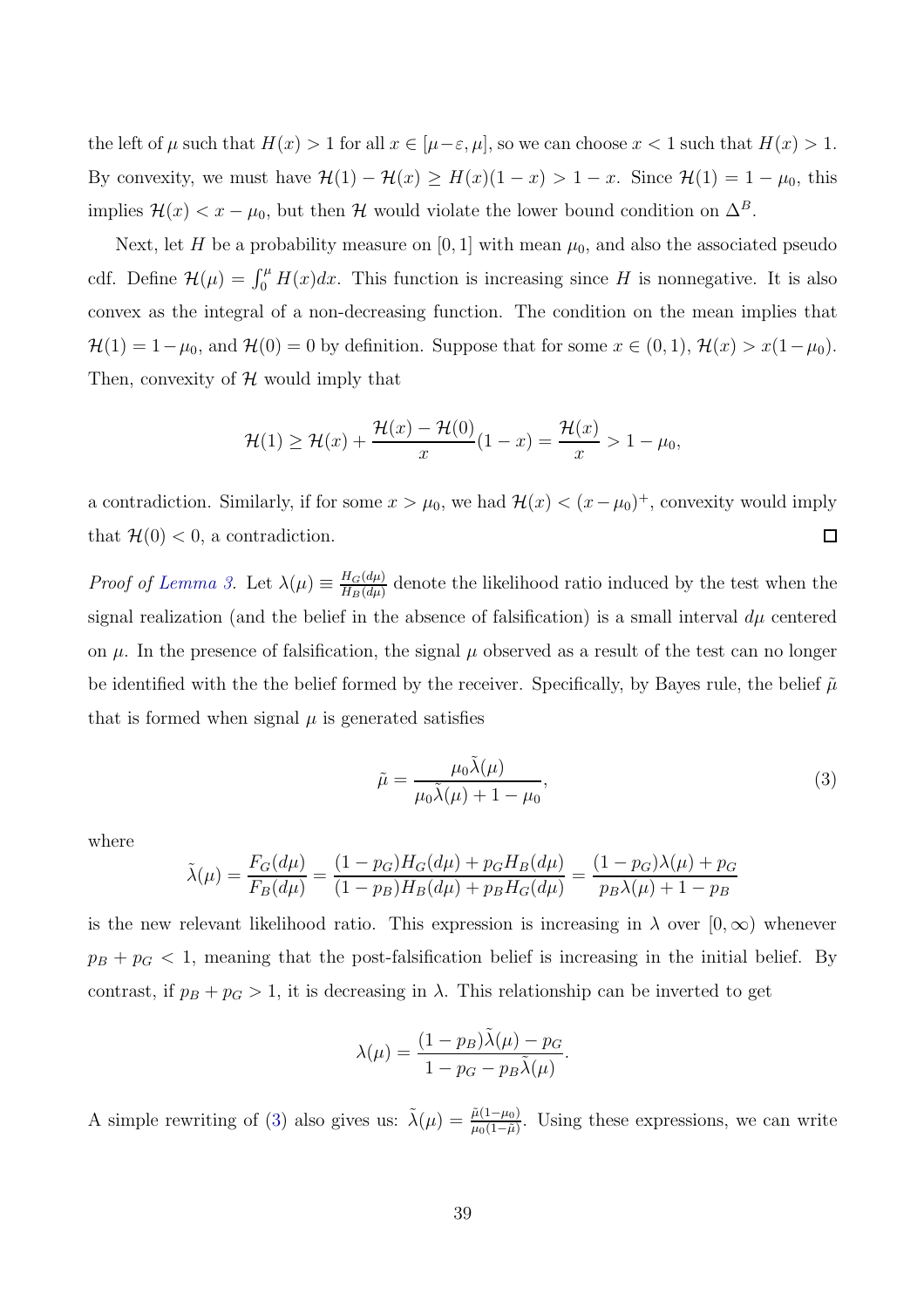the signal, and original belief, as a function of the post-falsification belief:

$$
\mu = \frac{\mu_0}{\mu_0 + (1 - \mu_0)\lambda(\mu)^{-1}} \n= \frac{\mu_0}{\mu_0 + (1 - \mu_0)\frac{1 - p_G - p_B\tilde{\lambda}(\mu)}{(1 - p_B)\tilde{\lambda}(\mu) - p_G}} \n= \frac{\mu_0}{\mu_0 + (1 - \mu_0)\frac{1 - p_G - p_B\frac{1 - \mu_0}{\mu_0}\frac{\tilde{\mu}}{1 - \tilde{\mu}}}{(1 - p_B)\frac{1 - \mu_0}{\mu_0}\frac{\tilde{\mu}}{1 - \tilde{\mu}} - p_G} \n= \frac{\mu_0}{\mu_0 + (1 - \mu_0)\frac{\mu_0(1 - p_G) - \tilde{\mu}(p_B + \mu_0(1 - p_G - p_B))}{\tilde{\mu}(1 - p_B - \mu_0(1 - p_B - p_G)) - \mu_0 p_G}} \n= \frac{\mu_0(\tilde{\mu}(1 - p_B - \mu_0(1 - p_B - p_G)) - \mu_0 p_G)}{\mu_0(1 - p_G) - \tilde{\mu}(p_B + \mu_0(1 - p_G - p_B)) + \mu_0(\tilde{\mu} - \mu_0)} \n= \frac{\mu_0\tilde{\mu}(1 - p_B - \mu_0(1 - p_B - p_G)) - \mu_0^2 p_G}{\tilde{\mu}(\mu_0(p_B + p_G) - p_B) + \mu_0(1 - \mu_0) - \mu_0 p_G} \n= \mu_0\frac{(1 - \mu_0)\tilde{\mu} - \mu_0(1 - \tilde{\mu})p_G - (1 - \mu_0)\tilde{\mu}p_B}{\mu_0(1 - \mu_0) - \mu_0(1 - \tilde{\mu})p_G - (1 - \mu_0)\tilde{\mu}p_B}.
$$

It is easy to see that  $\tilde{\mu}$  lies in  $\left[\frac{\mu_{0}p_{G}}{\mu_{0}p_{G}+(1-\mu_{0})}\right]$ . The remaining points follow  $\frac{\mu_0 p_G}{\mu_0 p_G+(1-\mu_0)(1-p_B)}, \frac{\mu_0(1-p_G)}{\mu_0(1-p_G)+(1-p_G)}$  $\mu_0(1-p_G)+(1-\mu_0)p_B$  $\Box$ from easy calculations.

*Proof of Lemma 2.* We show the proof for  $F_G$ , it is similar for  $F_B$ . Consider the joint probability that a certain item is of the good type, and the information structure generates a belief in  $[0, \mu)$ for this item. This probability can be written as  $\mu_0 F_G(\mu)$ , or as  $\int_0^{\mu} x F(dx)$ . By integration by parts, the latter is equal to  $\mu F(\mu) - \mathcal{F}(\mu)$ , which concludes the proof.  $\Box$ 

*Proof of Proposition 3.* If  $p_B + p_G = 1$ , the resulting information structure is uninformative, the receiver has belief  $\mu_0$  regardless of the signal and does not approve. Next, we treat the case  $p_B + p_G < 1$ . Because  $\mu_0$  is the prior, it must lie in the interval  $\left[\mu, \overline{\mu}\right]$ .  $\hat{\mu}$ , however, need not lie in this interval, and, if it does not, the receiver never approves. This is the case if the upper bound of the interval is below  $\hat{\mu}$ , that is

$$
\frac{\mu_0(1 - p_G)}{\mu_0(1 - p_G) + (1 - \mu_0)p_B} < \hat{\mu} \quad \Leftrightarrow \quad p_B > \frac{\mu_0(1 - \hat{\mu})}{(1 - \mu_0)\hat{\mu}}(1 - p_G).
$$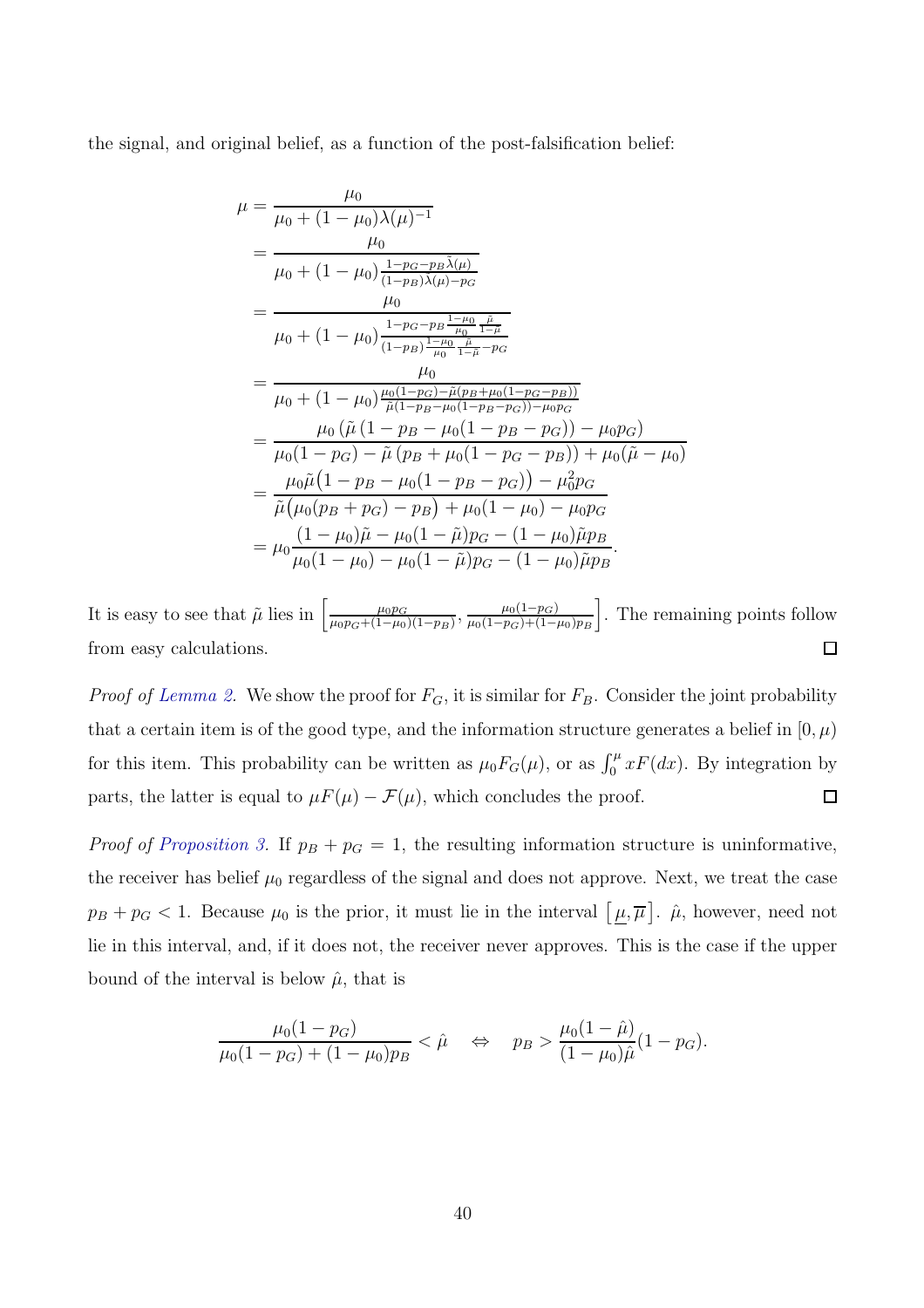When this is not the case, the receiver approves for beliefs above  $\hat{\mu}$ , that is for signals above

$$
\hat{\mu}(p_B, p_G) = \frac{\mu_0 \hat{\mu} (1 - p_B - \mu_0 (1 - p_B - p_G)) - \mu_0^2 p_G}{\hat{\mu} (\mu_0 (p_B + p_G) - p_B) + \mu_0 (1 - \mu_0) - \mu_0 p_G}
$$

$$
= \mu_0 \frac{(1 - \mu_0) \hat{\mu} - \mu_0 (1 - \hat{\mu}) p_G - (1 - \mu_0) \hat{\mu} p_B}{\mu_0 (1 - \mu_0) - \mu_0 (1 - \hat{\mu}) p_G - (1 - \mu_0) \hat{\mu} p_B}.
$$

A simple calculation shows that this  $\hat{\mu}(p_B, p_G)$  increases with  $p_B$  and  $p_G$  for  $p_B + p_G < 1$ .

Finally, consider the case  $p_B + p_G > 1$ . Then, the belief transformation is decreasing, and the receiver will therefore approve when signals are below  $\hat{\mu}(p_B, p_G)$ . As previously,  $\hat{\mu}$  may not lie in the interval  $\lceil \mu, \overline{\mu} \rceil$ . Now, it is the case if  $\hat{\mu}$  lies below  $\mu$ , that is

$$
\frac{\mu_0 p_G}{\mu_0 p_G + (1 - \mu_0)(1 - p_B)} > \hat{\mu} \quad \Leftrightarrow \quad p_B > 1 - \frac{\mu_0 (1 - \hat{\mu})}{(1 - \mu_0)\hat{\mu}} p_G.
$$

A simple calculation shows that  $\hat{\mu}(p_B, p_G)$  decreases with  $p_B$  and  $p_G$  for  $p_B + p_G > 1$ .  $\Box$ 

To prove Proposition 4 we need the help of the following lemma.

**Lemma 5.** For every  $\mu \in [\mu_0, 1],$   $\mathcal{H}(\mu) - (\mu - \mu_0)H(\mu) \geq 0$ , and the inequality is strict if and only if  $H(\mu) < 1$ . Furthermore, this expression is nonincreasing in  $\mu$ .

*Proof.* Since  $H(\mu) \leq 1$ , we have  $\mathcal{H}(\mu) - (\mu - \mu_0)H(\mu) \geq \mathcal{H}(\mu) - (\mu - \mu_0) \geq 0$  by definition of  $\Delta^B$ , since  $(\mu - \mu_0)^+$  is the lower bound of  $\Delta^B$ . The first inequality is strict if  $H(\mu) < 1$ . Then, note that, for any  $\mu > \mu' > \hat{\mu}$ , we have, by convexity

$$
\mathcal{H}(\mu) - (\mu - \mu_0)H(\mu) - \mathcal{H}(\mu') + (\mu' - \mu_0)H(\mu') \le H(\mu')(\mu - \mu') - (\mu - \mu_0)H(\mu) + (\mu' - \mu_0)H(\mu')
$$
  

$$
\le (H(\mu') - H(\mu))(\mu - \mu_0) \le 0
$$

Proof of Proposition 4. If  $H(\hat{\mu}) = 1$ , then  $H(\hat{\mu}(p_B, p_G)) = 1$  for any falsification strategy. Therefore, the first term in the expression of  $\Pi(p_B, p_G)$  is null, and, by Lemma 5, so is the second term. Hence the payoff of the persuader is null, regardless of her falsification strategy. Furthermore, the receiver approves with probability 0, and therefore her payoff is null.

If  $H(\hat{\mu}) < 1$ , then no falsification gives the persuader a strictly positive payoff. Therefore any optimal falsification must be such that  $p_B \n\t\leq \frac{\mu_0(1-\hat{\mu})}{\hat{\mu}(1-\mu_0)}$  $\frac{\mu_0(1-\mu)}{\hat{\mu}(1-\mu_0)}(1-p_G)$ , that is, it must lie below the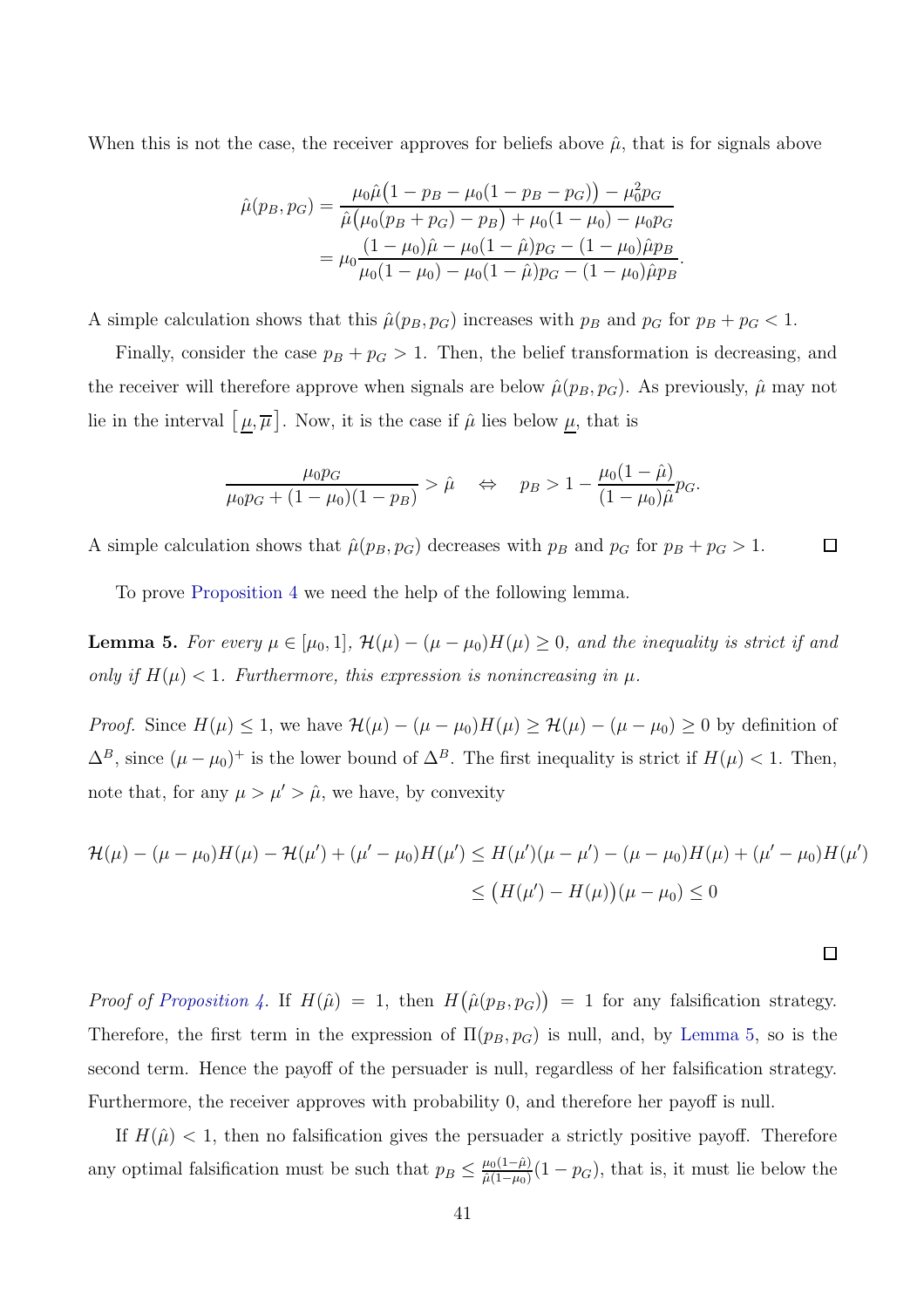red line in Figure 5. In addition, it must satisfy  $H(\hat{\mu}(p_B, p_G)) < 1$  and  $p_B \ge \frac{\mu_0}{1-\mu_0}$  $\frac{\mu_0}{1-\mu_0}p_G$ . The second inequality corresponds to the region above the dashed green line in Figure 5. Indeed, a falsification strategy such that  $H(\hat{\mu}(p_B, p_G)) = 1$  would yield a null payoff, and we know that the persuader can do better. Then at any potentially optimal falsification strategy, we have  $\mathcal{H}(\hat{\mu}(p_B, p_G)) - (\hat{\mu}(p_B, p_G) - \mu_0)H(\hat{\mu}(p_B, p_G)) > 0$  by Lemma 5. Suppose that  $p_B < \frac{\mu_0}{1-\mu_0}$  $\frac{\mu_0}{1-\mu_0}p_G$ . Then we would have

$$
\Pi(p_B, p_G) < 1 - H\big(\hat{\mu}(p_B, p_G)\big) \leq 1 - H(\hat{\mu}),
$$

so the persuader would be better off by not falsifying.

Next, let  $(p_B, p_G)$  be a falsification strategy that satisfies all these criteria, so that it is potentially optimal. Then  $\Pi(p_B, p_G)$  is decreasing in  $p_G$ . Indeed, the first term,  $1 - H(\hat{\mu}(p_B, p_G)),$ is nonincreasing in  $p_G$  since  $\hat{\mu}(p_B, p_G)$  is nondecreasing in  $p_G$ . Then  $\mathcal{H}(\hat{\mu}(p_B, p_G)) - (\hat{\mu}(p_B, p_G) \mu_0$ )  $H(\hat{\mu}(p_B, p_G)) > 0$  is nonincreasing in  $p_G$  by Lemma 5, and  $\frac{p_B}{\mu_0} - \frac{p_G}{1-\mu_0}$  $\frac{p_G}{1-\mu_0} > 0$  is decreasing in  $p_G$ .

Proof of Proposition 6. We have already proved optimality, so the only thing that remains to be proved is that this experiment indeed corresponds to the one we identified in Proposition 2, that is they generate the same belief distributions. The first experiment generates probability  $(1 - \mu_0)(1 - \pi_B^*)$  on 0, and the following calculation shows that this is equal to  $H(0) = \kappa$ ,

 $\Box$ 

$$
(1 - \mu_0)(1 - \pi_B^*) = 1 - \mu_0 - \frac{\mu_0(1 - \hat{\mu})^2}{\hat{\mu}(2 - \hat{\mu})}
$$

$$
= \frac{(1 - \mu_0) - (1 - \hat{\mu})^2}{\hat{\mu}(2 - \hat{\mu})},
$$

which concludes the proof since other probabilities must coincide as well for both experiments to generate an average belief of  $\mu_0$  and have the same atoms.  $\Box$ 

Proof of Theorem 1. Here, we prove the missing steps in the proof of the theorem.

Step 1. The first step is to prove that  $\mathcal{H}^*$  is indeed in  $\Delta^B$ . Note that  $\mathcal{H}^*$  is continuously differentiable, and to show that it is in  $\Delta^B$ , it is sufficient to show that its derivative  $H^*$  is indeed a pseudo cdf. Hence, we show that  $H^*$  is nondecreasing and bounded between 0 and 1.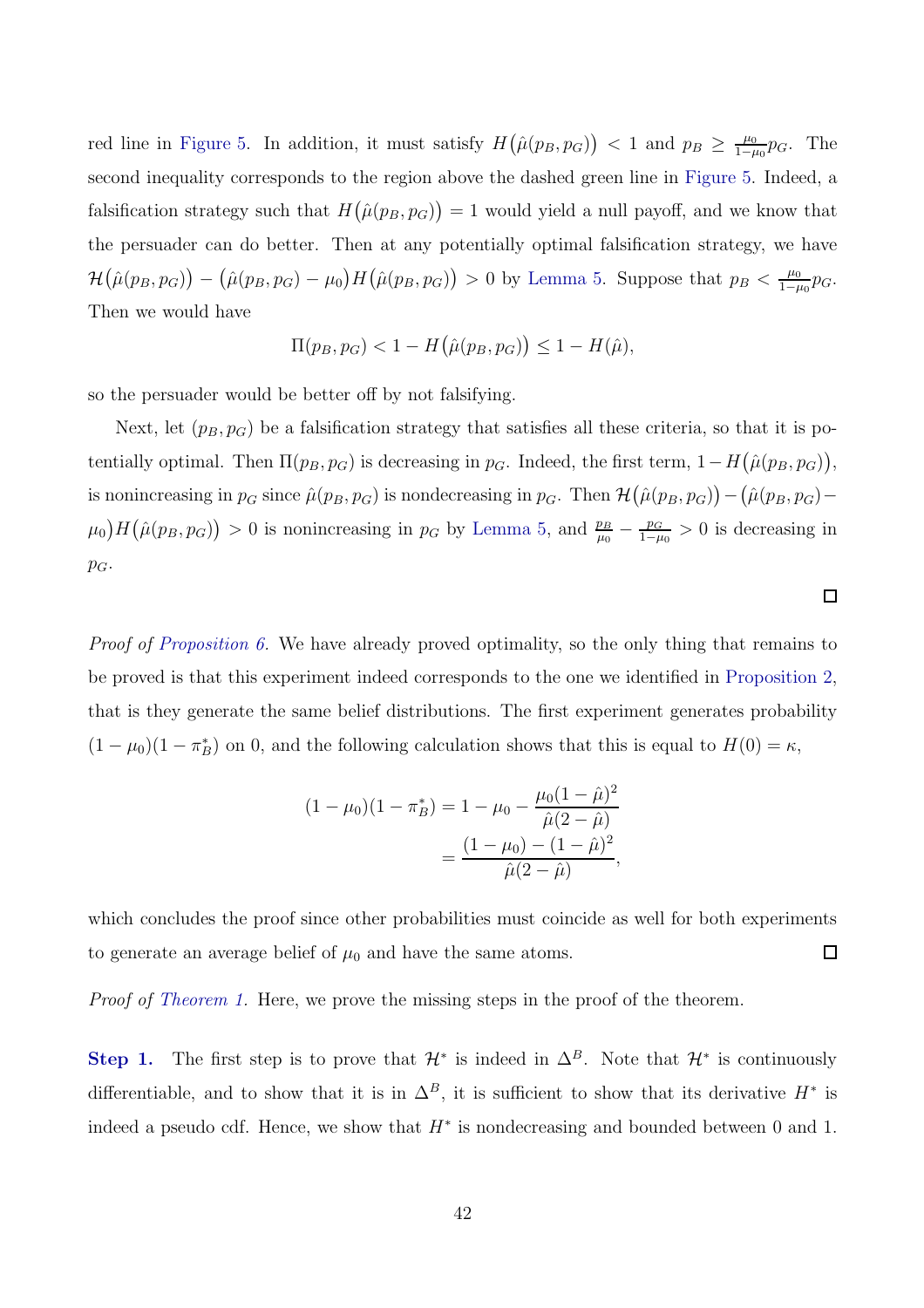First, note that  $\kappa^*$  is positive. Therefore  $H^*(\mu)$  is positive for  $\mu \leq \hat{\mu}$ . For  $\mu > \hat{\mu}$ , we know that

$$
H^*(\mu)=\frac{\kappa^*\hat\mu}{\mu}+\frac{\mu-\hat\mu}{\mu(\mu-\mu_0)}\mathcal H^*(\mu),
$$

and, since  $\mathcal{H}^*(\mu)$  is clearly positive, so is  $H^*(\mu)$ .

Next, we show that  $H^*$  is non-decreasing. This is immediate on  $[0, \hat{\mu}]$ . For  $\mu \geq \hat{\mu}$ , we start by calculating the integral in the expression of  $\psi(\mu)$ 

$$
\log(\psi(\mu)) = \int_{\hat{\mu}}^{\mu} \frac{x - \hat{\mu}}{x(x - \mu_0)} dx = \int_{\hat{\mu}}^{\mu} \frac{1}{x - \mu_0} dx - \int_{\hat{\mu}}^{\mu} \frac{\hat{\mu}}{x(x - \mu_0)} dx \n= \left[ \log(x - \mu_0) \right]_{\hat{\mu}}^{\mu} - \frac{\hat{\mu}}{\mu_0} \left[ 2 \log(x - \mu_0) - \log(x(x - \mu_0)) \right]_{\hat{\mu}}^{\mu} \n= \log \left( \frac{\mu - \mu_0}{\hat{\mu} - \mu_0} \right) + \frac{\hat{\mu}}{\mu_0} \log \left( \frac{\mu(\hat{\mu} - \mu_0)}{\hat{\mu}(\mu - \mu_0)} \right).
$$

Replacing in the expression of  $\mathcal{H}^*(\mu)$ , we get

$$
\mathcal{H}^*(\mu) = \kappa^* \hat{\mu}(\mu - \mu_0) \left(\frac{\mu}{\mu - \mu_0}\right)^{\frac{\hat{\mu}}{\mu_0}} \left\{ (\hat{\mu} - \mu_0)^{\frac{\hat{\mu}}{\mu_0} - 1} \hat{\mu}^{-\frac{\hat{\mu}}{\mu_0}} + \int_{\hat{\mu}}^{\mu} (x - \mu_0)^{\frac{\hat{\mu}}{\mu_0} - 1} x^{-\frac{\hat{\mu}}{\mu_0} - 1} dx \right\}.
$$

The remaining integral is

$$
\int_{\hat{\mu}}^{\mu} (x - \mu_0)^{\frac{\hat{\mu}}{\mu_0} - 1} x^{-\frac{\hat{\mu}}{\mu_0} - 1} dx = \left[ \frac{1}{\hat{\mu}} \left( \frac{x - \mu_0}{x} \right)^{\frac{\hat{\mu}}{\mu_0}} \right]_{\hat{\mu}}^{\mu} = \frac{1}{\hat{\mu}} \left( \frac{\mu - \mu_0}{\mu} \right)^{\frac{\hat{\mu}}{\mu_0}} - \frac{1}{\hat{\mu}} \left( \frac{\hat{\mu} - \mu_0}{\hat{\mu}} \right)^{\frac{\hat{\mu}}{\mu_0}}.
$$

Finally, we obtain

$$
\mathcal{H}^*(\mu) = \kappa^*(\mu - \mu_0) \left\{ 1 + \mu_0 (\hat{\mu} - \mu_0)^{\frac{\hat{\mu}}{\mu_0} - 1} \hat{\mu}^{-\frac{\hat{\mu}}{\mu_0}} \left( \frac{\mu}{\mu - \mu_0} \right)^{\frac{\hat{\mu}}{\mu_0}} \right\}.
$$
 (4)

Differentiating, we find

$$
H^{*}(\mu) = \kappa^{*} \left\{ 1 + \mu_{0} (\hat{\mu} - \mu_{0})^{\frac{\hat{\mu}}{\mu_{0}} - 1} \hat{\mu}^{-\frac{\hat{\mu}}{\mu_{0}}} (\mu - \hat{\mu}) (\mu - \mu_{0})^{-\frac{\hat{\mu}}{\mu_{0}}} \mu^{\frac{\hat{\mu}}{\mu_{0}} - 1} \right\}.
$$

Hence  $H^*$  is continuously differentiable on  $[\hat{\mu}, 1]$ . We denote its derivative by  $h^*$ . Differen-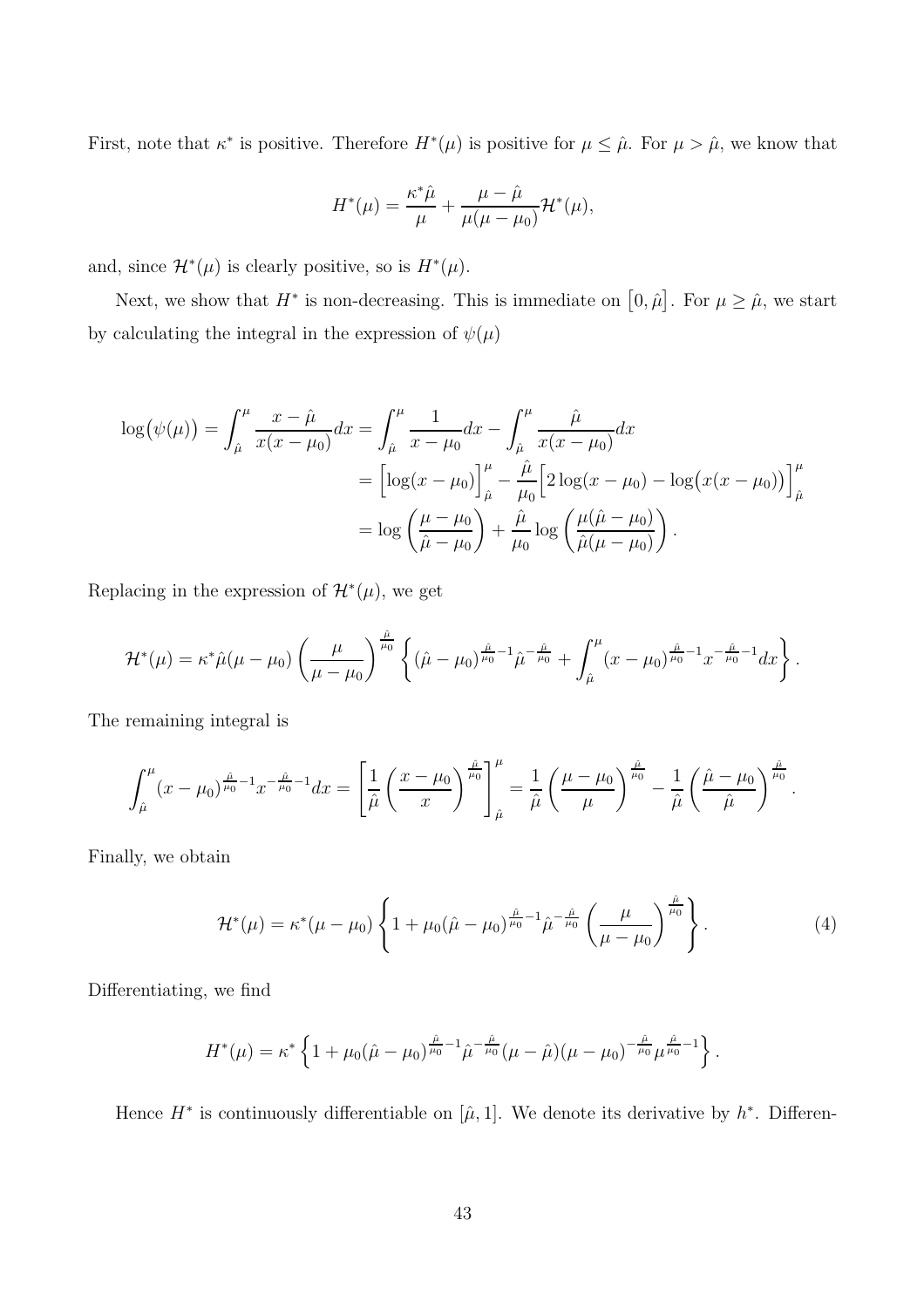tiating again, we get

$$
h^*(\mu) = \kappa^* \mu_0 (\hat{\mu} - \mu_0)^{\frac{\hat{\mu}}{\mu_0}} \hat{\mu}^{1 - \frac{\hat{\mu}}{\mu_0}} (\mu - \mu_0)^{-\frac{\hat{\mu}}{\mu_0} - 1} \mu^{\frac{\hat{\mu}}{\mu_0} - 2}.
$$
 (5)

Hence  $h^*(\mu)$  is strictly positive on  $[\hat{\mu}, 1]$ , and  $H^*$  is strictly increasing.

To conclude step 1, we only need to show that  $H^*(1) \leq 1$ . By (IDE), we have  $H^*(1) =$  $\kappa^* \hat{\mu} + 1 - \hat{\mu}$ . Hence, we need to show  $\kappa^* \leq 1$ . Using (4) and the condition  $\mathcal{H}^*(1) = 1 - \mu_0$ , we have

$$
1 - \mu_0 = \mathcal{H}(1) = \kappa^*(1 - \mu_0) \underbrace{\left\{ 1 + \mu_0 (\hat{\mu} - \mu_0)^{\frac{\hat{\mu}}{\mu_0} - 1} \hat{\mu}^{-\frac{\hat{\mu}}{\mu_0} - 2} \left( \frac{1}{1 - \mu_0} \right)^{\frac{\hat{\mu}}{\mu_0}} \right\}}_{\geq 1},
$$

which concludes the proof.

Step 3. Suppose that H is an optimal experiment, that is not less informative than  $\mathcal{H}^*$ . By Lemma 4, we can as well take  $\mathcal H$  to be linear since the linear transformation invoked in this lemma is above the original experiment, and therefore more informative. Since  $\mathcal H$  is optimal, we must have  $\mathcal{H}(\mu) = \mathcal{H}^*(\mu) = \kappa^* \mu$ , for all  $\mu \leq \hat{\mu}$ . For  $\mathcal{H}$  not to be less informative than  $\mathcal{H}^*$ , there must therefore exist some  $\mu \in (\hat{\mu}, 1)$  such that  $\mathcal{H}(\mu) > \mathcal{H}^*(\mu)$ . Since  $\mathcal{H} - \mathcal{H}^*$  is continuous and  $\mathcal{H}(1) = \mathcal{H}^*(1)$ , we can find the lowest point x above  $\mu$  at which  $\mathcal{H}(x) = \mathcal{H}^*(x)$ . Let  $\tilde{\mu}$  be this point. Then  $\mathcal{H}(x) > \mathcal{H}^*(x)$  for every  $x \in [\mu, \tilde{\mu})$ . But then, there must exist a subset X of  $[\mu, \tilde{\mu}]$  with positive measure, such that  $H(x) < H^*(x)$  for every  $x \in X$ , as otherwise, we would have  $\mathcal{H}(\tilde{\mu}) - \mathcal{H}(\mu) = \int_{\mu}^{\tilde{\mu}} H(\mu) d\mu \ge \int_{\mu}^{\tilde{\mu}} H^*(\mu) d\mu = \mathcal{H}^*(\tilde{\mu}) - \mathcal{H}^*(\mu)$ , a contradiction. Then take  $x \in X$ . We have  $H(x) < H^*(x)$  and  $\mathcal{H}(x) > \mathcal{H}^*(x)$ . Therefore

$$
xH(x) - \frac{x - \hat{\mu}}{x - \mu_0} < xH^*(x) - \frac{x - \hat{\mu}}{x - \mu_0} \mathcal{H}^*(x) = \kappa^* \hat{\mu},
$$

and  $\mathcal{H}$  must violate (IC'<sub>0</sub>).

 $\Box$ 

*Proof of Proposition 7.* We have already proved that  $\mathcal{H}^*$  is continuously differentiable and ad-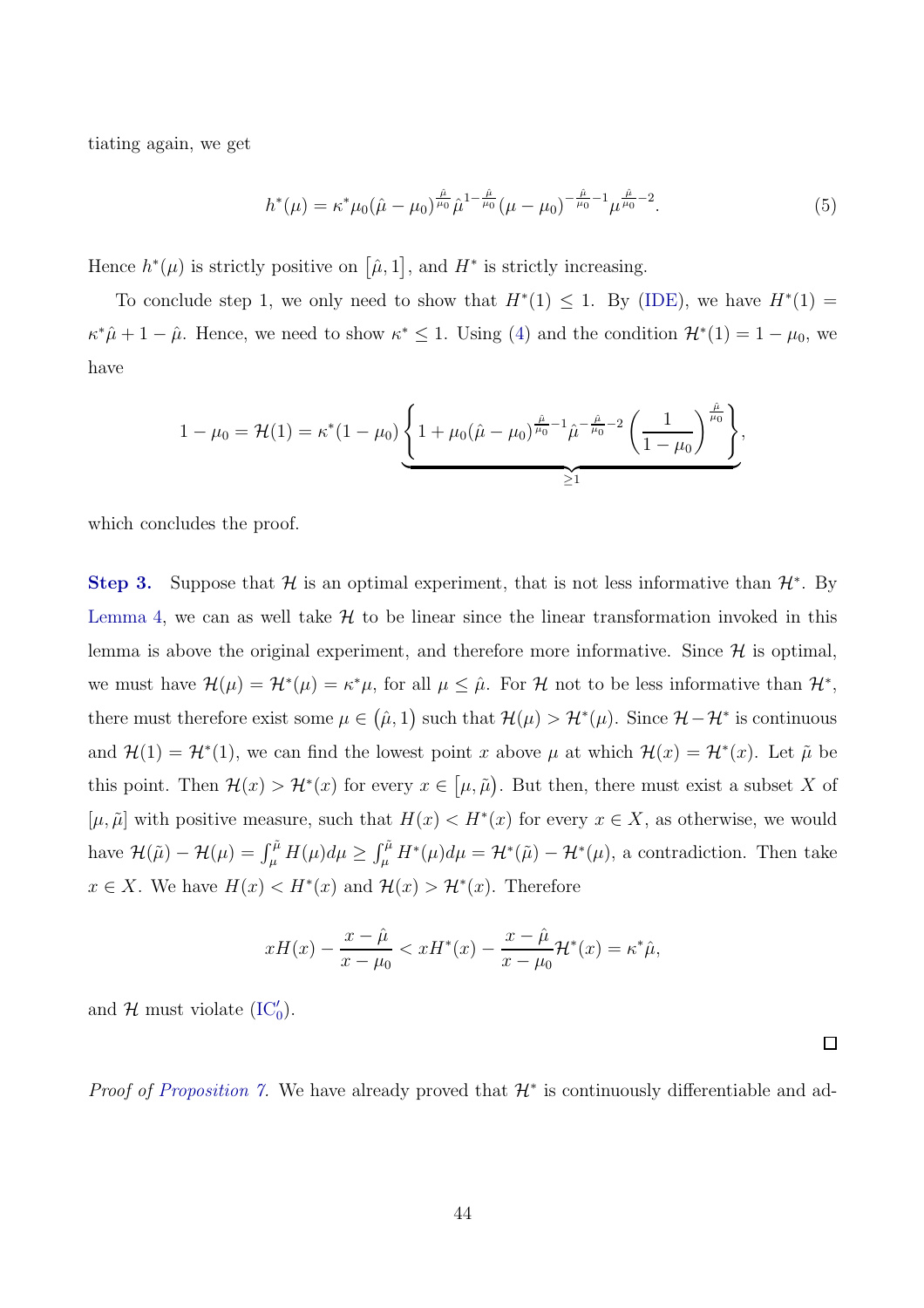mits a density on  $(\hat{\mu}, 1)$ , which is given by (5). Differentiating (5), we get

$$
h^{*'}(\mu) = -\kappa^* \mu_0(\hat{\mu} - \mu_0)^{\frac{\hat{\mu}}{\mu_0}} \hat{\mu}^{1-\frac{\hat{\mu}}{\mu_0}} (\mu - \mu_0)^{-\frac{\hat{\mu}}{\mu_0}-2} \mu^{\frac{\hat{\mu}}{\mu_0}-3} (\mu + \hat{\mu} + 2(\mu - \mu_0)) < 0.
$$

Note that we can also write

$$
h^{*'}(\mu) = \frac{h(\mu)}{\mu(\mu - \mu_0)} \left\{-\hat{\mu} - \mu - 2(\mu - \mu_0)\right\}.
$$

Differentiating the expressions in Lemma 2, we obtain that the densities of the belief distributions generated by the two types on  $(\hat{\mu}, 1)$  are

$$
h_G^*(\mu) = \frac{\mu}{\mu_0} h^*(\mu),
$$

and

$$
h_B^*(\mu) = \frac{1 - \mu}{1 - \mu_0} h(\mu).
$$

A quick calculation yields

$$
h_G^{*\prime}(\mu) = \frac{h^*(\mu)}{\mu_0(\mu - \mu_0)} \left\{ -\hat{\mu} - \mu - (\mu - \mu_0) \right\} < 0,
$$

and

$$
h_B^{*\prime}(\mu) = \frac{h^*(\mu)}{(1-\mu_0)(\mu-\mu_0)\mu} \Big\{ -(1-\mu) \Big[ \hat{\mu} + \mu + (\mu - \mu_0) \Big] - \mu(\mu - \mu_0) \Big\} < 0.
$$

To prove first-order stochastic dominance, we can use the expressions in Lemma 2 to get

$$
H_G^*(\mu) - H_B^*(\mu) = \frac{1}{\mu_0(1 - \mu_0)} \Big\{ (\mu - \mu_0) H^*(\mu) - \mathcal{H}^*(\mu) \Big\}.
$$

We know by Lemma 5 that this expression is negative for  $\mu \ge \mu_0$ . For  $\mu < \mu_0$ , we have  $H^*(\mu) = \kappa^*$ , and  $\mathcal{H}^*(\mu) = \kappa^*\mu$ , therefore

$$
H_G^*(\mu) - H_B^*(\mu) = -\frac{\kappa^*}{1 - \mu_0} < 0.
$$

Proof of Proposition 8. Pareto efficiency can be seen graphically. Fixing a payoff for the re-

 $\Box$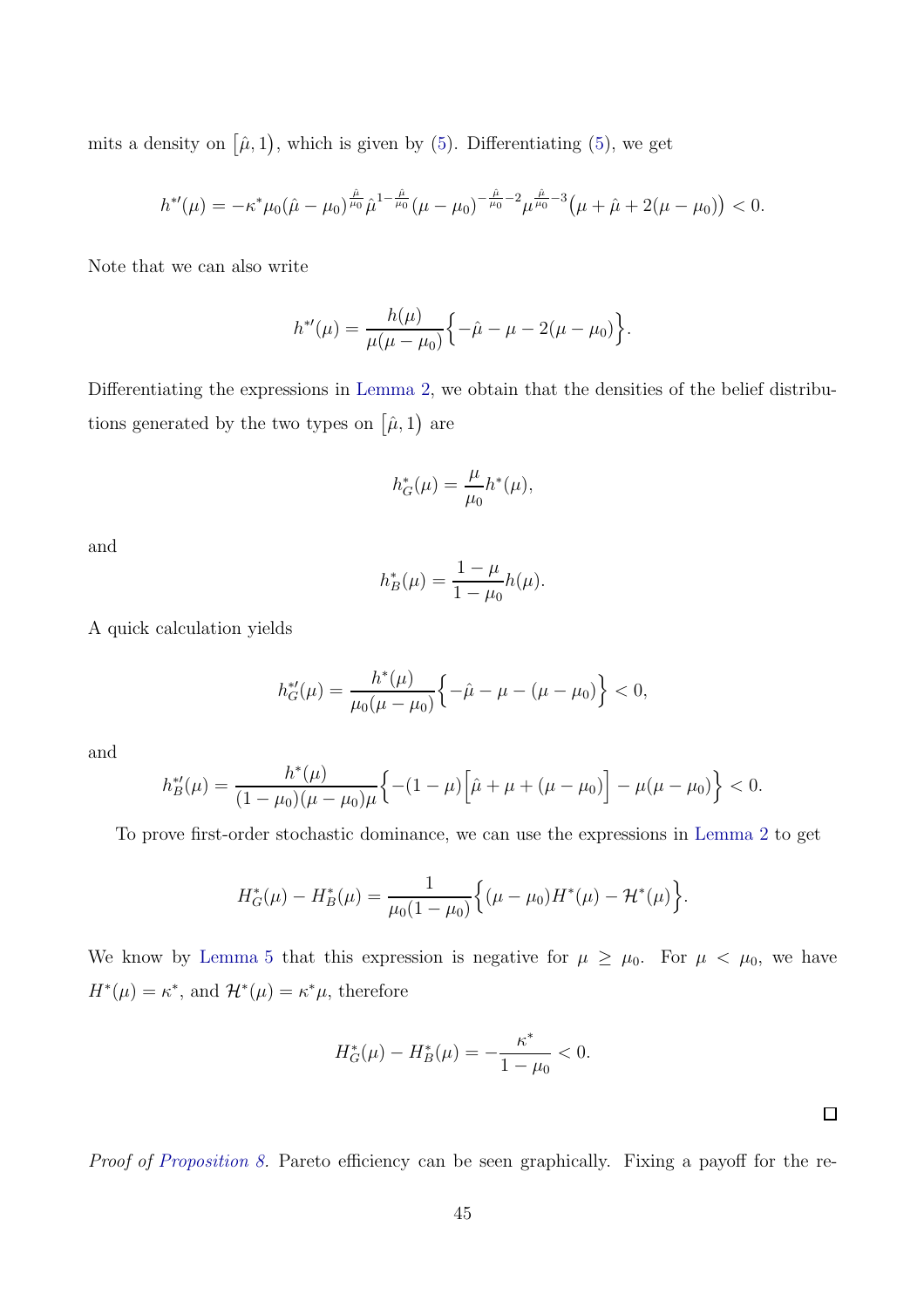ceiver, that is a value of  $\mathcal{F}(\hat{\mu})$ , the information structure that maximizes the payoff of the persuader is the one that minimizes the left derivative  $F(\hat{\mu})$ , while keeping the function  $\mathcal F$ convex, and under the constraint that  $\mathcal{F}(0) = 0$ . The only possibility is therefore to make  $\mathcal F$ linear between  $(0, 0)$ , and  $(\hat{\mu}, \mathcal{F}(\hat{\mu}))$ .

For the performance ratio, consider first  $\mathcal{H}_{3S}^*$ . Recalling that the payoff of the receiver is equal to  $\mu_0 - \hat{\mu} + \mathcal{F}(\hat{\mu})$ , the performance ratio is

$$
\frac{\mu_0 - \hat{\mu} + \kappa_{3S}^* \hat{\mu}}{\mu_0 (1 - \hat{\mu})} = \frac{1}{2 - \hat{\mu}}.
$$

Interestingly, this ratio is independent of  $\mu_0$ . It is easy to see that it is bounded below by  $1/2$ , and that this bound is strict.

Next, the performance ratio of  $\mathcal{H}^*$  must by construction be greater than the performance ratio of  $\mathcal{H}_{3S}^{*}$ , and hence above 1/2. To show that this bound is strict, we construct a sequence of pairs  $(\mu_0, \hat{\mu})$  such that the corresponding performance ratio approaches 1/2. The performance ratio of  $\mathcal{H}^*$  is given by

$$
R(\mu_0, \hat{\mu}) = \frac{\mu_0 - \hat{\mu} + \kappa_{3S}^* \hat{\mu}}{\mu_0 (1 - \hat{\mu})} = \frac{\mu_0 - \hat{\mu} + \hat{\mu} \left(1 + \frac{\mu_0}{\hat{\mu} - \mu_0} \left(\frac{\hat{\mu} - \mu_0}{\hat{\mu} (1 - \mu_0)}\right)^{\frac{\hat{\mu}}{\mu_0}}\right)^{-1}}{\mu_0 (1 - \hat{\mu})} = \frac{1 - \left(\frac{\hat{\mu} - \mu_0}{\hat{\mu} (1 - \mu_0)}\right)^{\frac{\hat{\mu}}{\mu_0}}}{\left(1 - \hat{\mu}\right) \left(1 + \frac{\mu_0}{\hat{\mu} - \mu_0} \left(\frac{\hat{\mu} - \mu_0}{\hat{\mu} (1 - \mu_0)}\right)^{\frac{\hat{\mu}}{\mu_0}}\right)}.
$$

The sequence we consider is defined for  $n \geq 2$  by

$$
\mu_0^n = \frac{1}{n},
$$
  

$$
\hat{\mu}^n = \frac{1}{n} + \frac{1}{n^2}
$$

.

Hence

$$
R(\mu_0^n, \hat{\mu}^n) = \frac{1}{1 - \hat{\mu}^n} \frac{1 - \left(\frac{n}{(n-1)(n+1)}\right)^{1 + \frac{1}{n}}}{1 + n \left(\frac{n}{(n-1)(n+1)}\right)^{1 + \frac{1}{n}}}
$$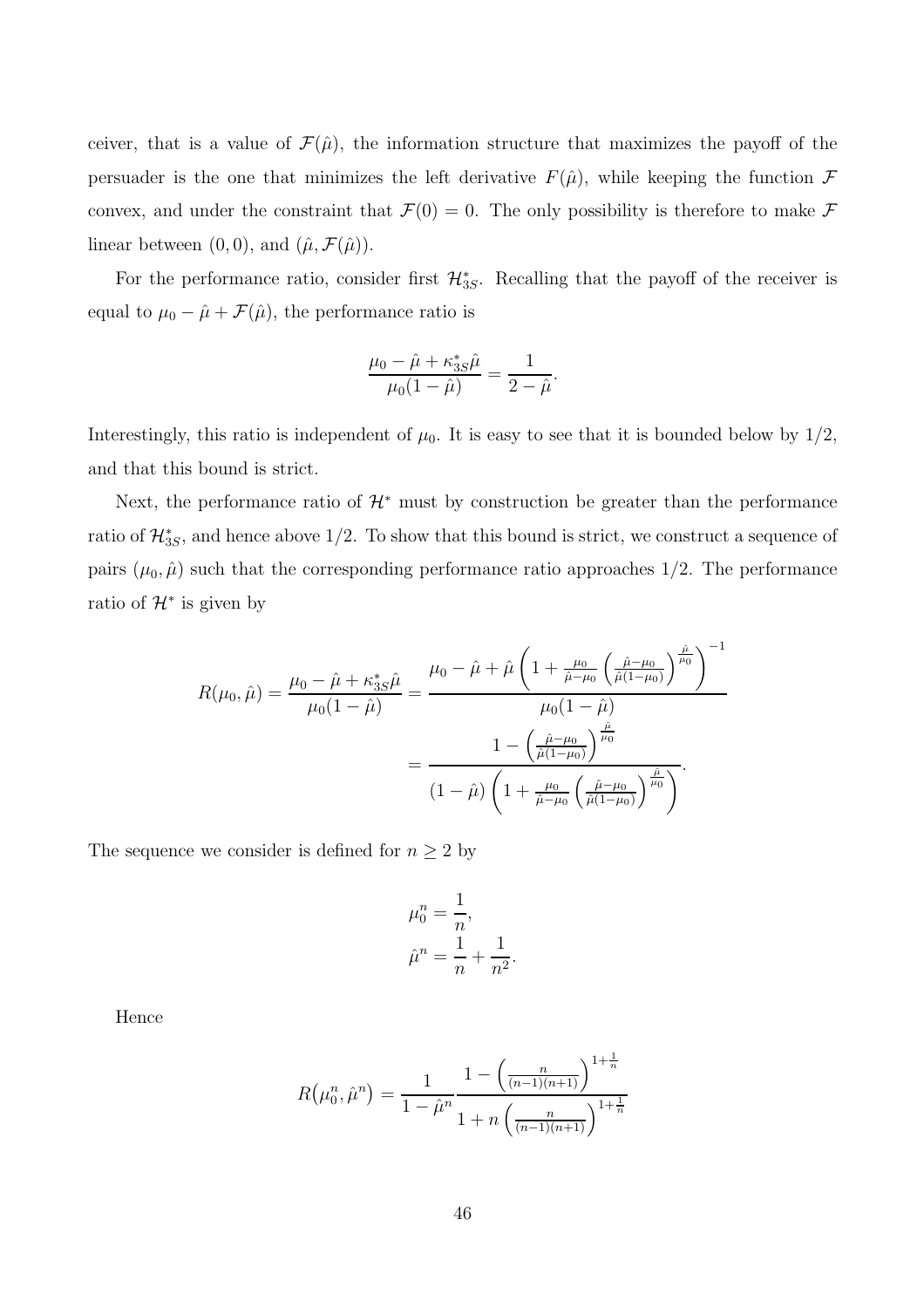As  $n \to \infty$ , the term  $\frac{1}{1-\hat{\mu}^n}$  converges to 1, and the term  $\left(\frac{n}{(n-1)(n+1)}\right)^{1+\frac{1}{n}}$  converges to 0. For the remaining term, we can write:

$$
n\left(\frac{n}{(n-1)(n+1)}\right)^{1+\frac{1}{n}} = \left(\frac{1}{1+\frac{1}{n}}\right)\left(\frac{1}{1-\frac{1}{n}}\right)^{1+\frac{1}{n}} \left(\frac{1}{1+n}\right)^{\frac{1}{n}}
$$

Since each of the terms in this product converges to 1 as  $n \to \infty$ , we have

$$
\lim_{n \to \infty} R(\mu_0^n, \hat{\mu}^n) = \frac{1}{2}.
$$

Proof of Theorem 2. We proceed in three steps.

Step 1: Optimality: Optimality works as in the proof of Theorem 1.

Step 2:  $\mathcal{H}_{FI}(\mu) > \mathcal{H}_{\lambda}^{*}(\mu) > \mathcal{H}^{*}(\mu)$ . Using the expressions of  $\mathcal{H}^{*}$  and  $\mathcal{H}_{\lambda}^{*}$ , we can write the difference of the two functions for each  $\mu \geq \hat{\mu}$  as

$$
\mathcal{H}_{\lambda}^*(\mu) = \mathcal{H}^*(\mu) + \lambda \mu_0 \psi(\mu) \frac{G(\mu)}{G(1)} (B(1) - B(\mu)) \tag{6}
$$

where  $B(y) \equiv \int_{\hat{\mu}}^{y}$  $x-\hat{\mu}$  $\frac{x-\hat{\mu}}{x(x-\mu_0)\psi(x)}dx$  and  $G(y) \equiv \left(1+\int_{\hat{\mu}}^y$ 1  $\frac{1}{x\psi(x)}dx$  which, because  $B(1) - B(\mu) > 0$ and all other terms are positive, implies that  $\mathcal{H}_{FI}(\mu) > \mathcal{H}_{\lambda}^{*}(\mu)$  on  $(0, 1)$ .

To see how we can get (6), note that

$$
\kappa^* = \frac{1 - \mu_0}{\hat{\mu}\psi(1)\left(1 + \int_{\hat{\mu}}^1 \frac{1}{x\psi(x)}dx\right)} = \frac{1 - \mu_0}{\hat{\mu}\psi(1)G(1)}\tag{7}
$$

which implies the following expression for  $\mathcal{H}^*(\mu)$ :

$$
\mathcal{H}^*(\mu) = \kappa^* \hat{\mu} \psi(\mu) \left( 1 + \int_{\hat{\mu}}^{\mu} \frac{1}{x \psi(x)} dx \right) = \kappa^* \hat{\mu} \psi(\mu) G(\mu) = (1 - \mu_0) \frac{\psi(\mu) G(\mu)}{\psi(1) G(1)}.
$$
 (8)

 $\Box$ 

.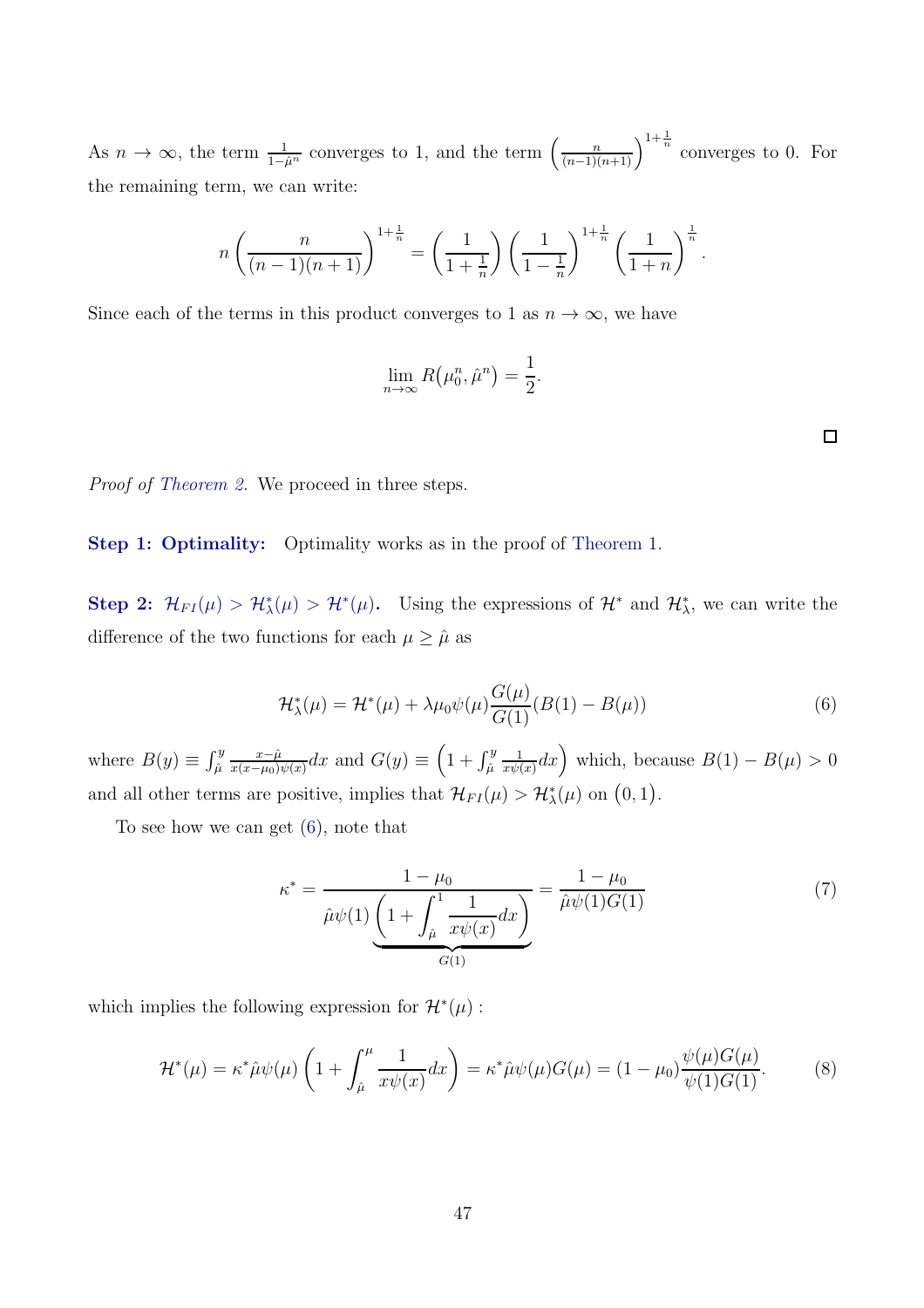Note also that

$$
\kappa_{\lambda}^{*} = \left(\frac{1-\mu_{0}}{\hat{\mu}\psi(1)} + \lambda \frac{\mu_{0}}{\hat{\mu}} \underbrace{\int_{\hat{\mu}}^{1} \frac{x-\hat{\mu}}{x(x-\mu_{0})\psi(x)} dx}_{B(1)}\right) \left(1 + \int_{\hat{\mu}}^{1} \frac{1}{x\psi(x)} dx\right)^{-1} = \left(\frac{1-\mu_{0}}{\hat{\mu}\psi(1)} + \lambda \frac{\mu_{0}}{\hat{\mu}} B(1)\right) G(1)^{-1},
$$

or, combined with (7):

$$
\kappa_{\lambda}^* = \kappa^* + \lambda \frac{\mu_0}{\hat{\mu}} \frac{B(1)}{G(1)},
$$

which allows us to write:

$$
\mathcal{H}_{\lambda}^{*}(\mu) = \hat{\mu}\psi(\mu) \left[ \kappa_{\lambda}^{*}G(\mu) - \lambda \frac{\mu_{0}}{\hat{\mu}}B(\mu) \right]
$$

which gives us  $(6)$ . Now replacing  $(8)$  to  $(6)$  we obtain:

$$
\mathcal{H}_{\lambda}^{*}(\mu) = (1 - \mu_{0}) \frac{\psi(\mu)G(\mu)}{\psi(1)G(1)} + \lambda \mu_{0} \psi(\mu) \frac{G(\mu)}{G(1)} (B(1) - B(\mu)). \tag{9}
$$

Finally noting that  $\mathcal{H}_{FI}(\mu)$  is a solution to the differential equation when  $\lambda = 1 - \mu_0$ , (9) implies that  $\mathcal{H}_{FI}(\mu) > \mathcal{H}_{\lambda}^{*}(\mu)$  when  $\lambda < 1 - \mu_0$ .

**Step 3:**  $\mathcal{H}^*_{\lambda} \in \Delta^B$ : After some algebra, we get the following expression of  $\mathcal{H}^*_{\lambda}$  to the right of  $\hat{\mu}$ .

$$
\mathcal{H}_{\lambda}^{*}(\mu) = \kappa_{\lambda}^{*}\mu + (\kappa_{\lambda}^{*} - \lambda)\mu_{0} \left\{ \left(\frac{\mu}{\hat{\mu}}\right)^{\frac{\hat{\mu}}{\mu_{0}}}\left(\frac{\hat{\mu} - \mu_{0}}{\mu - \mu_{0}}\right)^{\frac{\hat{\mu}}{\mu_{0}}-1} - 1 \right\}.
$$

This implies

$$
\kappa_{\lambda}^{*} = \frac{1 - \mu_{0} + \lambda \mu_{0} \left[ \hat{\mu}^{-\frac{\hat{\mu}}{\mu_{0}}} \left( \frac{\hat{\mu} - \mu_{0}}{1 - \mu_{0}} \right)^{\frac{\hat{\mu}}{\mu_{0}} - 1} - 1 \right]}{1 - \mu_{0} + \mu_{0} \hat{\mu}^{-\frac{\hat{\mu}}{\mu_{0}}} \left( \frac{\hat{\mu} - \mu_{0}}{1 - \mu_{0}} \right)^{\frac{\hat{\mu}}{\mu_{0}} - 1} > \lambda.
$$

Differentiating, we get

$$
H_{\lambda}^{*}(\mu) = \kappa_{\lambda}^{*} + (\kappa_{\lambda}^{*} - \lambda)\mu_{0}\hat{\mu}^{-\frac{\hat{\mu}}{\mu_{0}}}(\hat{\mu} - \mu_{0})^{\frac{\hat{\mu}}{\mu_{0}}-1}(\mu - \hat{\mu})\mu^{\frac{\hat{\mu}}{\mu_{0}}-1}(\mu - \mu_{0})^{-\frac{\hat{\mu}}{\mu_{0}}} \geq \kappa_{\lambda}^{*}.
$$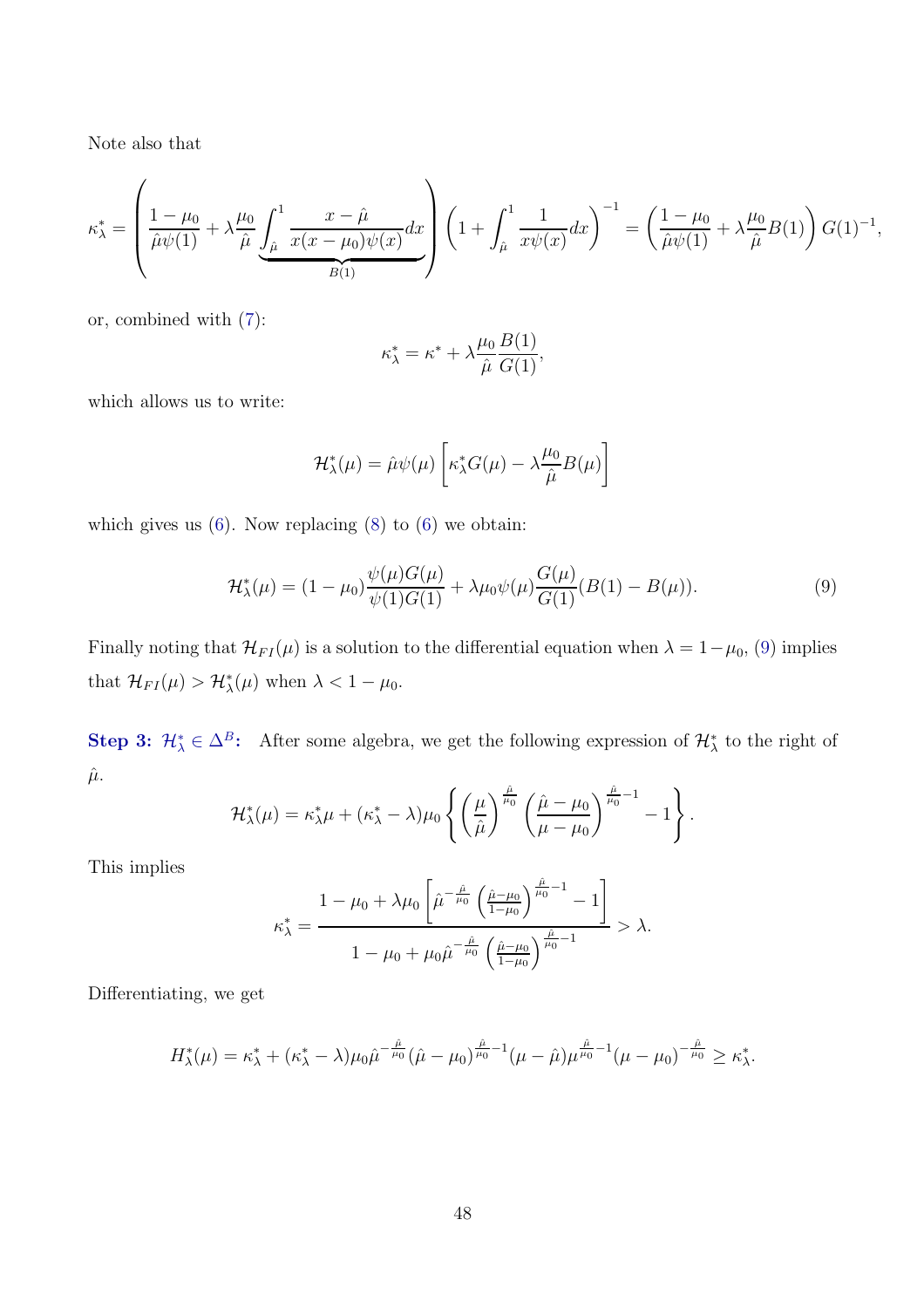And differentiating again

$$
h_{\lambda}^{*}(\mu) = (\kappa_{\lambda}^{*} - \lambda)\mu_{0}\hat{\mu}^{-\frac{\hat{\mu}}{\mu_{0}}}(\hat{\mu} - \mu_{0})^{\frac{\hat{\mu}}{\mu_{0}}}\mu^{\frac{\hat{\mu}}{\mu_{0}}-2}(\mu - \mu_{0})^{-\frac{\hat{\mu}}{\mu_{0}}-1} > 0.
$$
 (10)

Hence, we have convexity. Combined with  $\mathcal{H}_{FI}(\mu) > \mathcal{H}^*(\mu) > \mathcal{H}^*(\mu)$ , this proves that  $\mathcal{H}^*_{\lambda}$  is in  $\Delta^B$ .

 $\Box$ 

Proof of Proposition 9. The proof can be obtained from (10), by proceeding as in the proof of  $\Box$ Proposition 7.

Proof of Proposition 10. Take  $1-\mu_0 \geq \lambda' > \lambda \geq 0$ . Then we can prove  $\mathcal{H}^*_{\lambda'}(\mu) > \mathcal{H}^*_{\lambda}(\mu)$  exactly in the same way as we prove  $\mathcal{H}_{FI}(\mu) > \mathcal{H}_{\lambda}^{*}(\mu) > \mathcal{H}^{*}(\mu)$  in the proof of Theorem 2.

 $\Box$ 

### B Observability and No Limits to Falsification Rates

In this Appendix we explain why removing falsification limits while assuming perfect observability leads to manipulations. Under  $\mathcal{H}^*$ , choosing  $p_B + p_G > 1$  leads the receiver to form beliefs below  $\hat{\mu}$  whenever she observes a signal above  $\hat{\mu}$ . So all signals that would have led to approval under no falsification now lead to rejection. However, the reject signal 0 may now lead to a belief above  $\hat{\mu}$ . In fact, the optimal falsification rates with  $p_B + p_G > 1$  must lead the receiver to form belief  $\hat{\mu}$  when she sees signal 0. This optimal falsification strategy is described in the following proposition, and illustrated in Figure 13.

Proposition 12. Under Assumption 1, but without limits on falsification rates, the optimal falsification strategy under  $\mathcal{H}^*$  is to choose  $p_G = 1$ , and  $p_B = \frac{\hat{\mu} - \mu_0}{\hat{\mu} (1 - \mu_0)}$  $\frac{\mu-\mu_0}{\hat{\mu}(1-\mu_0)}$ . The persuader gets a payoff of  $\mu_0/\hat{\mu}$ , whereas the receiver gets a null payoff.

*Proof.* Optimality of the proposed falsification strategy among those such that  $p_B + p_G > 1$ follows from the arguments just given. Among other falsification strategies, we know that  $(0, 0)$ is optimal, by design of  $\mathcal{H}^*$ . To show that the proposed falsification strategy is optimal among all available ones, we just need to show that the payoff it yields for the persuader,  $\mu_0/\hat{\mu}$  is greater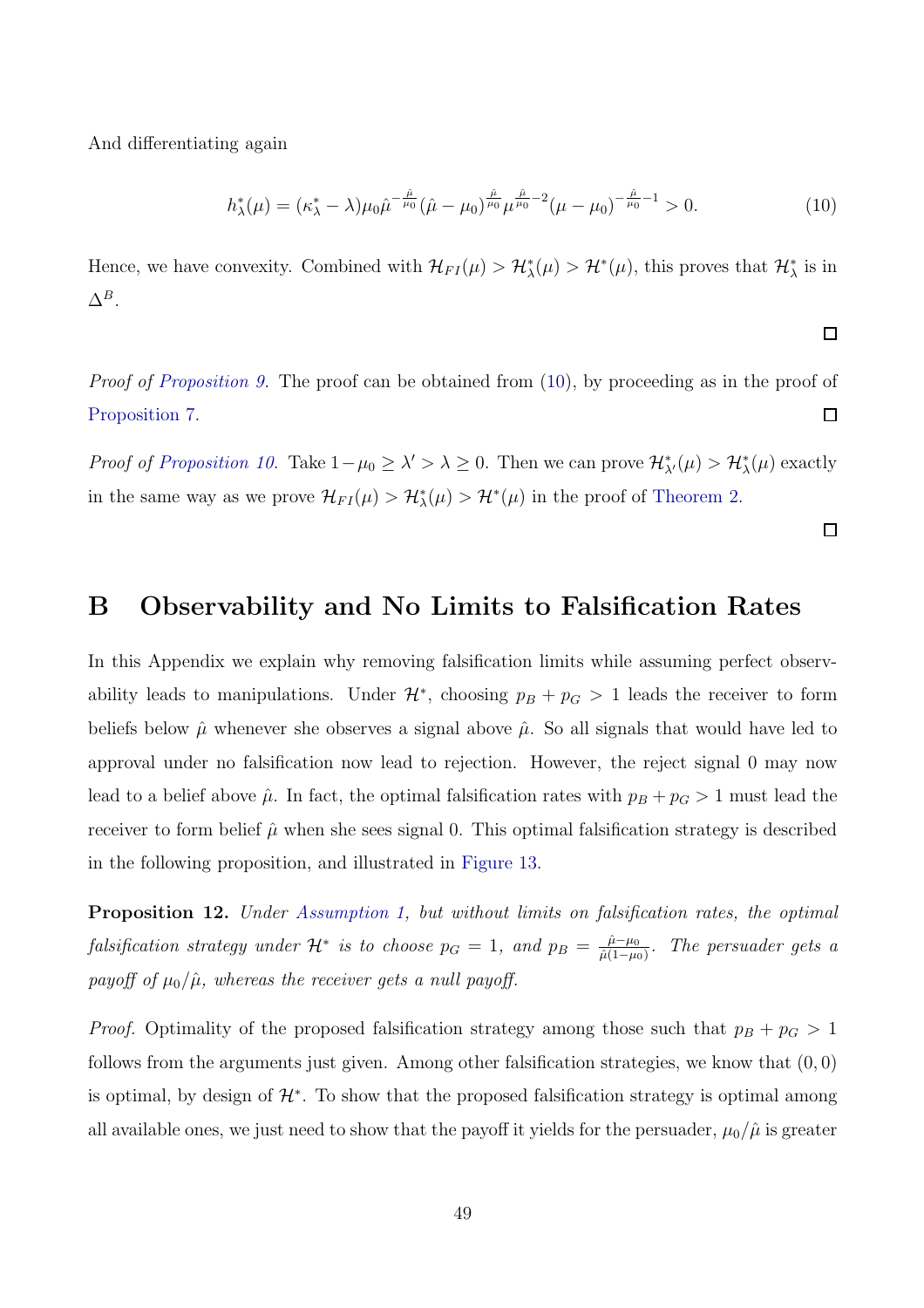

Figure 13: Manipulating  $\mathcal{H}^*$ , under perfect observability and no limits on falsification.

than the payoff the persuader gets under  $(0,0)$ . The latter is given by  $1 - H^*(\hat{\mu}) = 1 - \kappa^*$ . Hence we need to show that

$$
\kappa^* = \frac{1}{1 + \mu_0 (\hat{\mu} - \mu_0)^{\frac{\hat{\mu}}{\mu_0} - 1} \hat{\mu}^{-\frac{\hat{\mu}}{\mu_0}} (1 - \mu_0)^{-\frac{\hat{\mu}}{\mu_0}}} > \frac{\hat{\mu} - \mu_0}{\hat{\mu}},
$$

or, after simplification,

$$
1 < \left(\frac{\hat{\mu} - \mu_0}{\hat{\mu}(1 - \mu_0)}\right)^{\frac{\hat{\mu}}{\mu_0}},
$$

 $\Box$ 

which holds as  $\hat{\mu} > \mu_0$ .

Thus, under perfect observability, the persuader can profitably use falsification rates such that  $p_B + p_G > 1$  when the test is  $\mathcal{H}^*$ . But this problem vanishes if we also relax the perfect observability assumption Assumption 1, and instead allow the receiver to learn about manipulations only through the cross-sectional distribution of test results as we do in Section 9.

### References

- BIZZOTTO, J., J. RUDIGER, AND A. VIGIER (2016): "Delegated Certification," Working paper.
- BLACKWELL, D. (1951): "The Comparison of Experiments," in Proceedings of the Second Berkeley Symposium on Mathematical Statistics and Probability, ed. by J. Neyman, University of California Press, Berkeley, 93–102.
- (1953): "Equivalent Comparisons of Experiments," Annals of Mathematical Statistics, 24, 265–272.

Boleslavsky, R. and K. Kim (2017): "Bayesian Persuasion and Moral Hazard," .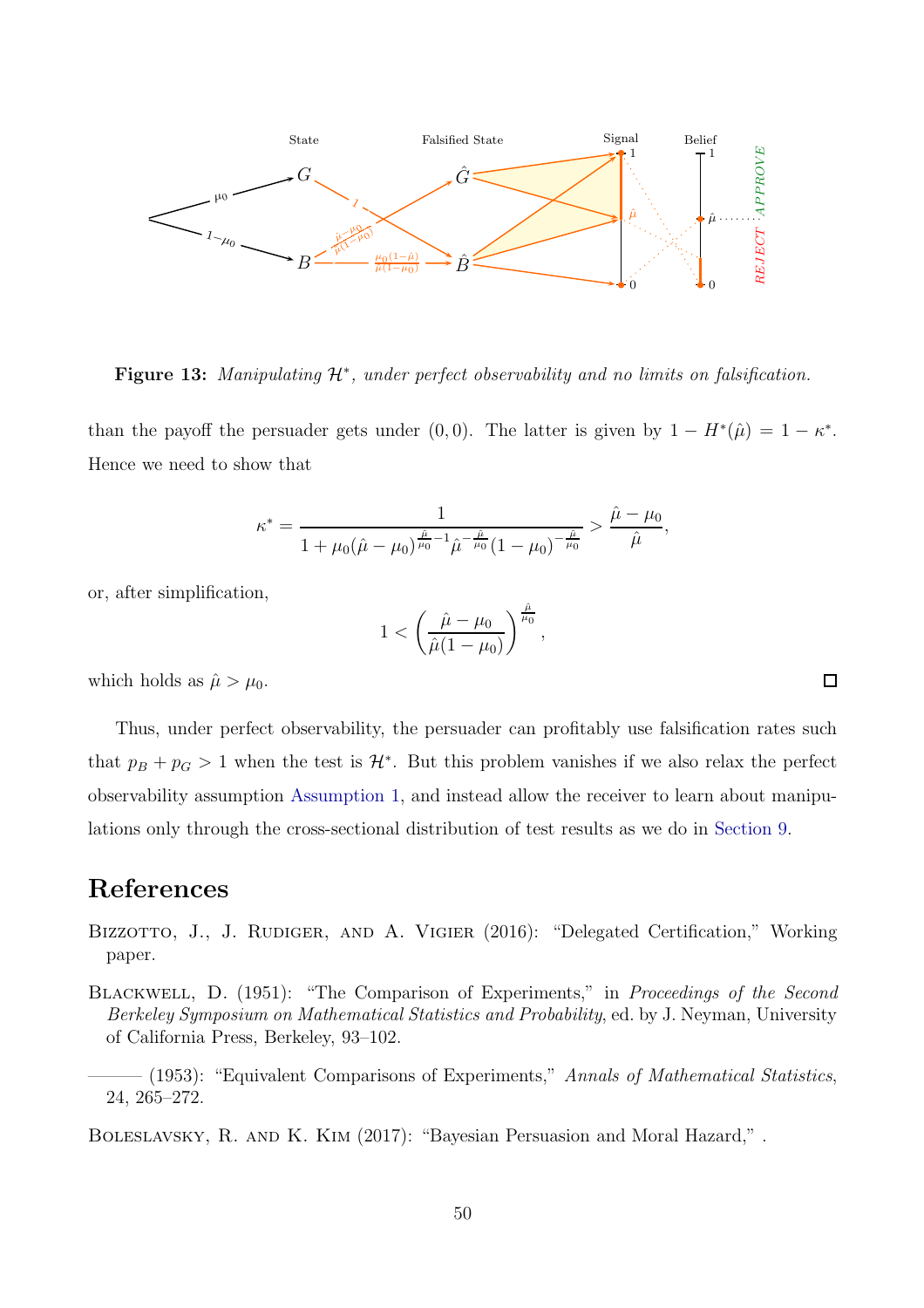- Chassang, S. and J. Ortner (2016): "Making Corruption Harder: Asymmetric Information, Collusion and Crime," Working paper.
- COHN, J. B., U. RAJAN, AND G. STROBL (2016): "Credit ratings: strategic issuer disclosure and optimal screening," Working paper.
- CONDORELLI, D. AND B. SZENTES (2016): "Buyer-Optimal Demand and Monopoly Pricing," Tech. rep., Mimeo, London School of Economics and University of Essex.
- Cunningham, T. and I. Moreno de Barreda (2015): "Equilibrium Persuasion," Working paper.
- GENTZKOW, M. AND E. KAMENICA (2014): "Costly Persuasion," American Economic Review, 104, 457–462.
- $-$  (2016a): "Bayesian persuasion with multiple senders and a rich signal space,".
	- $-$  (2016b): "A Rotschild-Stiglitz Approach to Bayesian Persuasion," American Economic Review: Papers and Proceedings, 106, 597–601.
- Golosov, M. and A. Tsyvinski (2007): "Optimal Taxation with Endogenous Insurance Markets," *Quarterly Journal of Economics*, 122, 487–534.
- Grochulski, B. (2007): "Optimal Nonlinear Income Taxation with Costly Tax Avoidance," Economic Quarterly - Richmond Fed.
- HÖRNER, J. AND N. S. LAMBERT (2016): "Motivational ratings," Working paper.
- Jackson, M. O. and H. F. Sonnenschein (2007): "Overcoming incentive constraints by linking decisions," Econometrica, 75, 241–257.
- Kamenica, E. and M. Gentzkow (2011): "Bayesian Persuasion," American Economic Review, 101, 2590–2615.
- Kolotilin, A. (2016): "Optimal Information Disclosure: A Linear Programming Approach," Working paper.
- Kolotilin, A., M. Li, T. Mylovanov, and A. Zapechelnyuk (2016): "Persuasion of a Privately Informed Receiver," Working paper.
- LACKER, J. M. AND J. A. WEINBERG (1989): "Optimal Contracts with Costly State Falsification," Journal of Political Economy, 97, 1345–1363.
- LANDIER, A. AND G. PLANTIN (2016): "Taxing the Rich," The Review of Economic Studies, 84, 1186–1209.
- MYERSON, R. B. (1991): *Game Theory, Analysis of Conflict*, Harvard University Press.
- Rodina, D. (2016): "Information Design and Career Concerns," Tech. rep., Working Paper.
- RODINA, D. AND J. FARRAGUT (2016): "Inducing Effort through Grades," Tech. rep., Working paper.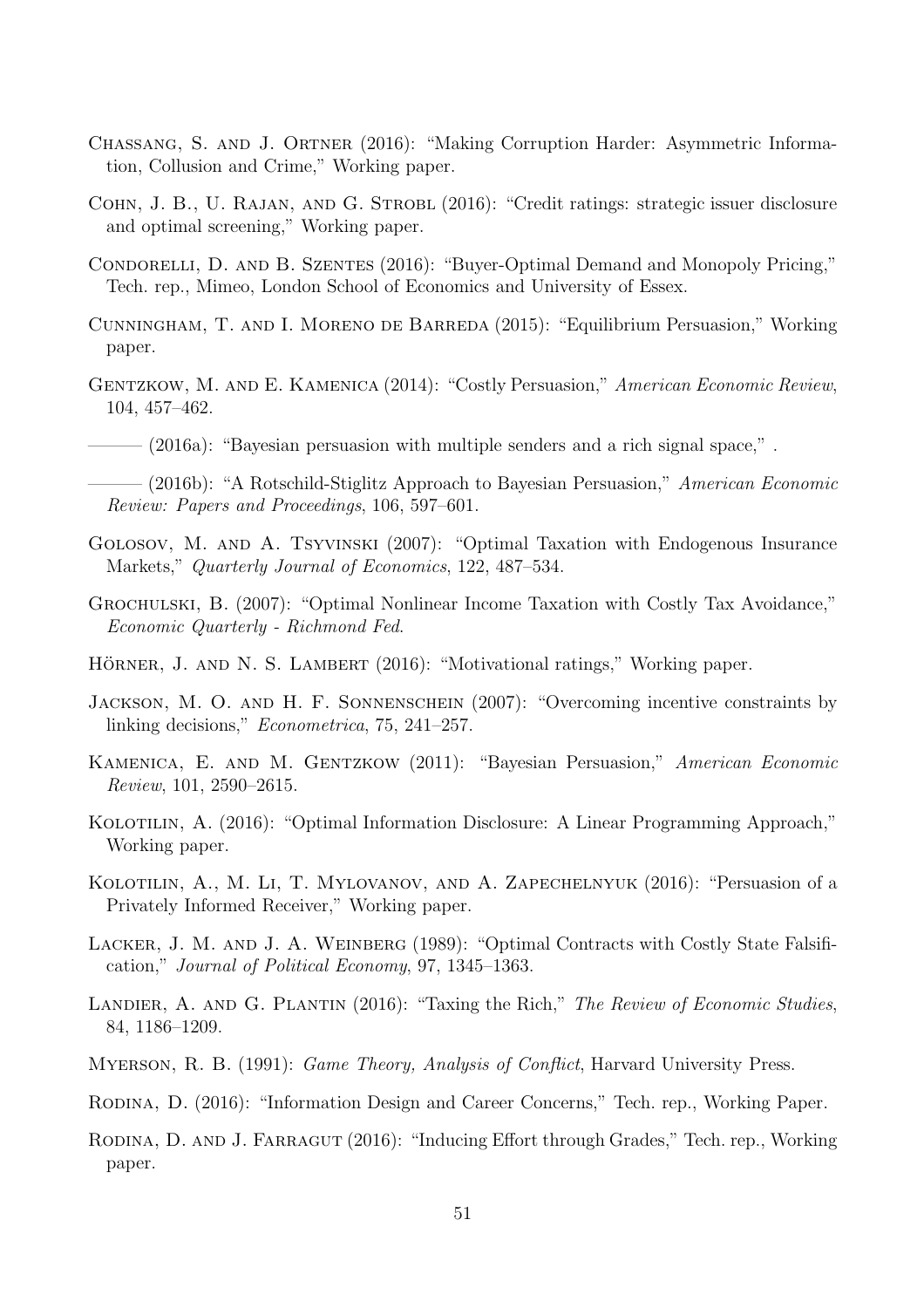- Roesler, A.-K. and B. Szentes (2017): "Buyer-Optimal Learning and Monopoly Pricing," American Economic Review, forthcoming.
- Rosar, F. (2017): "Test design under voluntary participation," Games and Economic Behavior, 104, 632–655.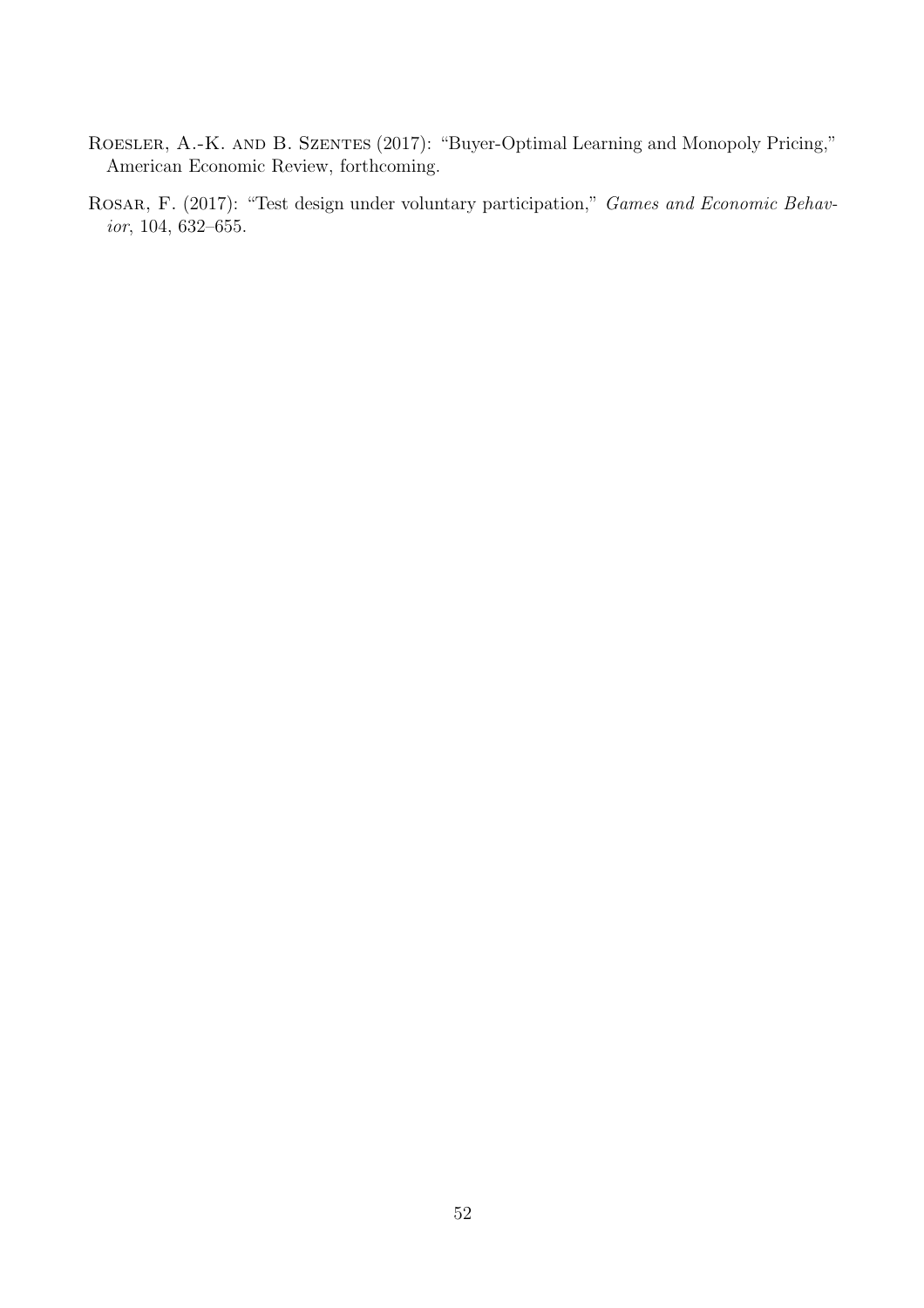### C Online Appendix: General Cost Functions

Here, we take back the analysis of optimal design with costly falsification in Section 8 right before introducing the class of linear cost functions. In particular, we consider cost functions  $c(p_B)$  defined on I that satisfy Assumption 3.

If (FI) does not hold, the natural intuition is to proceed as in the case without cost. However, the solution of the indifference differential equation with the original cost function may, in general, not be in  $\Delta^B$ . To circumvent this problem, we work with a modified cost function such that the differential equation always yields a solution in  $\Delta^B$ , and this solution is optimal for the problem with the original cost function. We obtain this modified cost function recursively. To understand this, it is useful to rewrite the receiver-optimal design program as follows. First, note that Lemma 4 holds with costs, so we can focus on tests  $\mathcal{H}$  that are linear to the left of  $\hat{\mu}$ . Such tests can be parameterized by the slope  $\kappa \in [1 - \mu_0/\hat{\mu}, 1 - \mu_0]$  of the test to the left of  $\hat{\mu}$ . Then, we have  $H(\hat{\mu}) = \mathcal{H}(\hat{\mu})/\hat{\mu} = \kappa$ . And, letting  $\Delta_{\kappa}^{B}$  denote the set of these tests with slope  $\kappa$  to the left of  $\hat{\mu}$ , we can rewrite the program as

$$
\max_{\kappa \in [\kappa^*, 1 - \mu_0]} \max_{\mathcal{H} \in \Delta_{\kappa}^B} \kappa \hat{\mu}
$$
  
s.t. 
$$
\hat{\mu}c\left(\frac{\mu_0(\mu - \hat{\mu})}{\hat{\mu}(\mu - \mu_0)}\right) \ge \kappa \hat{\mu} + \frac{\mu - \hat{\mu}}{\mu - \mu_0} \mathcal{H}(\mu) - \mu \mathcal{H}(\mu), \quad \forall \mu \ge \hat{\mu}.
$$
 (IC<sub>0</sub>'<sup>c</sup>)

Note that the optimal no-cost test  $\mathcal{H}^*$  satisfies the no-falsification incentive constraint  $(IC_0^c)$ , so a receiver payoff above  $\mathcal{H}^*(\hat{\mu}) = \kappa^*\hat{\mu}$  can be ensured, which is why we limited the range of slopes over which we optimize to  $\left[\kappa^*, 1 - \mu_0\right]$ .

Next, we show that the cost function can be modified in  $(IC_0^c)$  without modifying the constraint it puts on all tests in  $\Delta_{\kappa}^B$ . To understand the intuition behind this modification, recall that  $(IC_0^c)$  simply expresses that the net profit from falsification should be lower than the cost, that is  $\Pi(\mu) - \Pi(\hat{\mu}) \leq c \left( \frac{\mu_0(\mu - \hat{\mu})}{\hat{\mu}(\mu - \mu_0)} \right)$  $\hat{\mu}(\mu-\mu_0)$  . Thus, higher cost helps the receiver achieve better outcomes as they enlarge the set of tests that satisfy the no falsification incentive constraint. However, excessively high costs are unnecessary. To see that consider two falsification levels  $p_B < p'_B$  in I that induce thresholds  $\mu < \mu'$ . Then, we show that the difference in net profits between these two falsification levels,  $\Pi(\mu') - \Pi(\mu)$ , can be bounded above by  $\kappa(p'_B - p_B)$  for all tests in  $\Delta_{\kappa}^{B}$ . Therefore any cost in excess of  $c(p_B) + \kappa (p'_B - p_B)$  at  $p'_B$  is superfluous, and can be eliminated without any harm to the receiver.

This intuition leads us to define the modified cost functions on I by

$$
\hat{c}_{\kappa}(x) = \min_{y \in [0,x]} c(y) + \kappa(x - y).
$$

As stated in the following lemma, working with these modified cost functions is without loss of generality because, due to the intuition outlined above, it leads to an equivalent set of incentive constraints. The proof of the lemma consists in deriving the upper bound that we used in the intuition.

**Lemma 6.** Suppose that  $\mathcal{H} \in \Delta_{\kappa}^B$ . Then  $\mathcal{H}$  satisfies (IC'<sub>0</sub>) if and only if it satisfies the same incentive constraint with  $\hat{c}_{\kappa}$ , that is

$$
\hat{\mu}\hat{c}_{\kappa}\left(\frac{\mu_0(\mu-\hat{\mu})}{\hat{\mu}(\mu-\mu_0)}\right) \geq \kappa\hat{\mu} + \frac{\mu-\hat{\mu}}{\mu-\mu_0}\mathcal{H}(\mu) - \mu H(\mu), \qquad \forall \mu \geq \hat{\mu}.\tag{IC}_{0}^{\tilde{c}_{\kappa}}\big)
$$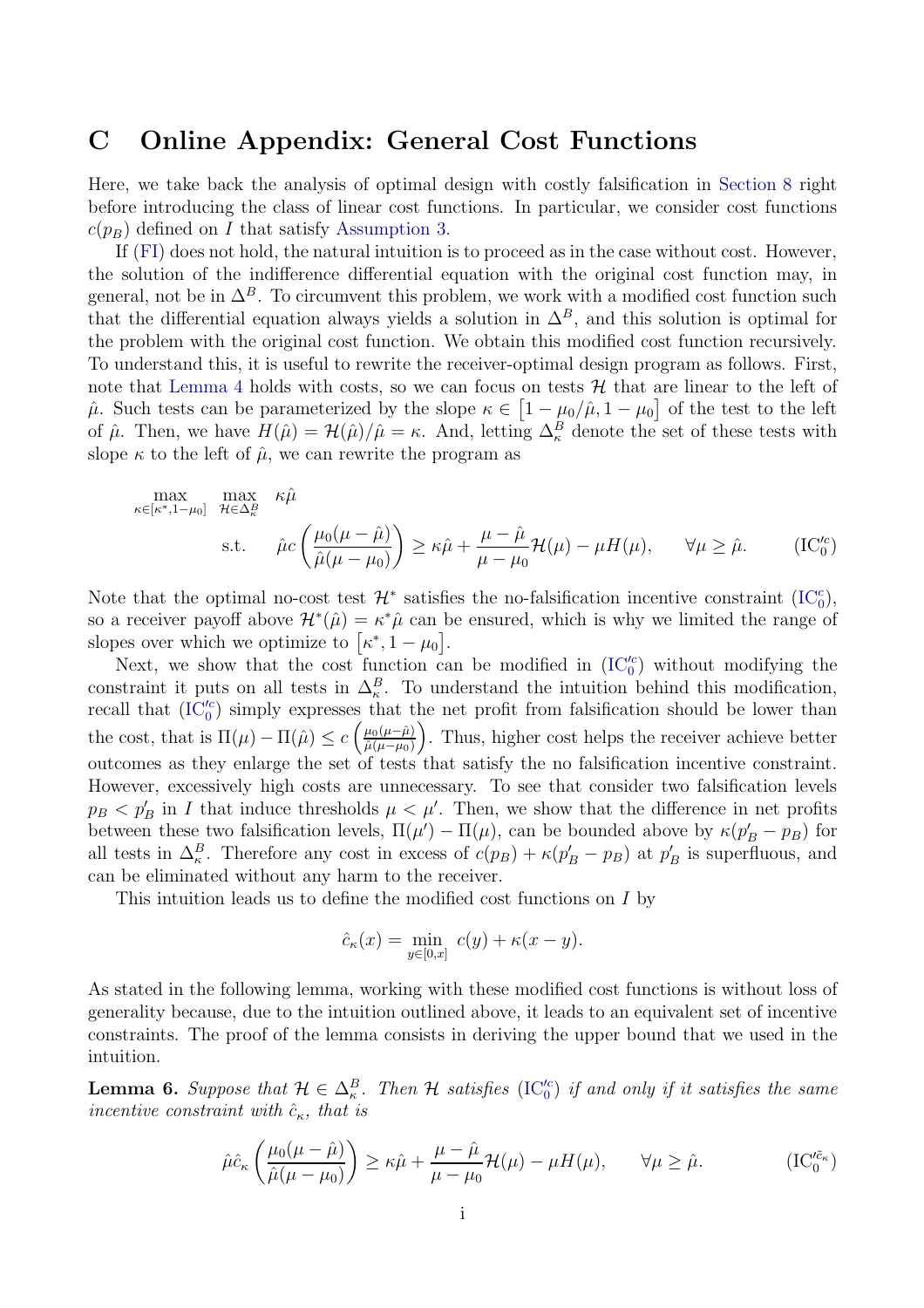*Proof.* Consider two falsification levels  $p'_B > p_B$  in *I*. Let  $\mu' > \mu$  be the thresholds they induce in  $[\hat{\mu}, 1]$ . The difference in net profits between these two levels of falsifications is given by

$$
\Pi(\mu') - \Pi(\mu) = \left\{ \frac{\mu' - \hat{\mu}}{\hat{\mu}(\mu' - \mu_0)} \mathcal{H}(\mu') - \frac{\mu'}{\hat{\mu}} H(\mu') \right\} - \left\{ \frac{\mu - \hat{\mu}}{\hat{\mu}(\mu - \mu_0)} \mathcal{H}(\mu) - \frac{\mu}{\hat{\mu}} H(\mu) \right\}.
$$

By convexity,  $\mathcal{H}(\mu)$  is absolutely continuous, and so is the function  $\mu \mapsto \frac{\mu-\hat{\mu}}{\mu-\mu_0}$ , therefore we can write the difference between the first terms in each bracket as

$$
\frac{\mu' - \hat{\mu}}{\hat{\mu}(\mu' - \mu_0)} \mathcal{H}(\mu') - \frac{\mu - \hat{\mu}}{\hat{\mu}(\mu - \mu_0)} \mathcal{H}(\mu) = \int_{\mu}^{\mu'} \left\{ \frac{\hat{\mu} - \mu_0}{\hat{\mu}(x - \mu_0)^2} \mathcal{H}(x) + \frac{(x - \hat{\mu})}{\hat{\mu}(x - \mu_0)} H(x) \right\} dx \n= \int_{\mu}^{\mu'} \frac{\hat{\mu} - \mu_0}{\hat{\mu}(x - \mu_0)^2} \left\{ \mathcal{H}(x) - (x - \mu_0) H(x) \right\} dx,
$$

Then, by convexity, we have

$$
\frac{\int_{\mu}^{\mu'} H(x)dx}{\mu' - \mu} = \frac{\mathcal{H}(\mu') - \mathcal{H}(\mu)}{\mu' - \mu} \le H(\mu')
$$

implying

$$
-\frac{1}{\hat{\mu}} \int_{\mu}^{\mu'} H(x) dx \ge -\frac{\mu'}{\hat{\mu}} H(\mu') + \frac{\mu}{\hat{\mu}} H(\mu') \ge -\frac{\mu'}{\hat{\mu}} H(\mu') + \frac{\mu}{\hat{\mu}} H(\mu).
$$

Reassembling everything, we have

$$
\Pi(\mu') - \Pi(\mu) \le \int_{\mu}^{\mu'} \frac{\hat{\mu} - \mu_0}{\hat{\mu}(x - \mu_0)^2} \Big\{ \mathcal{H}(x) - (x - \mu_0) H(x) \Big\} dx
$$
  
\n
$$
\le \Big\{ \mathcal{H}(\hat{\mu}) - (\hat{\mu} - \mu_0) H(\hat{\mu}) \Big\} \int_{\mu}^{\mu'} \frac{\hat{\mu} - \mu_0}{\hat{\mu}(x - \mu_0)^2} dx
$$
  
\n
$$
\le \mu_0 \kappa \Big\{ \frac{\mu' - \hat{\mu}}{\hat{\mu}(\mu' - \mu_0)} - \frac{\mu - \hat{\mu}}{\hat{\mu}(\mu - \mu_0)} \Big\}
$$
  
\n
$$
\le \kappa \Big\{ \frac{\mu_0(\mu' - \hat{\mu})}{\hat{\mu}(\mu' - \mu_0)} - \frac{\mu_0(\mu - \hat{\mu})}{\hat{\mu}(\mu - \mu_0)} \Big\} = \kappa (p_B' - p_B),
$$

where the second inequality is implied by Lemma 5, the third line is due to the linearity of  $H$ to the left of  $\hat{\mu}$ , which yields  $\mathcal{H}(\hat{\mu}) = \hat{\mu}H(\hat{\mu}) = \kappa \hat{\mu}$ .

 $\Box$ 

The modified cost function satisfies the following technical properties which are crucial in proving that the solution to the differential equation with the modified cost function is in  $\Delta^B$ .

**Lemma 7.** For every  $\kappa \in [\kappa^*, 1 - \mu_0]$ , the modified cost function  $\hat{c}_{\kappa}(x)$  is well defined, absolutely continuous, nonnegative and nondecreasing on I. It satisfies  $\hat{c}_\kappa(0) = 0$ , and  $\hat{c}_\kappa(x) \leq$  $min\{\kappa x, c(x)\}\$  for every  $x \in I$ . Furthermore,  $\kappa x - \hat{c}_{\kappa}(x)$  is nondecreasing, and, for  $\kappa' > \kappa$ ,  $\hat{c}_{\kappa'}(x) \geq \hat{c}_{\kappa}(x)$  for every  $x \in I$ .

*Proof.*  $\hat{c}_{\kappa}(\cdot)$  is well defined since the function  $y \mapsto c(y) + \kappa(y - x)$  is continuous and therefore admits a minimum on  $[0, x]$ .  $\hat{c}_\kappa(x)$  is nonnegative as the minimum of a nonnegative function.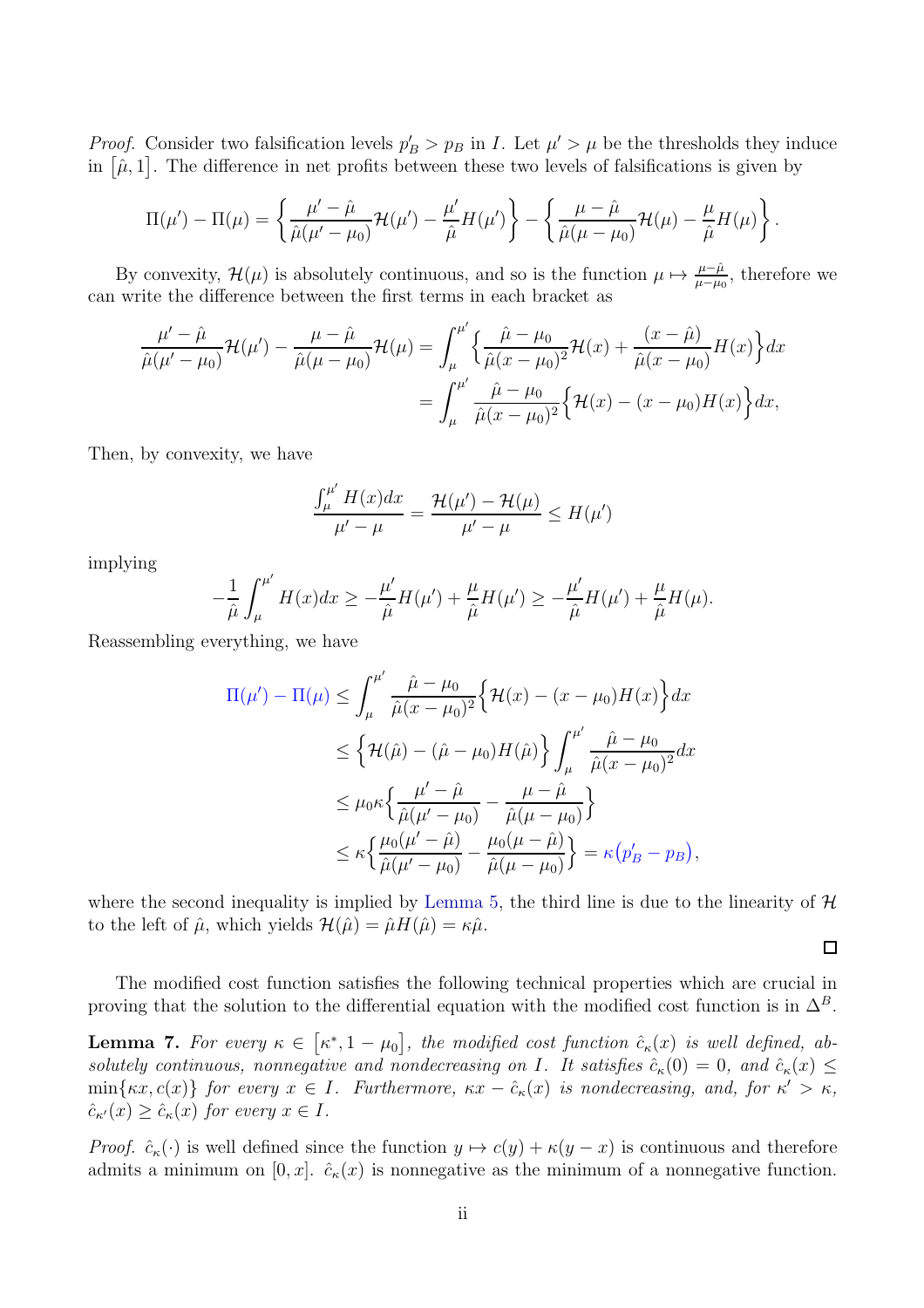By definition,  $\hat{c}(x) \leq c(0) + \kappa(x-0) = \kappa x$ , and  $\hat{c}(x) \leq c(x)$ . This implies  $\hat{c}(0) = 0$ . Let  $\hat{y}_{\kappa}(x) = \arg \min_{y \in [0,x]} c(y) + \kappa(x-y)$ . By the maximum theorem,  $\hat{y}(\cdot)$  is a nonempty valued correspondence. Consider  $x' > x$ , and  $y' \in \hat{y}_{\kappa}(x')$ . Suppose first that  $y' > x$ . Then

$$
\hat{c}_{\kappa}(x') = c(y') + \kappa(x' - y') \ge c(y') \ge c(x) \ge \hat{c}_{\kappa}(x).
$$

Suppose, otherwise, that  $y' \leq x$ . Then

$$
\hat{c}_{\kappa}(x') = c(y') + \kappa(x - y') + \kappa(x' - x) \ge \hat{c}_{\kappa}(x) + \kappa(x' - x) \ge \hat{c}_{\kappa}(x).
$$

Hence  $\hat{c}_{\kappa}(\cdot)$  is nondecreasing. Next, let  $y \in \hat{y}_{\kappa}(x)$ , and note that

$$
\hat{c}_{\kappa}(x') - \hat{c}_{\kappa}(x) \leq [c(y) + \kappa(x'-y)] - [c(y) - \kappa(x-y)] \leq \kappa(x'-x).
$$

Therefore,  $\hat{c}_{\kappa}(\cdot)$  is  $\kappa$ -Lipschitz continuous, and in particular absolutely continuous. Furthermore, this implies that  $\kappa x - \hat{c}_\kappa(x)$  is nondecreasing.

Next, for  $\kappa' > \kappa$ , and  $y' \in \hat{y}_{\kappa'}(x)$ , we have

$$
\hat{c}_{\kappa'}(x) = c(y') + \kappa'(x - y') \ge c(y') + \kappa(x - y') \ge \hat{c}_{\kappa}(x).
$$

In what follows, to simplify notations, we also write the modified cost functions as a function of the induced threshold

$$
\gamma_{\kappa}(\mu) = \hat{c}_{\kappa} \left( \frac{\mu_0(\mu - \hat{\mu})}{\hat{\mu}(\mu - \mu_0)} \right)
$$

.

 $\Box$ 

Then, Lemma 6 implies that we can reformulate the optimal design program as

$$
\max_{\kappa \in [\kappa^*, 1 - \mu_0]} \max_{\mathcal{H} \in \Delta_{\kappa}^B} \kappa \hat{\mu}
$$
  
s.t.  $\hat{\mu} \gamma_{\kappa}(\mu) \ge \kappa \hat{\mu} + \frac{\mu - \hat{\mu}}{\mu - \mu_0} \mathcal{H}(\mu) - \mu H(\mu), \quad \forall \mu \ge \hat{\mu}.$ 

To apply the same idea as in the no-cost case, we would solve the differential equation

$$
\hat{\mu}\gamma_{\kappa}(\mu) = \kappa \hat{\mu} + \frac{\mu - \hat{\mu}}{\mu - \mu_0} \mathcal{H}(\mu) - \mu H(\mu)
$$

with initial conditions  $H(\hat{\mu}) = \mathcal{H}(\hat{\mu})/\hat{\mu} = \kappa$ , and then set  $\kappa$  so that  $\mathcal{H}(1) = 1 - \mu_0$ . The problem with directly applying this idea is that it leads to a very intractable equation in  $\kappa$  making it difficult to characterize the solution. Furthermore, it is difficult to assess existence or uniqueness of a solution, and even more so, to show that a solution is indeed a test. Therefore, we adopt a different method that characterizes the solution of the optimal design problem recursively as follows.

- $\kappa_0 = 1 \mu_0$ .
- To get  $\kappa_{n+1}$ , we write the following linear differential equation on  $\left[\hat{\mu},1\right]$

$$
H(\mu) - \frac{\mu - \hat{\mu}}{\mu(\mu - \mu_0)} \mathcal{H}(\mu) = \frac{\hat{\mu}}{\mu} (\kappa - \gamma_{\kappa_n}(\mu)),
$$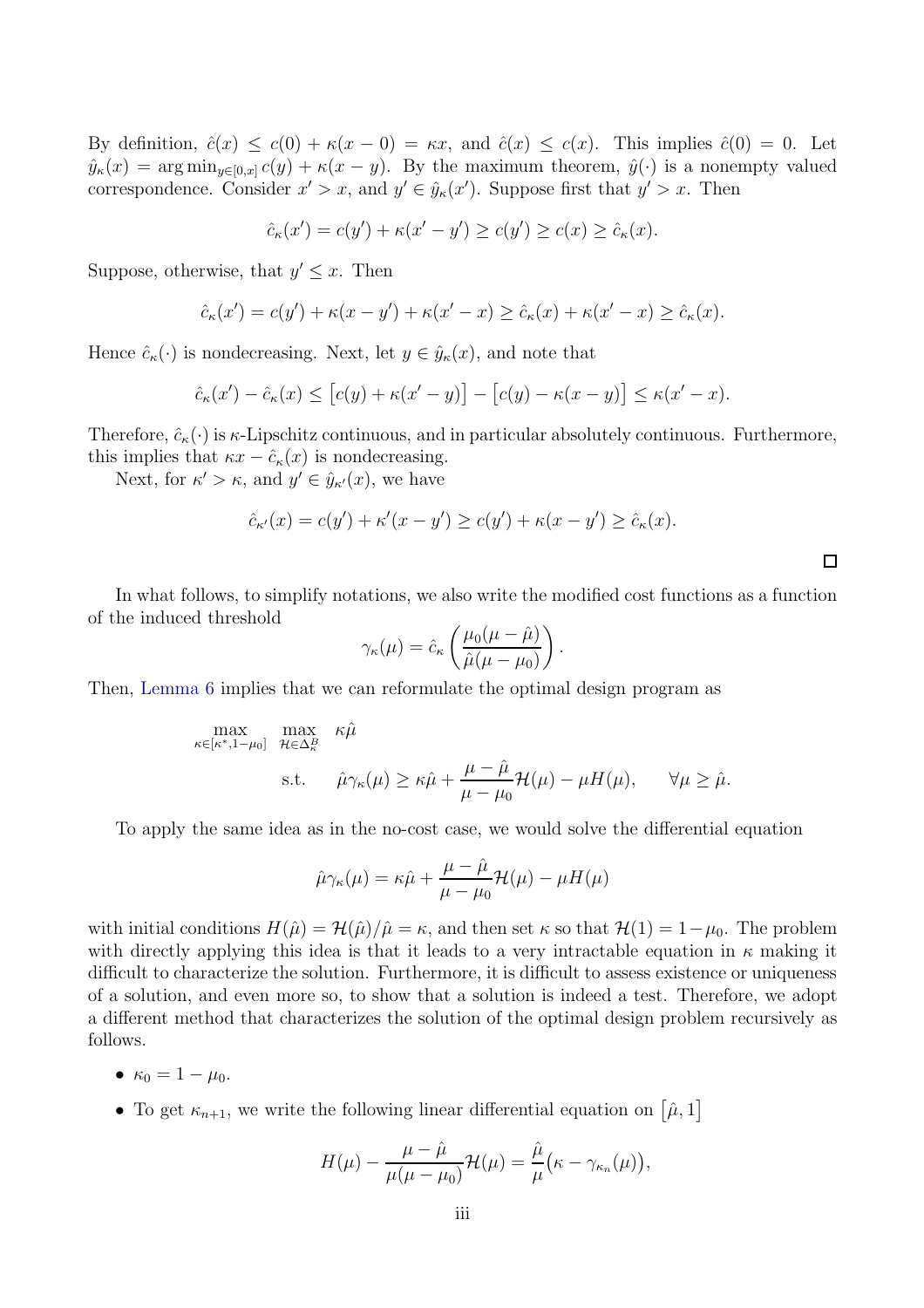with initial conditions  $H(\hat{\mu}) = \mathcal{H}(\hat{\mu})/\hat{\mu} = \kappa$ . The solution is then given by

$$
\mathcal{H}(\mu) = \hat{\mu}\psi(\mu) \left[ \kappa \left( 1 + \int_{\hat{\mu}}^{\mu} \frac{1}{x \psi(x)} dx \right) - \int_{\hat{\mu}}^{\mu} \frac{\gamma_{\kappa_n}(x)}{x \psi(x)} dx \right],
$$

and we set  $\kappa_{n+1}$  to be the unique value of  $\kappa$  such that  $\mathcal{H}(1) = 1 - \mu_0$ . That is, we have the following recurrence equation

$$
\kappa_{n+1} = \left(\frac{1-\mu_0}{\hat{\mu}\psi(1)} + \int_{\hat{\mu}}^1 \frac{\gamma_{\kappa_n}(x)}{x\psi(x)} dx\right) \left(1 + \int_{\hat{\mu}}^1 \frac{1}{x\psi(x)} dx\right)^{-1}.
$$
 (REC)

Finally, we let  $\mathcal{H}_n(\mu)$  be the solution to the differential equation with  $\kappa = \kappa_{n+1}$ .

We show in the next theorem that this sequence always converges, and we can therefore define a limit to the sequence of functions  $\mathcal{H}_n$ . If the limit of this sequence is a test, that is, if it lies in  $\Delta^B$ , then it is optimal. However, we need to make another assumption on the cost function to ensure that it is the case.<sup>16</sup>

**Assumption 4.** The function  $\frac{c(p_B)}{p_B}$  is nonincreasing on I.

Then, we have the following theorem.

Theorem 4. If the cost function satisfies (FI), then the optimal test is the fully informative one. Otherwise, the sequence  $\{\kappa_n\}$  is decreasing and admits a limit  $\kappa_c^* \in (\kappa^*, 1 - \mu_0)$ . Then, the function given by

$$
\mathcal{H}_c^*(\mu) = \begin{cases} \kappa_c^* \mu & \text{if } \mu \leq \hat{\mu} \\ \hat{\mu}\psi(\mu) \left[\kappa_c^* \left(1 + \int_{\hat{\mu}}^{\mu} \frac{1}{x\psi(x)} dx\right) - \int_{\hat{\mu}}^{\mu} \frac{\gamma_{\kappa_c^*}(x)}{x\psi(x)} dx\right] & \text{if } \mu \geq \hat{\mu} \end{cases}
$$

is an optimal test whenever the cost function satisfies Assumption  $\mu$ . Furthermore, any other optimal experiment must be linear to the left of  $\hat{\mu}$  and less informative than  $\mathcal{H}_c^*$ . Finally, for all  $\mu \in (0,1)$ ,  $\mathcal{H}_{FI}(\mu) > \mathcal{H}_{c}^{*}(\mu) > \mathcal{H}^{*}(\mu)$ . If Assumption 4 is not satisfied, then  $\kappa_c^*$  is an upper bound on the modified payoff of the receiver.

Proof. We have already proved the first point. Suppose, therefore that the cost function does not satisfy (FI). We prove the results in the theorem in several steps.

**Step 1: convergence of the sequence**  $\{\kappa_n\}$ . To show that the sequence  $\{\kappa_n\}$  is decreasing, we proceed by induction. First, note that when the cost function is given by  $(1 - \mu_0)p_B$ , the fully informative test makes the incentive constraint of the persuader hold with equality at ever  $\mu \geq \hat{\mu}$ . Therefore, the fully informative test solves the linear differential equation

$$
H(\mu) - \frac{\mu - \hat{\mu}}{\mu(\mu - \mu_0)} \mathcal{H}(\mu) = \frac{\hat{\mu}}{\mu} \left( 1 - \mu_0 - (1 - \mu_0) \frac{\mu_0(\mu - \hat{\mu})}{\hat{\mu}(\mu - \mu_0)} \right),
$$

implying that we have, for all  $\mu \geq \hat{\mu}$ ,

$$
(1 - \mu_0)\mu = \mathcal{H}_{FI}(\mu) = \hat{\mu}\psi(\mu) \left[ \kappa_0 \left( 1 + \int_{\hat{\mu}}^{\mu} \frac{1}{x\psi(x)} dx \right) - \int_{\hat{\mu}}^{\mu} \frac{\kappa_0 \frac{\mu_0(x - \hat{\mu})}{\hat{\mu}(x - \mu_0)}}{x\psi(x)} dx \right],
$$

<sup>16</sup>Note that Assumption 4 implies Assumption 3.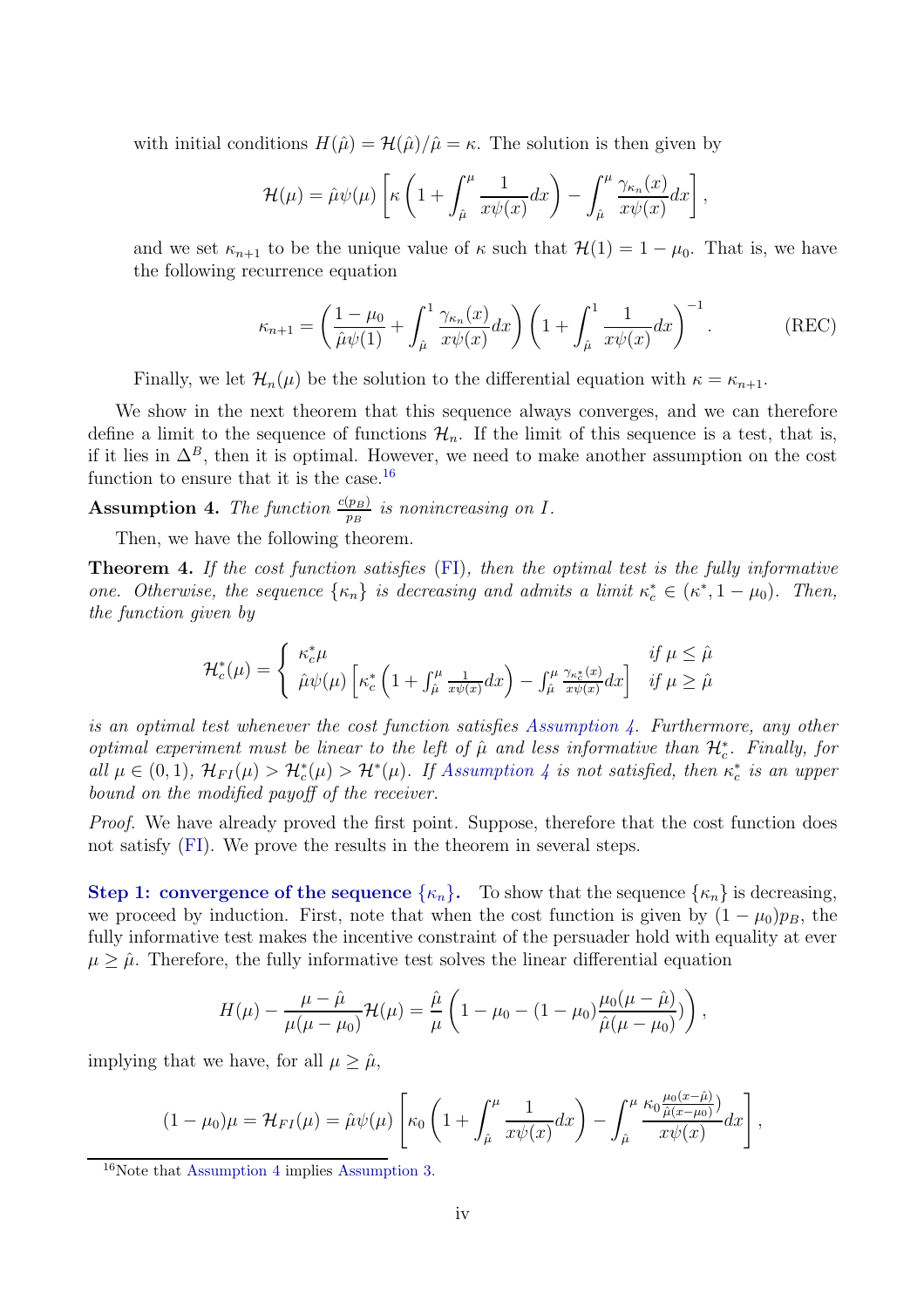and, in particular, at  $\mu = 1$ 

$$
\kappa_0 = \left(\frac{1-\mu_0}{\hat{\mu}\psi(1)} + \int_{\hat{\mu}}^1 \frac{\kappa_0 \frac{\mu_0(x-\hat{\mu})}{\hat{\mu}(x-\mu_0)}}{x\psi(x)} dx\right) \left(1 + \int_{\hat{\mu}}^1 \frac{1}{x\psi(x)} dx\right)^{-1}.
$$

By construction,  $\kappa_1$  is given by

$$
\kappa_1 = \left(\frac{1-\mu_0}{\hat{\mu}\psi(1)} + \int_{\hat{\mu}}^1 \frac{\gamma_{\kappa_0}(x)}{x\psi(x)} dx\right) \left(1 + \int_{\hat{\mu}}^1 \frac{1}{x\psi(x)} dx\right)^{-1}.
$$

By Lemma 7, we have

$$
\gamma_{\kappa_0}(x) = \hat{c}_{\kappa_0}\left(\frac{\mu_0(x-\hat{\mu})}{\hat{\mu}(x-\mu_0)}\right) \le \min\left\{\kappa_0\frac{\mu_0(x-\hat{\mu})}{\hat{\mu}(x-\mu_0)}, c\left(\frac{\mu_0(x-\hat{\mu})}{\hat{\mu}(x-\mu_0)}\right)\right\}.
$$

Then,  $\gamma_{\kappa_0}(x) \leq \kappa_0 \frac{\mu_0(x-\hat{\mu})}{\hat{\mu}(x-\mu_0)}$  $\frac{\mu_0(x-\hat{\mu})}{\hat{\mu}(x-\mu_0)}$  for all  $x \in [\hat{\mu},1]$ , and because  $c(\cdot)$  does not satisfy (FI), and is continuous, there exists an open interval over which the inequality is strict. Therefore, we must have  $\kappa_1 < \kappa_0 = 1 - \mu_0$ .

Next, suppose that for  $n \geq 1$ , we have  $\kappa_n \leq \kappa_{n-1}$ . Then, Lemma 7 implies that we have  $\gamma_{\kappa_n}(x) \leq \gamma_{\kappa_{n-1}}(x)$ , for all  $x \in [\hat{\mu}, 1]$ , and therefore, by (REC),  $\kappa_{n+1} \leq \kappa_n$ .

Next, note the definition of  $\kappa^*$  implies that, for all  $n \geq 0$ ,  $\kappa_n > \kappa^*$ .  $\{\kappa_n\}$  is therefore a decreasing sequence bounded from below, hence it must converge to a limit  $\kappa_c^* \in [\kappa^*, 1 - \mu_0)$ . Furthermore,  $\kappa_c^*$  must be a fixed point of the recurrence equation (REC). Therefore

$$
\kappa_c^* = \left(\frac{1-\mu_0}{\hat{\mu}\psi(1)} + \int_{\hat{\mu}}^1 \frac{\gamma_{\kappa_c^*}(x)}{x\psi(x)} dx\right) \left(1 + \int_{\hat{\mu}}^1 \frac{1}{x\psi(x)} dx\right)^{-1},
$$

and, since  $\kappa_c^* > 0$ ,  $\gamma_{\kappa_c^*}(x) > 0$ , for all  $x > \hat{\mu}$ , implying that  $\kappa_c^* > \kappa^*$ .

Step 2:  $\mathcal{H}_{FI}(\mu) > \mathcal{H}_{c}^{*}(\mu) > \mathcal{H}^{*}(\mu)$ . Using the expressions of  $\mathcal{H}^{*}$  and  $\mathcal{H}_{c}^{*}$ , we can write the difference of the two functions for each  $\mu \geq \hat{\mu}$  as

$$
\mathcal{H}_c^*(\mu) - \mathcal{H}^*(\mu) = \frac{\hat{\mu} \int_{\hat{\mu}}^1 \frac{\gamma_{\kappa_c^*(x)}}{x \psi(x)} dx}{1 + \int_{\hat{\mu}}^1 \frac{1}{x \psi(x)} dx} \psi(\mu) \int_{\hat{\mu}}^{\mu} \frac{\gamma_{\kappa_c^*(x)}}{x \psi(x)} dx
$$

$$
\times \left\{ \frac{1 + \int_{\hat{\mu}}^{\mu} \frac{1}{x \psi(x)} dx}{\int_{\hat{\mu}}^{\mu} \frac{\gamma_{\kappa_c^*(x)}}{x \psi(x)} dx} - \frac{1 + \int_{\hat{\mu}}^1 \frac{1}{x \psi(x)} dx}{\int_{\hat{\mu}}^1 \frac{\gamma_{\kappa_c^*(x)}}{x \psi(x)} dx} \right\},
$$
(11)

where the second equality is from the proof of Theorem 1.

Note that we have  $\Delta(1) = 0$ . To assess the sign of this term, we compute its derivative

$$
\Delta'(\mu) = \left(\frac{1}{\int_{\hat{\mu}}^{\mu} \frac{\gamma_{\kappa_c^*(x)}}{x \psi(x)} dx}\right)^2 \frac{1}{\mu \psi(\mu)} \left\{ \int_{\hat{\mu}}^{\mu} \frac{\gamma_{\kappa_c^*(x)}}{x \psi(x)} dx - \gamma_{\kappa_c^*(\mu)} \left(1 + \int_{\hat{\mu}}^{\mu} \frac{1}{x \psi(x)}\right) \right\}.
$$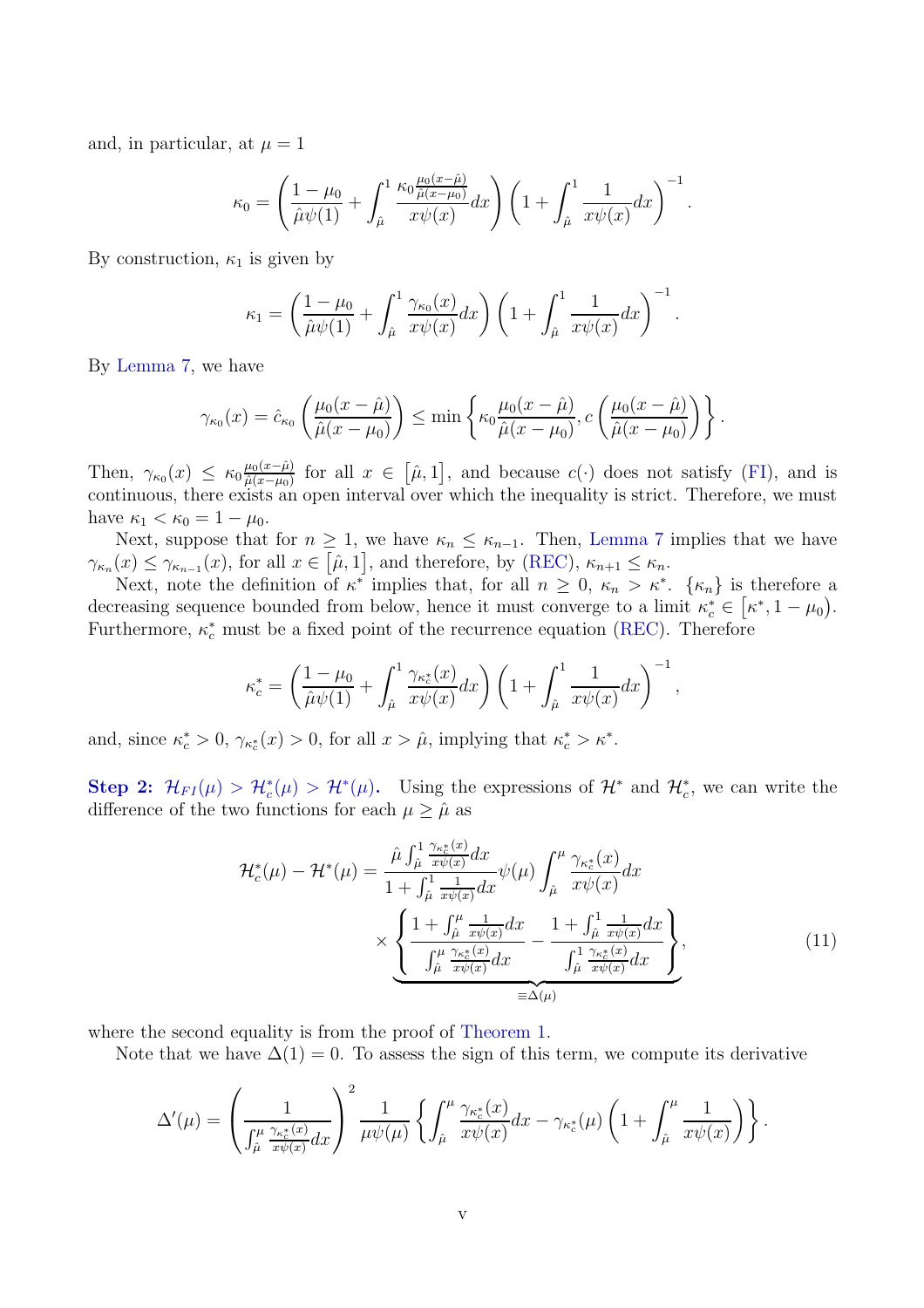Since  $\gamma_{\kappa_c^*}(\cdot)$  is nondecreasing, we have  $\int_{\hat{\mu}}^{\mu}$  $\gamma_{\kappa_{c}^{\ast}}(x)$  $\frac{\gamma_{\kappa_c^*(x)}}{x\psi(x)}dx\leq \gamma_{\kappa_c^*}(\mu)\int_{\hat\mu}^{\mu}$ 1  $\frac{1}{x\psi(x)}dx$ , and therefore,  $\Delta'(\mu) < 0$ on  $(\hat{\mu}, 1]$ , implying that  $\mathcal{H}_c^*(\mu) > \mathcal{H}^*(\mu)$  on  $[\hat{\mu}, 1]$ , which easily extends to  $(0, \hat{\mu}]$  by linearity of both functions on this interval and continuity at  $\hat{\mu}$ .

Next, note that the fully informative test  $\mathcal{H}_{FI}$  is the solution of the differential equation with cost when the cost function is given by  $\gamma_{FI}(\mu) = (1 - \mu_0) \frac{\mu_0(\mu - \hat{\mu})}{\hat{\mu}(\mu - \mu_0)}$  $\frac{\mu_0(\mu-\mu)}{\hat{\mu}(\mu-\mu_0)}$ . Hence, we can write the following version of (11),

$$
\mathcal{H}_{FI}(\mu) - \mathcal{H}^*(\mu) = \frac{\hat{\mu} \int_{\hat{\mu}}^1 \frac{\gamma_{FI}(x)}{x\psi(x)} dx}{1 + \int_{\hat{\mu}}^1 \frac{1}{x\psi(x)} dx} \psi(\mu) \int_{\hat{\mu}}^{\mu} \frac{\gamma_{FI}(x)}{x\psi(x)} dx
$$

$$
\times \left\{ \frac{1 + \int_{\hat{\mu}}^{\mu} \frac{1}{x\psi(x)} dx}{\int_{\hat{\mu}}^{\mu} \frac{\gamma_{FI}(x)}{x\psi(x)} dx} - \frac{1 + \int_{\hat{\mu}}^1 \frac{1}{x\psi(x)} dx}{\int_{\hat{\mu}}^1 \frac{\gamma_{FI}(x)}{x\psi(x)} dx} \right\}.
$$
(12)

Subtracting (11) from (12)

$$
\mathcal{H}_{FI}(\mu) - \mathcal{H}_c^*(\mu) = \frac{\hat{\mu} \int_{\hat{\mu}}^1 \frac{\delta(x)}{x \psi(x)} dx}{1 + \int_{\hat{\mu}}^1 \frac{1}{x \psi(x)} dx} \psi(\mu) \int_{\hat{\mu}}^{\mu} \frac{\delta(x)}{x \psi(x)} dx
$$

$$
\times \underbrace{\left\{ \frac{1 + \int_{\hat{\mu}}^{\mu} \frac{1}{x \psi(x)} dx}{\int_{\hat{\mu}}^{\mu} \frac{\delta(x)}{x \psi(x)} dx} - \frac{1 + \int_{\hat{\mu}}^1 \frac{1}{x \psi(x)} dx}{\int_{\hat{\mu}}^1 \frac{\delta(x)}{x \psi(x)} dx} \right\}}_{\equiv \tilde{\Delta}(\mu)},
$$
(13)

where  $\delta(x) = \gamma_{FI}(x) - \gamma_{\kappa_c^*}(x)$  is bounded below by 0, above by  $\gamma_{FI}(x)$ . Lemma 7 implies that  $\delta(x)$  is non decreasing in x. Therefore, applying the same argument as for  $\Delta$ , we can show that  $\mathcal{H}_{FI}(\mu) > \mathcal{H}_{c}^{*}(\mu)$  on  $(0,1)$ .

Step 3:  $\mathcal{H}_c^* \in \Delta^B$ : Next, we show that  $\mathcal{H}_c^* \in \Delta^B$ . Given that we already have  $\mathcal{H}_{FI}(\mu)$  >  $\mathcal{H}_c^*(\mu) > \mathcal{H}^*(\mu)$ , it is sufficient to show that  $\mathcal{H}_c^*$  is convex to ensure that it is in  $\Delta^B$ . Using the same computations as in the case without cost, we can write

$$
\mathcal{H}_c^*(\mu) = \kappa_c^*(\mu - \mu_0) \left\{ 1 + \mu_0 (\hat{\mu} - \mu_0)^{\frac{\hat{\mu}}{\mu_0} - 1} \hat{\mu}^{-\frac{\hat{\mu}}{\mu_0}} \left( \frac{\mu}{\mu - \mu_0} \right)^{\frac{\hat{\mu}}{\mu_0}} \right\} - (\mu - \mu_0)^{1 - \frac{\hat{\mu}}{\mu_0}} \mu^{\frac{\hat{\mu}}{\mu_0}} \hat{\mu} \int_{\hat{\mu}}^{\mu} \gamma_{\kappa_c^*}(x) (x - \mu_0)^{\frac{\hat{\mu}}{\mu_0} - 1} x^{-\frac{\hat{\mu}}{\mu_0} - 1} dx.
$$

We introduce the function

$$
\varphi_{\kappa}(\mu) = \kappa p_B - \hat{c}_{\kappa}(p_B) = \kappa \frac{\mu_0(\mu - \hat{\mu})}{\hat{\mu}(\mu - \mu_0)} - \gamma_{\kappa}(\mu).
$$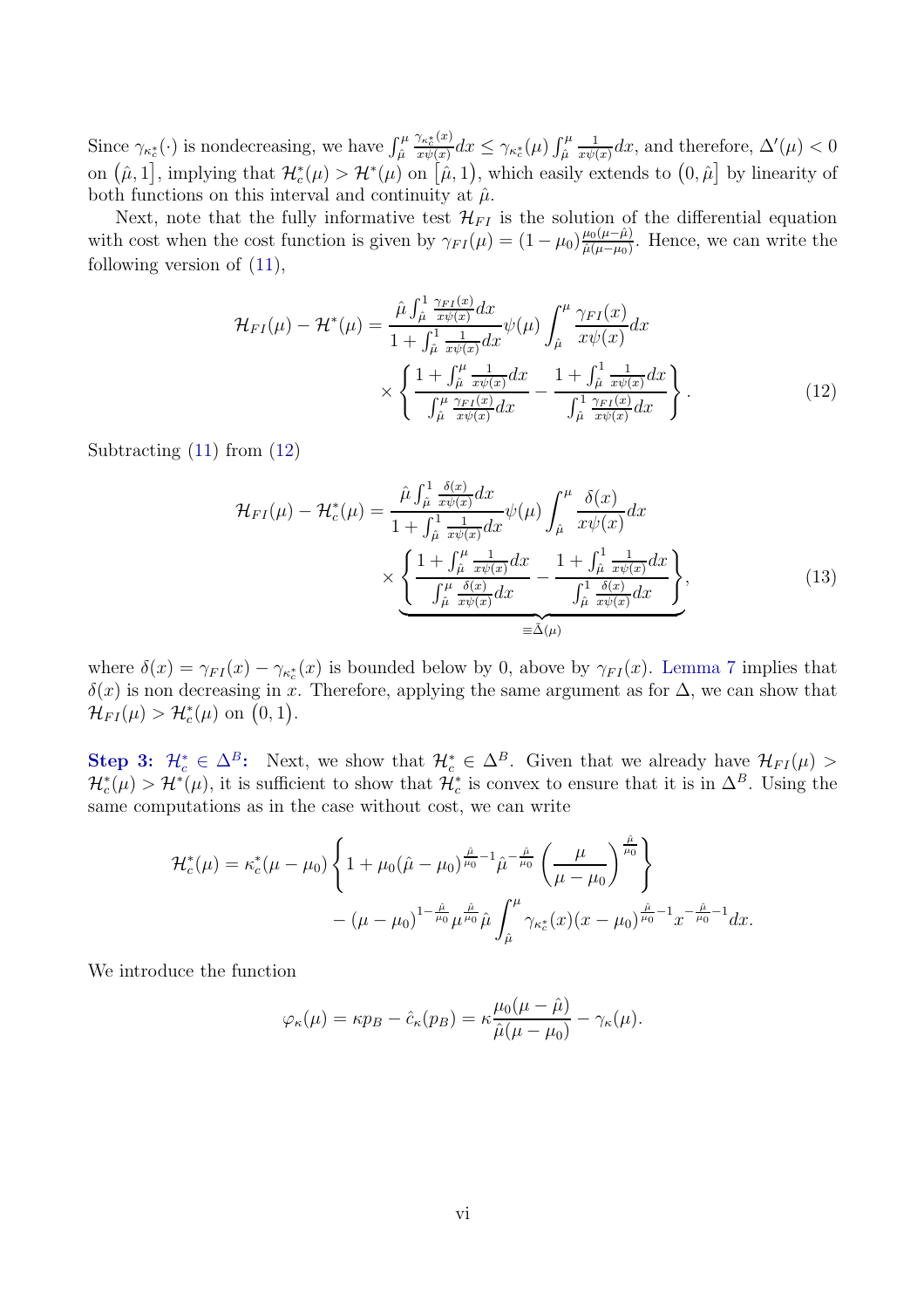By Lemma 7, this function is nonnegative and nondecreasing in  $p_B$ , and hence in  $\mu$ . Then, we can rewrite  $\mathcal{H}_c^*$  as follows

$$
\mathcal{H}_{c}^{*}(\mu) = \kappa_{c}^{*}\mu + (\mu - \mu_{0})^{1 - \frac{\hat{\mu}}{\mu_{0}}}\mu^{\frac{\hat{\mu}}{\mu_{0}}}\hat{\mu} \left\{ \frac{\kappa\mu_{0}}{\hat{\mu}} \underbrace{\left(\hat{\mu}^{-\frac{\hat{\mu}}{\mu_{0}}}(\hat{\mu} - \mu_{0})^{\frac{\hat{\mu}}{\mu_{0}}-1} - \mu^{-\frac{\hat{\mu}}{\mu_{0}}}(\mu - \mu_{0})^{\frac{\hat{\mu}}{\mu_{0}}-1}\right)}_{=\int_{\hat{\mu}}^{\mu} (x - \hat{\mu})(x - \mu_{0})^{\frac{\hat{\mu}}{\mu_{0}}-2} x^{-\frac{\hat{\mu}}{\mu_{0}}-1} dx} - \int_{\hat{\mu}}^{\mu} \gamma_{\kappa_{c}^{*}}(x)(x - \mu_{0})^{\frac{\hat{\mu}}{\mu_{0}}-1} x^{-\frac{\hat{\mu}}{\mu_{0}}-1} dx.
$$

Therefore

$$
\mathcal{H}_c^*(\mu) = \kappa_c^* \mu + (\mu - \mu_0)^{1 - \frac{\hat{\mu}}{\mu_0}} \mu^{\frac{\hat{\mu}}{\mu_0}} \hat{\mu} \int_{\hat{\mu}}^{\mu} \varphi_{\kappa_c^*}(x) (x - \mu_0)^{\frac{\hat{\mu}}{\mu_0} - 1} x^{-\frac{\hat{\mu}}{\mu_0} - 1} dx.
$$
 (14)

Differentiating, we get

$$
H_c^*(\mu) = \kappa_c^* + \hat{\mu} \left\{ \frac{\varphi_{\kappa_c^*}(\mu)}{\mu} + (\mu - \hat{\mu})(\mu - \mu_0)^{-\frac{\hat{\mu}}{\mu_0}} \mu^{\frac{\hat{\mu}}{\mu_0} - 1} \int_{\hat{\mu}}^{\mu} \varphi_{\kappa_c^*}(x) (x - \mu_0)^{\frac{\hat{\mu}}{\mu_0} - 1} x^{-\frac{\hat{\mu}}{\mu_0} - 1} dx \right\}.
$$
 (15)

Note that this implies that  $H_c^*(\mu) \geq \kappa_c^*$  for all  $\mu \geq \hat{\mu}$ . Next, note that, by definition, the function  $\mathcal{H}_c^*$  solves the differential equation

$$
\frac{\mu - \hat{\mu}}{\mu - \mu_0} \mathcal{H}_c^*(\mu) - \mu H_c^*(\mu) + \kappa_c^* \hat{\mu} = \hat{\mu} \gamma_{\kappa_c^*}(\mu),
$$

which we can also write

$$
\frac{\mu - \hat{\mu}}{\mu - \mu_0} \left( \mathcal{H}_c^*(\mu) - (\mu - \mu_0) H_c^*(\mu) \right) - \hat{\mu} \left( H_c^*(\mu) - \kappa_c^* \right) = \hat{\mu} \gamma_{\kappa_c^*}(\mu).
$$

Differentiating this equation, we obtain

$$
\mu h_c^*(\mu) = \frac{\hat{\mu} - \mu_0}{(\mu - \mu_0)^2} (\mathcal{H}_c^*(\mu) - (\mu - \mu_0) H_c^*(\mu)) - \hat{\mu} \gamma_{\kappa_c^*}(\mu)
$$
  
= 
$$
\frac{\hat{\mu} - \mu_0}{(\mu - \mu_0)(\mu - \hat{\mu})} \left\{ H_c^*(\mu) - \kappa + \gamma_{\kappa_c^*}(\mu) - \frac{(\mu - \mu_0)(\mu - \hat{\mu})}{\hat{\mu} - \mu_0} \gamma_{\kappa_c^*}(\mu) \right\}
$$
  
= 
$$
\frac{\hat{\mu} - \mu_0}{(\mu - \mu_0)(\mu - \hat{\mu})} \left\{ H_c^*(\mu) - \kappa_c^* + \hat{c}_{\kappa_c^*}(p_B) - p_B \hat{c}_{\kappa_c^*}(\mu_B) \right\}
$$

We have already proved that  $H_c^*(\mu) - \kappa_c^* \geq 0$ , and it is easy to see that Assumption 4 implies that  $\hat{c}_{\kappa_c^*}(p_B)/p_B$  is nonincreasing, and therefore  $\hat{c}_{\kappa_c^*}(p_B) - p_B \hat{c}'_{\kappa_c^*}(p_B) \geq 0$ .

Step 4: Optimality of  $\mathcal{H}_c^*$ : Let  $\mathcal{H} \in \Delta_B$  be a test with  $\mathcal{H}(\hat{\mu}) = \hat{\mu}\kappa'$ , and  $\kappa' > \kappa_c^*$  that satisfies the no-falsification incentive constraint. By Lemma 4, we can take this test to be linear to the left of  $\hat{\mu}$ , that is  $\mathcal{H} \in \Delta_{\kappa}^B$ . Then  $\mathcal{H}$  satisfies, for every  $\mu \geq \hat{\mu}$ ,

$$
\hat{\mu}\gamma_{\kappa'}(\mu) \geq \kappa' \hat{\mu} + \frac{\mu - \hat{\mu}}{\mu - \mu_0} \mathcal{H}(\mu) - \mu H(\mu).
$$